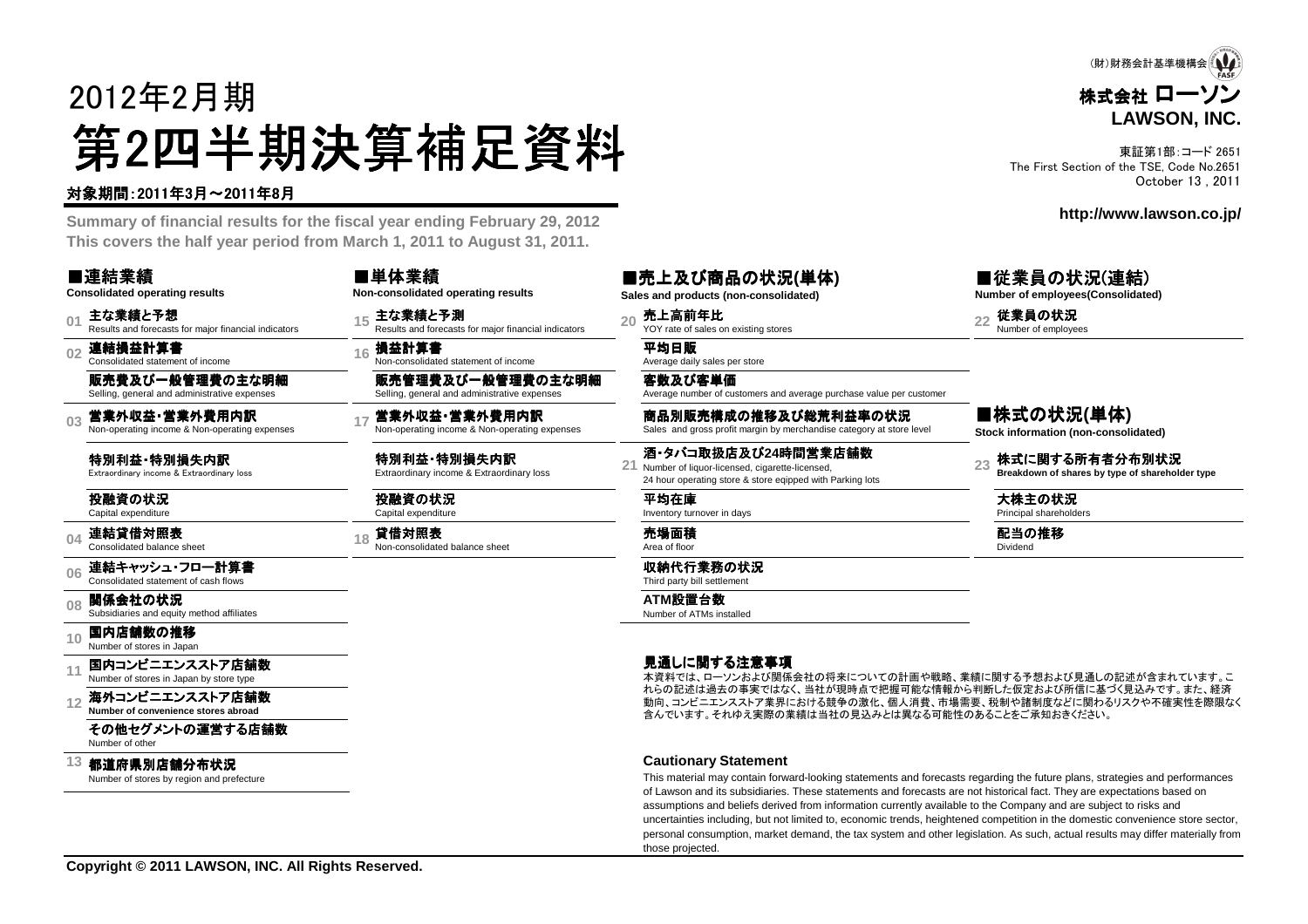#### **■主な業績と予想** Results and forecasts for major financial indicators<br>————————————————————

|                                                                                                                                           |                      | 2009年度/FY2009 |                                       |                   | 2010年度/FY2010        |                  |                        | 2011年度/FY2011     |                      |                   |                           |                          |
|-------------------------------------------------------------------------------------------------------------------------------------------|----------------------|---------------|---------------------------------------|-------------------|----------------------|------------------|------------------------|-------------------|----------------------|-------------------|---------------------------|--------------------------|
|                                                                                                                                           | 第2四半期/1H             |               | 通期/Full year                          |                   | 第2四半期/1H             |                  | 通期/Full year           |                   | 第2四半期/1H             |                   | 通期計画/Full year (Forecast) |                          |
|                                                                                                                                           | 2009.3.1 - 2009.8.31 |               | 2009.3.1 - 2010.2.28                  |                   | 2010.3.1 - 2010.8.31 |                  | 2010.3.1 - 2011.2.28   |                   | 2011.3.1 - 2011.8.31 |                   | 2011.3.1 - 2012.2.29      |                          |
| チェーン全店売上高 (百万円) Total net sales (millions of yen)                                                                                         | 金額/Amount<br>840.741 |               | 前年比/YoY 金額/Amount<br>109.1% 1,666,136 | 前年比/YoY<br>106.9% | 金額/Amount<br>837.889 | 前年比/YoY<br>99.7% | 金額/Amount<br>1.682.812 | 前年比/YoY<br>101.0% | 金額/Amount<br>916.197 | 前年比/YoY<br>109.3% | 金額/Amount<br>1.808.000    | 前年比/YoY<br>107.4%        |
| <b>営業総収入</b> (百万円) <sup>*1</sup> Gross operating revenues (millions of yen)                                                               | 226.596              | 139.6%        | 467.192                               | 133.7%            | 221.205              | 97.6%            | 441.277                | 94.5%             | 240.020              | 108.5%            | 473,000                   | 107.2%                   |
| <b>営業利益</b> (百万円) Operating profit (millions of yen)                                                                                      | 30.136               | 103.6%        | 50.275                                | 102.2%            | 30.148               | 100.0%           | 55.540                 | 110.5%            | 32.569               | 108.0%            | 61.500                    | 110.7%                   |
|                                                                                                                                           |                      |               |                                       |                   |                      |                  |                        |                   |                      |                   |                           |                          |
| <b>経常利益</b> (百万円) Recurring profit (millions of yen)                                                                                      | 29,770               | 103.0%        | 49.440                                | 101.3%            | 29,690               | 99.7%            | 54,594                 | 110.4%            | 32.601               | 109.8%            | 60,400                    | 110.6%                   |
| 四半期(当期)純利益 (百万円) Net profit (millions of yen)                                                                                             | 15,883               | 102.4%        | 12.562                                | 52.8%             | 12,288               | 77.4%            | 25,386                 | 202.1%            | 8.960                | 72.9%             | 23,500                    | 92.6%                    |
| (ご参考)資産除去債務及び災害による<br>損失計上前の当期純利益(概算)<br>Net profit before accounting for<br>asset retirement obligation and loss on disaster (estimated) |                      |               |                                       |                   |                      |                  |                        |                   | 15,800               | 128.6%            | 30,400                    | 119.7%                   |
| 1株当たり四半期(当期)純利益 (円)*2 Net profit per share (yen)                                                                                          |                      | 160.17        |                                       | 126.67            |                      | 123.44           |                        | 254.61            |                      | 89.72             |                           | 235.31                   |
| <b>純資産</b> (百万円) Net assets (millions of yen)                                                                                             |                      | 210.075       |                                       | 198.135           |                      | 203.495          |                        | 208.466           |                      | 207.681           |                           |                          |
| 総資産 (百万円) Total assets (millions of yen)                                                                                                  |                      | 464,182       |                                       | 448.131           |                      | 481.872          |                        | 476.036           |                      | 533.209           |                           |                          |
| 1株当たり純資産 (円) Net assets per share (yen)                                                                                                   |                      | 2.048.40      |                                       | 1.935.41          |                      | 1.991.85         |                        | 2.037.50          |                      | 2.042.06          |                           | $\overline{\phantom{0}}$ |
| 総資産四半期(当期)純利益率 ROA                                                                                                                        |                      | 3.5%          |                                       | 2.8%              |                      | 2.6%             |                        | 5.5%              |                      | 1.8%              |                           |                          |
| 自己資本四半期(当期)純利益率 ROE                                                                                                                       |                      | 8.0%          |                                       | 6.5%              |                      | 6.3%             |                        | 12.8%             |                      | 4.4%              |                           | $\overline{\phantom{m}}$ |
| 流動比率 Current ratio                                                                                                                        |                      | 83.8%         |                                       | 71.7%             |                      | 76.9%            |                        | 75.3%             |                      | 76.6%             |                           |                          |
| 固定比率 Fixed ratio                                                                                                                          |                      | 147.6%        |                                       | 164.6%            |                      | 162.5%           |                        | 162.7%            |                      | 174.6%            |                           |                          |
| 自己資本比率 Shareholder's equity                                                                                                               |                      | 43.8%         |                                       | 42.8%             |                      | 41.3%            |                        | 42.7%             |                      | 38.2%             |                           |                          |
| 営業活動によるキャッシュフロー(百万円)<br>Net cash provided by (used in) operating activities (millions of yen)                                             |                      | 49,563        |                                       | 40,695            |                      | 63,446           |                        | 72,210            |                      | 67,891            |                           |                          |
| 投資活動によるキャッシュフロー (百万円)<br>Net cash provided by (used in) investing activities (millions of yen)                                            |                      | $-15,897$     |                                       | $-42,595$         |                      | $-12,665$        |                        | $-30,522$         |                      | $-28,499$         |                           |                          |
| 財務活動によるキャッシュフロー (百万円)<br>Net cash provided by (used in) financing activities (millions of yen)                                            |                      | $-11,226$     |                                       | $-27,238$         |                      | $-16,157$        |                        | $-28,798$         |                      | $-13,284$         |                           |                          |
| 現金及び現金同等物の期末残高(百万円)<br>Cash and cash equivalents at end of period (millions of yen)                                                       |                      | 106,421       |                                       | 54,843            |                      | 89,465           |                        | 67,712            |                      | 93,864            |                           |                          |
| 国内総店舗数"                                                                                                                                   |                      | 9,629         |                                       | 9.761             |                      | 9,860            |                        | 9,994             |                      | 10,221            |                           | 10,374                   |
| Number of stores in Japan                                                                                                                 |                      |               |                                       |                   |                      |                  |                        |                   |                      |                   |                           |                          |

\*1 営業総収入は直営店売上高、加盟店からの収入等の合計です。

\*2 通期計画の1株当たり当期純利益に関しては、2011年8月31日現在の期末発行済株式数を用いて算出しております。

 \*3 「国内総店舗数」は、当社連結グループの運営するコンビニエンスストアの店舗数であり、㈱ローソン沖縄、(株)ローソン富山の運営する店舗数を含めております。

Notes

\*1 The gross operating revenues are a sum of total sales of LAWSON group stores and commissions from franchised stores.

\*2 Forecasted net profit per share in the full-year plan is calculated based on the number of outstanding share as of August 31, 2011. \*3 The number of stores in Japan is a total number of stores operated by the consolidated LAWSON group, including the number of stores operated by LAWSON Okinawa, Inc. and LAWSON Toyama, Inc.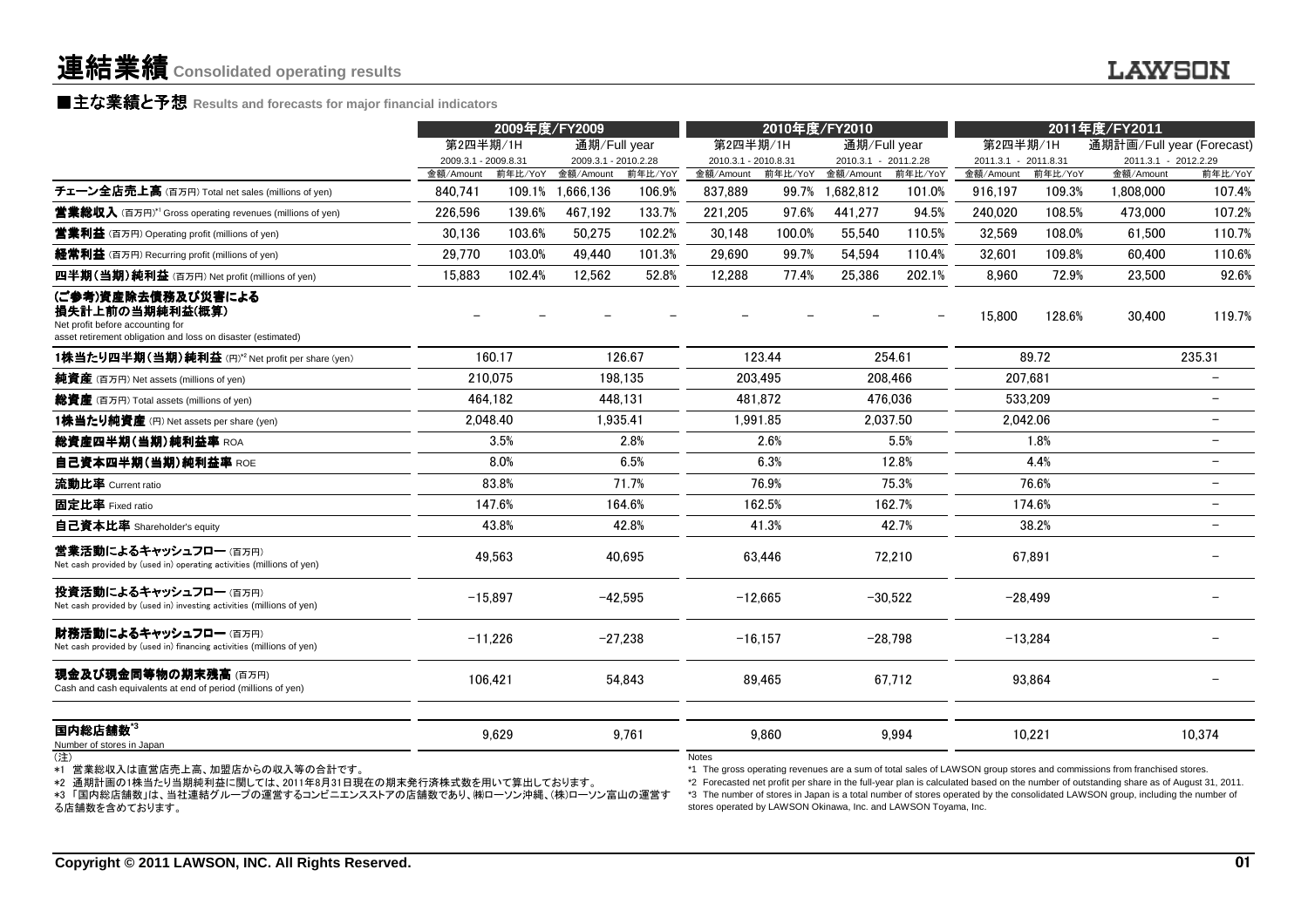連結業績**Consolidated operating results**

#### **LAWSON**

| ■連結損益計算書 Consolidated statement of income                 |                 | 2009年度1H             | 2010年度1H             |                          | 2011年度1H             | 前年増減                     |                     |  |
|-----------------------------------------------------------|-----------------|----------------------|----------------------|--------------------------|----------------------|--------------------------|---------------------|--|
|                                                           |                 | 2009.3.1 - 2009.8.31 | 2010.3.1 - 2010.8.31 |                          | 2011.3.1 - 2011.8.31 |                          | Increase (Decrease) |  |
|                                                           |                 | 百万円/Millions of yen  | 百万円/Millions of yen  | 前年比/YoY                  | 百万円/Millions of yen  | 前年比/YoY                  | 百万円/Millions of yen |  |
| A.営業総収入 Gross operating revenues                          | $B + E$         | 226.596              | 221.205              | 97.6%                    | 240.020              | 108.5%                   | 18,814              |  |
| <b>B.売上高</b> Net sales <sup>"1</sup>                      |                 | 106.526              | 96.973               | 91.0%                    | 104.882              | 108.2%                   | 7.909               |  |
| <b>C.売上原価</b> Cost of goods sold <sup>*2</sup>            |                 | 79.188               | 72.044               | 91.0%                    | 78.722               | 109.3%                   | 6.678               |  |
| D.売上総利益 Gross profit on sales <sup>"3</sup>               | $B - C$         | 27.338               | 24.929               | 91.2%                    | 26.159               | 104.9%                   | 1,230               |  |
| E.営業収入 Operating revenues                                 | $F + G$         | 120,069              | 124.232              | 103.5%                   | 135.138              | 108.8%                   | 10.905              |  |
| F.加盟店からの収入 Franchise commission from franchised stores    |                 | 95.758               | 98.637               | 103.0%                   | 108,217              | 109.7%                   | 9,580               |  |
| G.その他の営業収入 Other                                          |                 | 24,311               | 25.595               | 105.3%                   | 26.920               | 105.2%                   | 1,325               |  |
| <b>H.営業総利益</b> Gross operating profit                     | $A - C = D + E$ | 147,407              | 149.161              | 101.2%                   | 161.298              | 108.1%                   | 12,136              |  |
| I.販売費及び一般管理費 Selling, general and administrative expenses |                 | 117.271              | 119.012              | 101.5%                   | 128,728              | 108.2%                   | 9,715               |  |
| J.営業利益 Operating profit                                   | $H - I$         | 30,136               | 30.148               | 100.0%                   | 32.569               | 108.0%                   | 2,421               |  |
| 営業外収益 Non-operating income                                |                 | 806                  | 921                  | 114.3%                   | 1.165                | 126.4%                   | 243                 |  |
| <b>営業外費用</b> Non-operating expenses                       |                 | 1,172                | 1.380                | 117.7%                   | 1,133                | 82.1%                    | $-246$              |  |
| 経常利益 Recurring profit                                     |                 | 29,770               | 29.690               | 99.7%                    | 32.601               | 109.8%                   | 2,911               |  |
| 特別利益 Extraordinary gain                                   |                 | 651                  |                      |                          | 237                  |                          | 237                 |  |
| 特別損失 Extraordinary loss                                   |                 | 4,530                | 7,555                | 166.8%                   | 15,688               | 207.6%                   | 8,132               |  |
| 税金等調整前四半期純利益 Income before income taxes                   |                 | 25.891               | 22.134               | 85.5%                    | 17.150               | 77.5%                    | $-4,983$            |  |
| 法人税、住民税及び事業税 Income taxes - current                       |                 | 11.330               | 6.206                | 54.8%                    | 11.075               | 178.4%                   | 4.868               |  |
| 法人税等調整額 Deferred income taxes                             |                 | $-2,220$             | 3,195                |                          | $-3,355$             |                          | $-6,551$            |  |
| 少数株主損益調整前四半期純利益 Income before minority interests          |                 |                      |                      | $\overline{\phantom{a}}$ | 9.431                | $\overline{\phantom{0}}$ |                     |  |
| 少数株主利益 Minority interests in net profit                   |                 | 897                  | 443                  | 49.4%                    | 470                  | 106.1%                   | 27                  |  |
| 四半期純利益 Net profit                                         |                 | 15,883               | 12,288               | 77.4%                    | 8,960                | 72.9%                    | $-3,327$            |  |
|                                                           |                 |                      |                      |                          |                      |                          |                     |  |

■販売費及び一般管理費の主な明細 **Selling, general and administrative expenses**

| 2009年度1H               |                        |         |                                  |                                                                                                                                                             | 前年増減                             |  |  |  |
|------------------------|------------------------|---------|----------------------------------|-------------------------------------------------------------------------------------------------------------------------------------------------------------|----------------------------------|--|--|--|
| 2009.3.1 - 2009.8.31   |                        |         |                                  |                                                                                                                                                             | Increase (Decrease)              |  |  |  |
| 百万円/Millions of yen    | 百万円/Millions of yen    | 前年比/YoY | 百万円/Millions of yen              | 前年比YoY                                                                                                                                                      | 百万円/Millions of yen              |  |  |  |
| 34.414                 | 36.025                 | 104.7%  | 38,558                           | 107.0%                                                                                                                                                      | 2,533                            |  |  |  |
| 29.025                 | 28.145                 | 97.0%   | 29,859                           | 106.1%                                                                                                                                                      | 1,714                            |  |  |  |
| 7.001                  | 5.378                  | 76.8%   | 4.365                            | 81.2%                                                                                                                                                       | $-1,013$                         |  |  |  |
| 9,346                  | 11.457                 | 122.6%  | 13,483                           | 117.7%                                                                                                                                                      | 2,026                            |  |  |  |
| 5.670                  | 5.520                  | 97.4%   | 6.861                            | 124.3%                                                                                                                                                      | 1,340                            |  |  |  |
| 31.813                 | 32.485                 | 102.1%  | 35,599                           | 109.6%                                                                                                                                                      | 3,113                            |  |  |  |
| 117.271                | 119.012                | 101.5%  | 128.728                          | 108.2%                                                                                                                                                      | 9.715                            |  |  |  |
|                        | Notes                  |         |                                  |                                                                                                                                                             |                                  |  |  |  |
|                        | *1 Net sales of goods. |         |                                  |                                                                                                                                                             |                                  |  |  |  |
|                        | *2 Cost of goods sold. |         |                                  |                                                                                                                                                             |                                  |  |  |  |
| *3 「売上総利益」は、商品売上総利益です。 |                        |         | *3 Gross profit on sales.        |                                                                                                                                                             |                                  |  |  |  |
|                        |                        |         |                                  |                                                                                                                                                             |                                  |  |  |  |
|                        |                        |         |                                  |                                                                                                                                                             |                                  |  |  |  |
|                        |                        |         | 2010年度1H<br>2010.3.1 - 2010.8.31 | *4 "Advertising and promotional expenses" include provision for point card certificates.<br>*5 "Other" includes amortization expenses of intangible assets. | 2011年度1H<br>2011.3.1 - 2011.8.31 |  |  |  |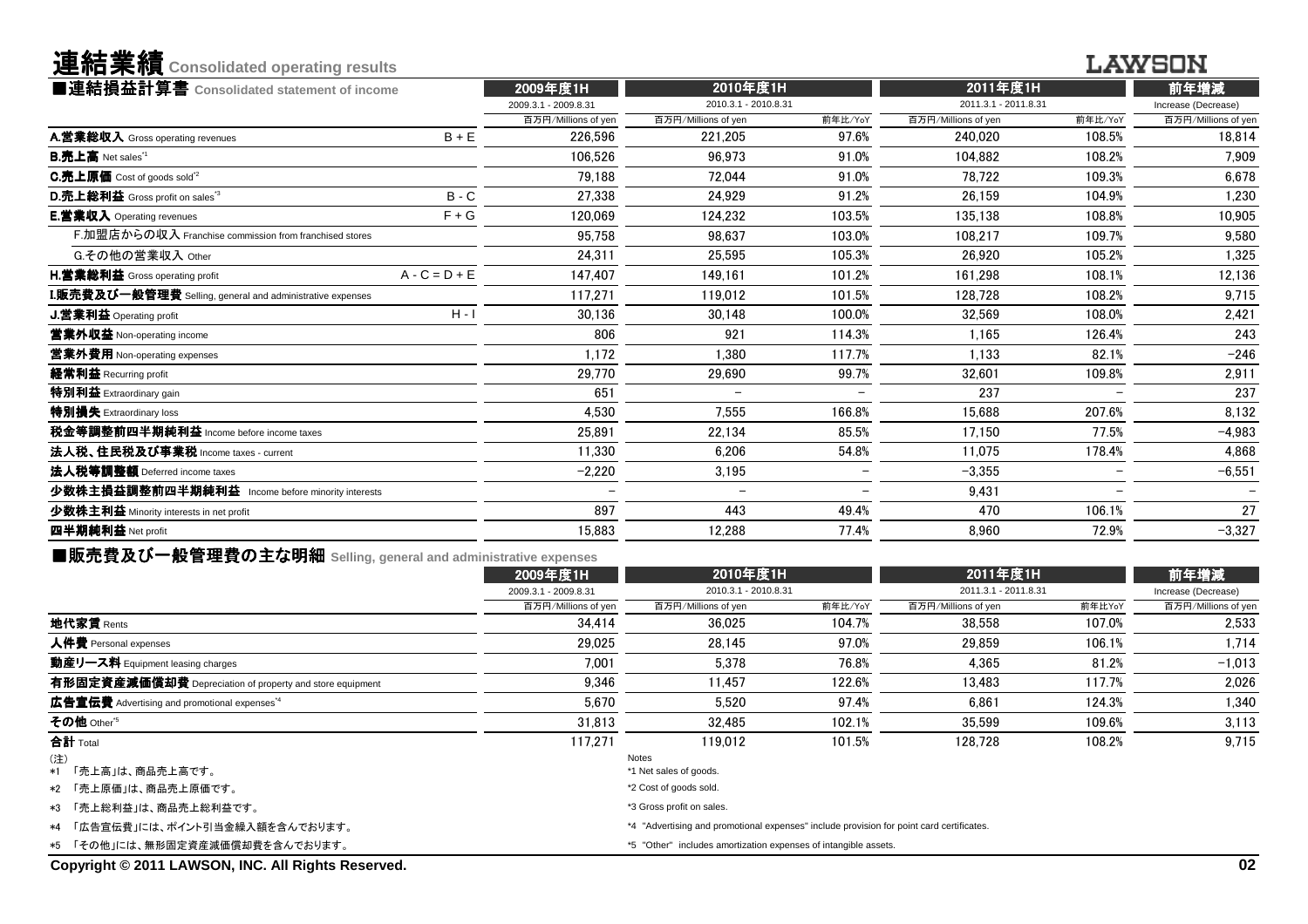| 連結業績 Consolidated operating results |  |  |
|-------------------------------------|--|--|
|                                     |  |  |

| ■営業外収益·営業外費用内訳                                                                                                | 2009年度1H             | 2010年度1H             | 2011年度1H             | 前年増減                |
|---------------------------------------------------------------------------------------------------------------|----------------------|----------------------|----------------------|---------------------|
| Non-operating income & Non-operating expenses                                                                 | 2009.3.1 - 2009.8.31 | 2010.3.1 - 2010.8.31 | 2011.3.1 - 2011.8.31 | Increase (Decrease) |
|                                                                                                               | 百万円/Millions of yen  | 百万円/Millions of yen  | 百万円/Millions of yen  | 百万円/Millions of yen |
| 受取利息 Interest received                                                                                        | 347                  | 337                  | 326                  | $-11$               |
| 持分法による投資利益 Equity in earnings of affiliates                                                                   |                      | 116                  | 128                  | 12                  |
| 受取立退料 Compensation received for removal                                                                       | 213                  | 172                  | 197                  | 24                  |
| その他 Other                                                                                                     | 246                  | 295                  | 513                  | 217                 |
| 営業外収益計 Non-operating income                                                                                   | 806                  | 921                  | 1.165                | 243                 |
| 支払利息 Interest expense                                                                                         | 128                  | 461                  | 541                  | 80                  |
| リース解約損 Loss on cancellation of store lease contract                                                           | 794                  | 717                  | 211                  | $-505$              |
| その他 Other                                                                                                     | 249                  | 201                  | 380                  | 178                 |
| 営業外費用計 Non-operating expenses                                                                                 | 1.172                | 1.380                | 1.133                | $-246$              |
| ■特別利益·特別損失内訳                                                                                                  | 2009年度1H             | 2010年度1H             | 2011年度1H             | 前年増減                |
| Extraordinary gain & extraordinary loss                                                                       | 2009.3.1 - 2009.8.31 | 2010.3.1 - 2010.8.31 | 2011.3.1 - 2011.8.31 | Increase (Decrease) |
|                                                                                                               | 百万円/Millions of yen  | 百万円/Millions of yen  | 百万円/Millions of yen  | 百万円/Millions of yen |
| 固定資産売却益 Gain on sales of noncurrent assets                                                                    | 24                   |                      | 53                   | 53                  |
| 持分変動利益 Gain on change in equity                                                                               | 625                  |                      |                      |                     |
| 負ののれん発生益 Gain on negative goodwill                                                                            |                      |                      | 184                  | 184                 |
| その他 Other                                                                                                     |                      |                      |                      |                     |
| 特別利益計 Extraordinary gain                                                                                      | 651                  |                      | 237                  | 237                 |
| 固定資産除却損 Loss on retirement of noncurrent assets                                                               | .800                 | 1.748                | 1,295                | $-452$              |
| 固定資産売却損 Loss on sales of noncurrent assets                                                                    |                      | 1.258                |                      | $-1.257$            |
| 減損損失 Loss on impairment of long-lived assets                                                                  | 2,051                | 4,193                | 2,574                | $-1.619$            |
| 災害による損失 Loss on disaster                                                                                      |                      |                      | 3.392                | 3.392               |
| 資産除去債務会計基準の適用に伴う影響額<br>Loss on adjustment for changes of accounting standard for asset retirement obligations |                      |                      | 8,292                | 8,292               |
| その他 Other                                                                                                     | 671                  | 355                  | 132                  | $-223$              |
| 特別損失計 Extraordinary loss                                                                                      | 4,530                | 7.555                | 15.688               | 8.132               |

| ■投融資の状況                                                               | 2009年度1H             | 2010年度1H             | 2011年度1H             | 前年増減                | 2011年度計画                         |
|-----------------------------------------------------------------------|----------------------|----------------------|----------------------|---------------------|----------------------------------|
| Capital expenditure                                                   | 2009.3.1 - 2009.8.31 | 2010.3.1 - 2010.8.31 | 2011.3.1 - 2011.8.31 | Increase (Decrease) | Forecasts / 2011.3.1 - 2012.2.29 |
|                                                                       | 百万円/Millions of yen  | 百万円/Millions of yen  | 百万円/Millions of yen  | 百万円/Millions of yen | 百万円/Millions of yen              |
| 新店投資 New store investments                                            | 9.678                | 7.168                | 9.880                | 2.712               | 19,000                           |
| 既存店投資 Existing store investments                                      | 3.943                | 3.713                | 4.804                | 1,091               | 10,000                           |
| システム関連投資 IT-related investments                                       | 4.662                | 4.311                | 3.774                | $-537$              | 8.500                            |
| その他 Other                                                             | 101                  | 650                  | 428                  | $-222$              | 1,000                            |
| 投資小計 Subtotal                                                         | 18,384               | 15.842               | 18.886               | 3.044               | 38,500                           |
| 出資•融資 Investments and advances                                        | 32                   | $-222$               | 9.212                | 9.434               | 11.000                           |
| リース Leases <sup>*1</sup>                                              | 10.120               | 7.797                | 11.182               | 3.385               | 20,500                           |
| <b>合計</b> Total                                                       | 28.536               | 23.417               | 39.280               | 15.863              | 70,000                           |
| 有形固定資産減価償却費 Depreciation of property and store equipment <sup>2</sup> | 9.346                | 11.457               | 13.483               | 2.026               | 28,100                           |
| 無形固定資産償却費 Amortization of intangible assets                           | 2.565                | 4.282                | 4.424                | 142                 | 9.200                            |
| 減価償却費計 Total depreciation and amortization                            | 11,911               | 15.740               | 17.907               | 2,167               | 37,300                           |
| (注)                                                                   |                      |                      | Notes                |                     |                                  |

(注)

\*1 リースは各会計期間に取得したリース物件の取得価額相当額を記載しております。

2011年度のリース債務の返済による支出は4,762百万円です。

\*2 新リース会計の適用により、有形固定資産減価償却費には、売買処理されるリース物件の減価償却費を含んでおります。 2011年2Qの有形固定資産減価償却費には、除去費用資産減価償却費及び資産除去債務利息を含んでおります。

Notes

 \*1 "Leases" are the amount of charges equivalent to the acquisition cost of leased property acquired during eachfiscal year. The amount of repayments of lease obligations (consolidated) of is 4,762million of yen in FY2011. \*2 Depreciation of property and store equipment includes depreciation for leased property treated as a sale-andpurchase transaction due to the application of new lease accounting standards in Japan. The amount for FY2011includes depreciation of asset retirement obligations and interest on asset retirement obligations.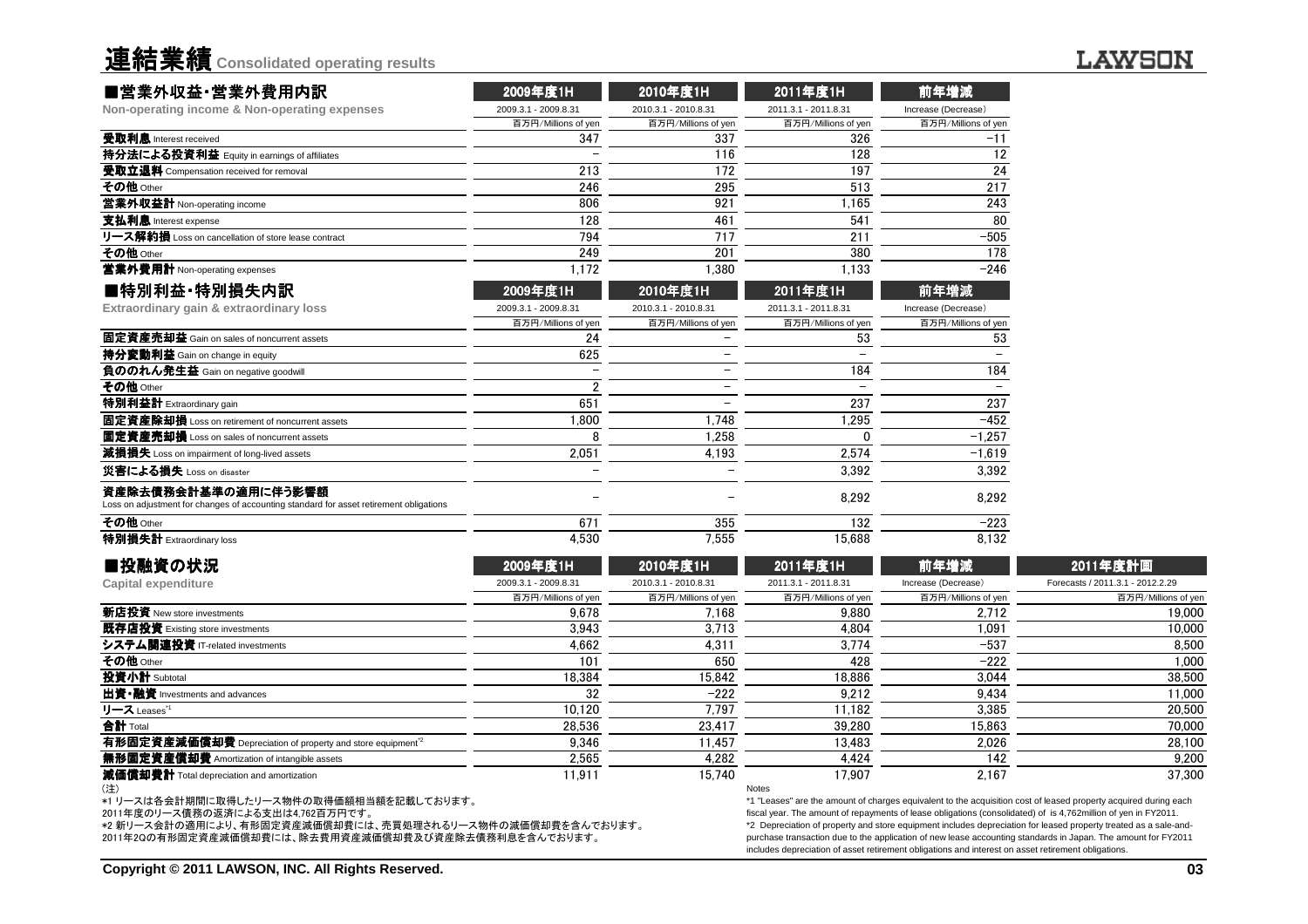### 連結業績 **Consolidated operating results**

#### **LAWSON**

#### ■連結貸借対照表 Consolidated balance sheet

|                                                                            | 2009年度<br>(2010年2月28日現在) | 2010年度<br>(2011年2月28日現在) | 2011年度第2四半期<br>(2011年8月31日現在) | 2010年度末からの増減                       |
|----------------------------------------------------------------------------|--------------------------|--------------------------|-------------------------------|------------------------------------|
|                                                                            | FY2009 (As of 2010.2.28) | FY2010 (As of 2011.2.28) | FY2011 2Q (As of 2011.8.31)   | Increase (Decrease) from 2011.2.28 |
| [ 資産の部 Assets ]                                                            | 百万円/Millions of yen      | 百万円/Millions of yen      | 百万円/Millions of yen           | 百万円/Millions of yen                |
| 流動資産 Current assets                                                        | 132.198                  | 145.009                  | 177.091                       | 32.081                             |
| 現金及び預金 Cash and deposits                                                   | 64.017                   | 74.816                   | 94.369                        | 19.553                             |
| 加盟店貸勘定 Accounts receivable - due from franchised stores                    | 20.790                   | 16.159                   | 15.046                        | $-1,112$                           |
| 有価証券 Marketable securities                                                 | 2.500                    | 2.999                    | 9.998                         | 6,998                              |
| 商品 Merchandise inventories                                                 | 4,446                    | 7.011                    | 7.605                         | 593                                |
| 未収入金 Accounts receivable - other                                           | 26,445                   | 29,285                   | 34,456                        | 5,170                              |
| 繰延税金資産 Deferred tax assets                                                 | 4,587                    | 4.943                    | 4.713                         | $-230$                             |
| その他 Other                                                                  | 9.567                    | 9.891                    | 11.004                        | 1,113                              |
| 貸倒引当金 Allowance for doubtful accounts                                      | $-155$                   | $-97$                    | $-102$                        | $-4$                               |
| 固定資産 Noncurrent assets                                                     | 315.933                  | 331.026                  | 356.117                       | 25,090                             |
| 有形固定資産 Property, plant and equipment                                       | 145.308                  | 158.833                  | 172.717                       | 13,883                             |
| ・建物及び構築物 Buildings and structures                                          | 96.452                   | 96.401                   | 103.237                       | 6,835                              |
| ・車両運搬具及び工具器具備品 Vehicles, tools, furniture and fixtures                     | 12.858                   | 13.241                   | 13.116                        | $-125$                             |
| •その他 Other                                                                 | 35.997                   | 49.190                   | 56.363                        | 7,173                              |
| 無形固定資産 Intangible assets                                                   | 34.407                   | 36.096                   | 36.932                        | 835                                |
| 投資その他の資産 Investments and other assets                                      | 136,216                  | 136.096                  | 146.468                       | 10,371                             |
| •長期貸付金 Long-terms loans receivable                                         | 29.724                   | 31.825                   | 31.648                        | $-176$                             |
| •差入保証金 Guarantee deposits                                                  | 83,205                   | 81,654                   | 82.928                        | 1,273                              |
| •繰延税金資産 Deferred tax assets                                                | 15,274                   | 13,253                   | 17.917                        | 4,664                              |
| •破産更生債権等 Bankruptcy and reorganization claims                              | 13,631                   | 15.372                   | 15.180                        | $-192$                             |
| •その他 Other                                                                 | 9.018                    | 10.037                   | 14.805                        | 4,767                              |
| •貸倒引当金 Allowance for doubtful accounts                                     | $-14,636$                | $-16.047$                | $-16,012$                     | 34                                 |
| 資産合計 Total Assets                                                          | 448,131                  | 476,036                  | 533,209                       | 57,172                             |
| 有形固定資産の減価償却累計額<br>Accumulated depreciation of property and store equipment | 134.339                  | 153.499                  | 169.421                       | 15.922                             |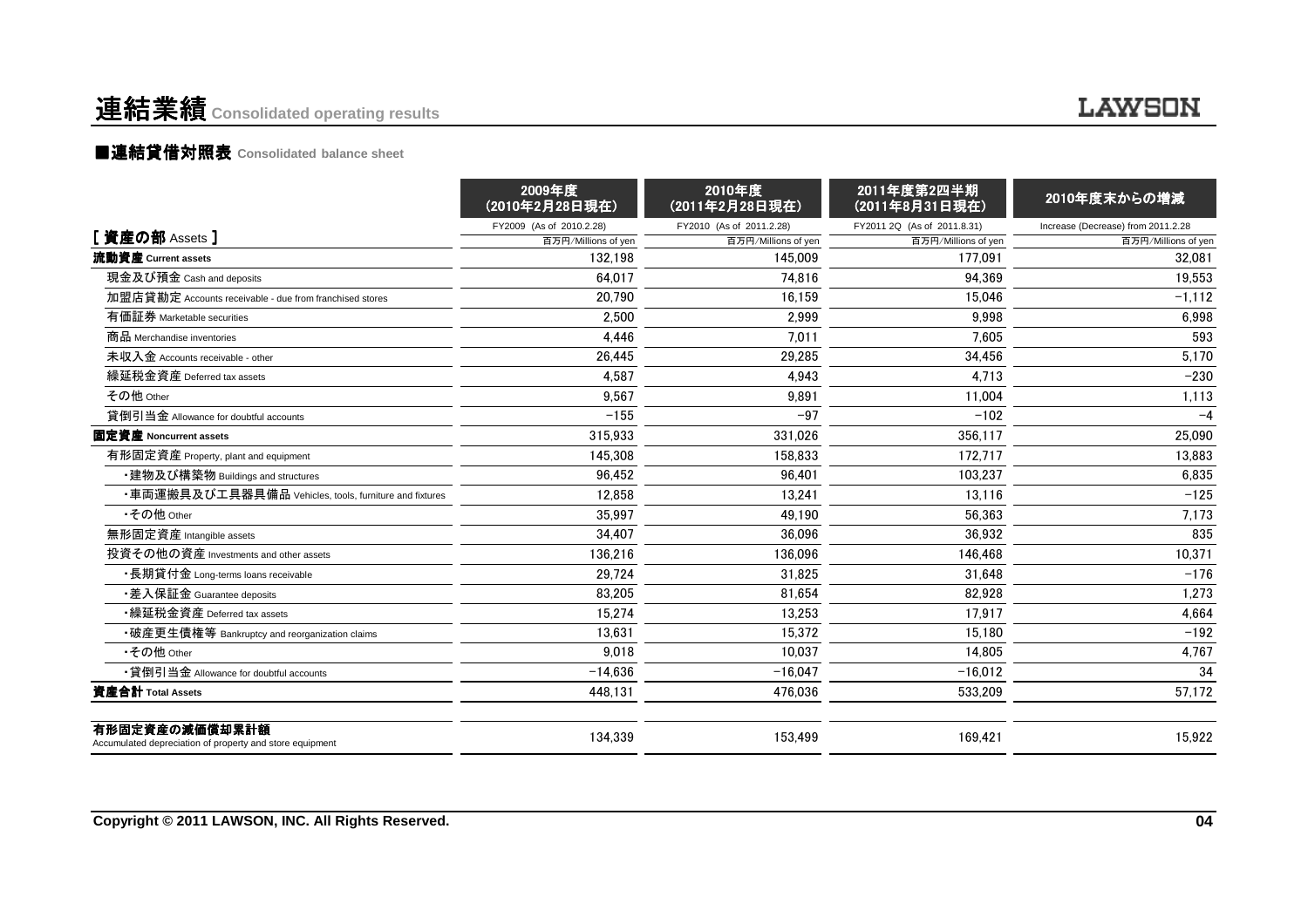#### ■連結貸借対照表 Consolidated balance sheet

|                                                                                             | (2010年2月28日現在)           | (2011年2月28日現在)           | (2011年8月31日現在)              | 2010年度末からの増減                       |
|---------------------------------------------------------------------------------------------|--------------------------|--------------------------|-----------------------------|------------------------------------|
|                                                                                             | FY2009 (As of 2010.2.28) | FY2010 (As of 2011.2.28) | FY2011 2Q (As of 2011.8.31) | Increase (Decrease) from 2011.2.28 |
| [負債の部 Liabilities]                                                                          | 百万円/Millions of yen      | 百万円/Millions of yen      | 百万円/Millions of yen         | 百万円/Millions of yen                |
| 流動負債 Current liabilities                                                                    | 184,496                  | 192.595                  | 231,214                     | 38.619                             |
| 買掛金 Accounts payable - trade                                                                | 73.189                   | 81.398                   | 101.560                     | 20,161                             |
| 加盟店借勘定 Accounts payable - due to franchised stores                                          | 1,024                    | 1,179                    | 1,880                       | 700                                |
| 未払法人税等 Income taxes payable                                                                 | 9,852                    | 10.673                   | 11,336                      | 662                                |
| 預り金 Deposits payable                                                                        | 65,858                   | 62,340                   | 78,628                      | 16,287                             |
| 賞与引当金 Provision for bonuses                                                                 | 2,789                    | 3,768                    | 2,985                       | $-782$                             |
| ポイント引当金 Provision for point card certificates                                               | 2,097                    | 1.287                    | 981                         | $-306$                             |
| その他 Other                                                                                   | 29,684                   | 31,947                   | 33,842                      | 1,894                              |
| 固定負債 Noncurrent liabilities                                                                 | 65,499                   | 74,974                   | 94,312                      | 19,338                             |
| 退職給付引当金 Liability for employees' retirement benefits                                        | 6.206                    | 7.529                    | 8.147                       | 617                                |
| 役員退職慰労引当金<br>Allowance for retirement benefits to executive officers and corporate auditors | 217                      | 234                      | 260                         | 26                                 |
| 長期預り保証金 Long-term guarantee deposits                                                        | 38,710                   | 37,139                   | 36,318                      | $-820$                             |
| 資産除去債務 Asset retirement obligations                                                         |                          |                          | 14,507                      | 14,507                             |
| その他 Other                                                                                   | 20,365                   | 30,070                   | 35.078                      | 5,007                              |
| 負債合計 Total liabilities                                                                      | 249,996                  | 267,570                  | 325,527                     | 57,957                             |
| [純資産の部 Net assets]                                                                          |                          |                          |                             |                                    |
| 株主資本 Shareholders' equity                                                                   | 192,485                  | 204,117                  | 204,587                     | 470                                |
| 資本金 Common stock                                                                            | 58.506                   | 58.506                   | 58.506                      |                                    |
| 資本剰余金 Capital surplus                                                                       | 41,520                   | 47,696                   | 47,696                      |                                    |
| 利益剰余金 Retained earnings                                                                     | 94,171                   | 99.608                   | 100,080                     | 471                                |
| 自己株式 Treasury stock                                                                         | $-1,713$                 | $-1.693$                 | $-1.695$                    | $-1$                               |
| 評価・換算差額等 Valuation and translation adjustments                                              | $-554$                   | $-638$                   | $-653$                      | $-15$                              |
| その他有価証券評価差額金<br>Net unrealized gain (loss) on available-for-sale securities                 | 14                       | $-4$                     | $-21$                       | $-16$                              |
| 土地再評価差額金 Revaluation reserve for land                                                       | $-634$                   | $-634$                   | $-634$                      |                                    |
| 為替換算調整勘定 Foreign currency translation adjustments                                           | 65                       |                          | 3                           | $\mathbf{1}$                       |
| 新株予約権 Subscription rights to shares                                                         | 346                      | 405                      | 405                         |                                    |
| 少数株主持分 Minority interests                                                                   | 5,858                    | 4,581                    | 3,341                       | $-1,240$                           |
| 純資産合計 Net assets                                                                            | 198,135                  | 208,466                  | 207,681                     | $-785$                             |
| 負債純資産合計 Liabilities and net assets                                                          | 448,131                  | 476.036                  | 533,209                     | 57,172                             |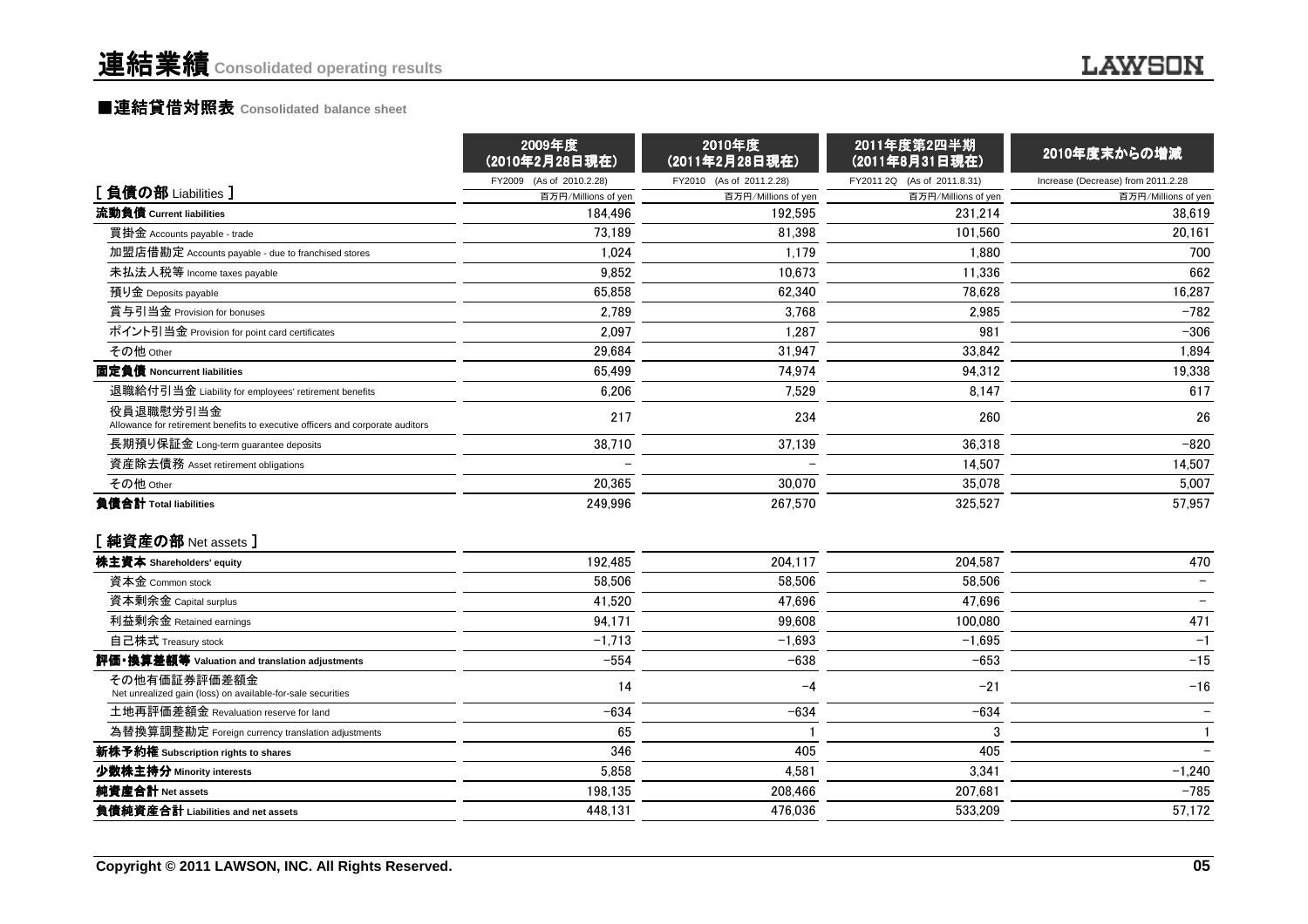### **■連結キャッシュ・フロ一計算書** Consolidated statement of cash flows<br>■

|                                                                                                               | 2009年度1H             | 2010年度1H             | 2011年度1H             | 前年増減                |
|---------------------------------------------------------------------------------------------------------------|----------------------|----------------------|----------------------|---------------------|
| Ⅰ.営業活動によるキャッシュ・フロー                                                                                            | 2009.3.1 - 2009.8.31 | 2010.3.1 - 2010.8.31 | 2011.3.1 - 2011.8.31 | Increase (Decrease) |
| I. Net cash provided by (used in) operating activities                                                        | 百万円/Millions of yen  | 百万円/Millions of yen  | 百万円/Millions of yen  | 百万円/Millions of yen |
| 税金等調整前四半期純利益 Income before income taxes                                                                       | 25.891               | 22.134               | 17.150               | $-4.983$            |
| 減価償却費 Depreciation and amortization                                                                           | 12.018               | 15.740               | 17.907               | 2,167               |
| 固定資産除却損 Loss on retirement of noncurrent assets                                                               | 895                  | 1.125                | 1.295                | 170                 |
| 減損損失 Impairment loss                                                                                          | 2,051                | 4,193                | 2,574                | $-1,619$            |
| 退職給付引当金の増減額(マイナスは減少)<br>Increase (decrease) in provision for retirement benefits                              | 600                  | 547                  | 617                  | 69                  |
| 受取利息 Interest income                                                                                          | $-347$               | $-337$               | $-326$               | 11                  |
| 支払利息 Interest expenses                                                                                        | 128                  | 461                  | 541                  | 80                  |
| 資産除去債務会計基準の適用に伴う影響額<br>Loss on adjustment for changes of accounting standard for asset retirement obligations |                      |                      | 8,292                | 8,292               |
| 災害損失 Loss on disaster                                                                                         |                      |                      | 3,392                | 3,392               |
| その他の損益(マイナスは益) Other - net                                                                                    | 201                  | 169                  | $-348$               | $-517$              |
| 売上債権の増減額(マイナスは増加)<br>Decrease (increase) in notes and accounts receivable                                     | 10,328               | 8,234                | 1,115                | $-7,119$            |
| 未収入金の増減額(マイナスは増加)<br>Decrease (increase) in accounts receivable - other                                       | $-274$               | $-4,074$             | $-3,452$             | 621                 |
| 仕入債務の増減額(マイナスは減少)<br>Increase (decrease) in notes and accounts payable                                        | 14,140               | 21,111               | 19,523               | $-1,588$            |
| 未払金の増減額(マイナスは減少) Increase (decrease) in accounts payable - other                                              | $-9.033$             | $-6.801$             | 198                  | 7.000               |
| 預り金の増減額(マイナスは減少) Increase (decrease) in deposits payable                                                      | 3.500                | 8.966                | 16.280               | 7,313               |
| 預り保証金の増減額(マイナスは減少)<br>Increase (decrease) in long-term guarantee deposits                                     | $-2,363$             | $-421$               | $-976$               | $-554$              |
| その他の資産・負債の増減額 Other - net                                                                                     | 1.069                | 2,397                | $-3.139$             | $-5,537$            |
| 小計 Subtotal                                                                                                   | 58,805               | 73,448               | 80.648               | 7,199               |
| 利息の受取額 Interest income received                                                                               | 346                  | 340                  | 325                  | $-15$               |
| 利息の支払額 Interest expenses paid                                                                                 | $-128$               | $-460$               | $-539$               | $-79$               |
| 災害損失の支払額 Payments for loss on disaster                                                                        |                      |                      | $-2,473$             | $-2,473$            |
| 法人税等の支払額 Income taxes paid                                                                                    | $-9,459$             | $-9,882$             | $-10.068$            | $-185$              |
| 営業活動によるキャッシュ・フロー Net cash provided by (used in) operating activities                                          | 49,563               | 63,446               | 67,891               | 4,444               |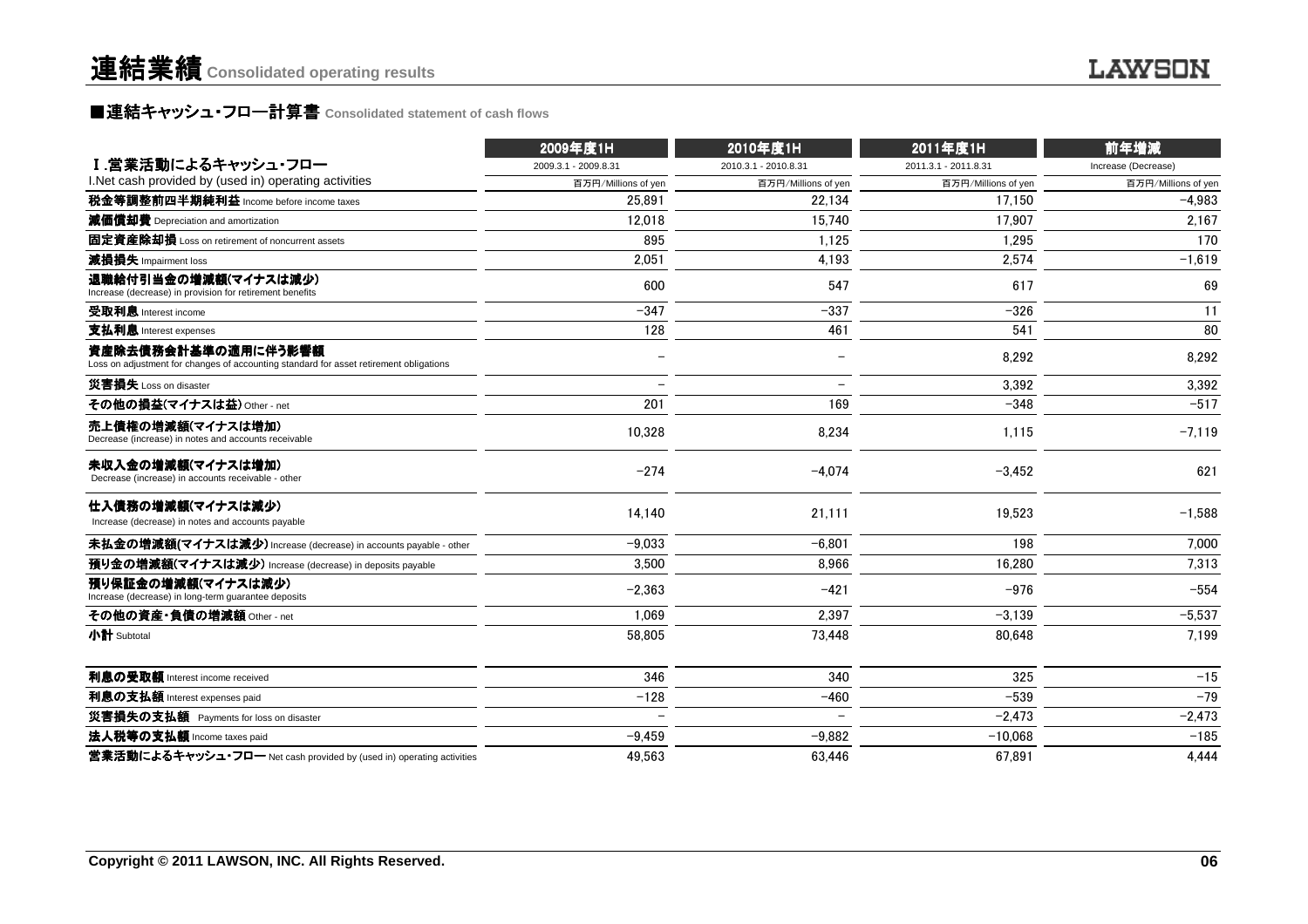|                                                                                                                                      | 2009年度1H             | 2010年度1H                 | 2011年度1H             | 前年増減                     |
|--------------------------------------------------------------------------------------------------------------------------------------|----------------------|--------------------------|----------------------|--------------------------|
| Ⅱ.投資活動によるキャッシュ・フロー                                                                                                                   | 2009.3.1 - 2009.8.31 | 2010.3.1 - 2010.8.31     | 2011.3.1 - 2011.8.31 | Increase (Decrease)      |
| II. Net cash provided by (used in) investing activities                                                                              | 百万円/Millions of yen  | 百万円/Millions of yen      | 百万円/Millions of yen  | 百万円/Millions of yen      |
| 定期預金の預入による支出 Payments into time deposits                                                                                             | $-1.580$             | $-8.500$                 | $-10.100$            | $-1.600$                 |
| 定期預金の払戻による収入 Proceeds from withdrawal of time deposits                                                                               | 1.500                | 9.500                    | 9.700                | 200                      |
| 有価証券の取得による支出 Purchase of marketable securities                                                                                       | $-1.799$             | $\overline{\phantom{0}}$ |                      | $\overline{\phantom{0}}$ |
| 有価証券の償還による収入 Proceeds from redemption of marketable securities                                                                       | 4,100                | 1.500                    |                      | $-1.500$                 |
| 関係会社株式の取得による支出 Increase in advances to associated company                                                                            |                      | $\overline{\phantom{0}}$ | $-5.743$             | $-5.743$                 |
| 連結の範囲の変更を伴う子会社株式の取得による収入<br>Proceeds from purchase of investments in subsidiaries resulting from change of scope of<br>consolidation |                      | 455                      |                      | $-455$                   |
| 有形固定資産の取得による支出 Purchase of property, plant and equipment                                                                             | $-13.087$            | $-10.755$                | $-12.919$            | $-2.163$                 |
| 無形固定資産の取得による支出 Purchase of intangible assets                                                                                         | $-4.278$             | $-4.389$                 | $-3.744$             | 645                      |
| 事業讓受による支出 Payments for transfer of business                                                                                          |                      |                          | $-3.415$             | $-3.415$                 |
| その他 Other - net                                                                                                                      | $-751$               | $-475$                   | $-2.276$             | $-1.801$                 |
| 投資活動によるキャッシュ・フロー Net cash provided by (used in) investing activities                                                                 | $-15.897$            | $-12.665$                | $-28.499$            | $-15.833$                |

#### Ⅲ.財務活動によるキャッシュ・フロー<br>⊪Not cash provided by (used in) financing activities

| III. Net cash provided by (used in) financing activities                                                                                         |                          |                          |                          |          |
|--------------------------------------------------------------------------------------------------------------------------------------------------|--------------------------|--------------------------|--------------------------|----------|
| リース債務の返済による支出 Repayments of lease obligations                                                                                                    | $-2,610$                 | $-4,675$                 | $-4,762$                 | $-87$    |
| 自己株式の取得による支出 Purchase of treasury stock                                                                                                          | $-0$                     | $-3.506$                 |                          | 3,506    |
| 長期借入金の返済による支出 Repayment of long-term loans payable                                                                                               | $-608$                   | $\overline{\phantom{0}}$ | $\overline{\phantom{0}}$ |          |
| 配当金の支払額 Cash dividends paid                                                                                                                      | $-7.933$                 | $-7.933$                 | $-8.488$                 | $-555$   |
| その他 Other - net                                                                                                                                  | $-74$                    | $-42$                    | $-32$                    | 9        |
| 財務活動によるキャッシュ・フロー Net cash provided by (used in) financing activities                                                                             | $-11,226$                | $-16, 157$               | $-13,284$                | 2,873    |
| Ⅳ.現金及び現金同等物に係る換算差額(マイナスは減少)<br>IV. Effect of exchange rate change on cash and cash equivalents                                                   | $\overline{\phantom{0}}$ |                          | $-5$                     | $-5$     |
| V.現金及び現金同等物の増減額(マイナスは減少)<br>V.Net Increase (decrease) in cash and cash equivalents                                                               | 22.439                   | 34.622                   | 26,102                   | $-8.520$ |
| Ⅵ.現金及び現金同等物の期首残高<br>VI.Cash and cash equivalents at beginning of period                                                                          | 83.981                   | 54,843                   | 67.712                   | 12.868   |
| Ⅵ.連結の範囲の変更に伴う現金及び現金同等物の増減額<br>(マイナスは減少)<br>VII. Increase (decrease) in cash and cash equivalents resulting from change of scope of consolidation |                          |                          | 49                       | 49       |
| Ⅷ.現金及び現金同等物の期末残高<br>VII. Cash and cash equivalents at end of period                                                                              | 106.421                  | 89.465                   | 93.864                   | 4.398    |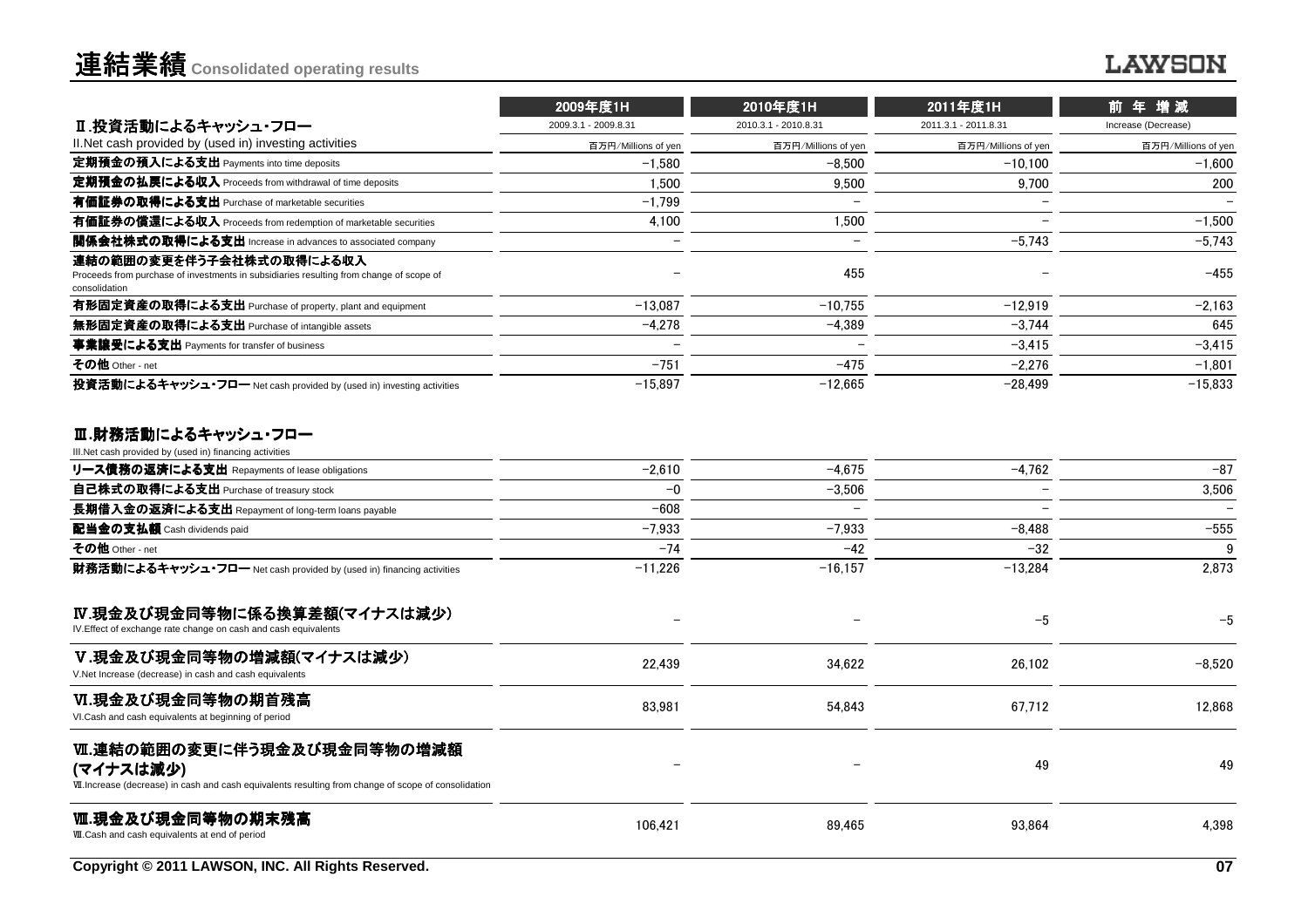#### **■関係会社の状況 Subsidiaries and equity method affiliates**

| 1.連結子会社                        |         | (株)九九プラス* <sup>1</sup>                                                                         |                     |                          | <u>(株)ローソン富山</u>                                                                                |                          |                     |                         | 重慶羅森便利店有限公司                                                                                  |                     |
|--------------------------------|---------|------------------------------------------------------------------------------------------------|---------------------|--------------------------|-------------------------------------------------------------------------------------------------|--------------------------|---------------------|-------------------------|----------------------------------------------------------------------------------------------|---------------------|
| 1. Consolidated subsidiary     |         | Ninety-nine Plus, Inc.                                                                         |                     |                          | LAWSON Toyama, Inc.                                                                             |                          |                     |                         | CHONGQING LAWSON, Inc.                                                                       |                     |
| 設立日 Date of establishment      |         | 2000年10月 2000.10                                                                               |                     |                          | 2010年9月 2010.9                                                                                  |                          |                     |                         | 2010年4月 2010.4                                                                               |                     |
| 決算月 Fiscal year end            |         | $2$ 月 February                                                                                 |                     |                          | 2月 Fabruary                                                                                     |                          |                     |                         | 12月 December                                                                                 |                     |
| 出資比率 LAWSON's share            |         | 100.0%                                                                                         |                     |                          | 100.0%                                                                                          |                          |                     |                         | 100.0%                                                                                       |                     |
| 事業内容 Business activities       |         | 生鮮食品コンビニエンスストア事業<br>Operation of a chain of fresh foods convenience stores                     |                     |                          | 富山県におけるコンビニエンスストア事業<br>LAWSON's chain-store development and operation in Toyama                 |                          |                     |                         | 中国重慶市におけるコンビニエンスストア事業<br>LAWSON's chain-store development and operation in Chongging, China. |                     |
|                                | 2010年8月 | 2011年2月                                                                                        | 2011年8月             | 2010年8月                  | 2011年2月                                                                                         |                          | 2011年8月             | 2010年6月                 | 2010年12月                                                                                     | 2011年6月             |
|                                |         |                                                                                                | 百万円/Millions of yen |                          |                                                                                                 |                          | 百万円/Millions of yen |                         |                                                                                              | 百万円/Millions of yen |
| チェーン全店売上高Total net sales       | 90.307  | 180.027                                                                                        | 98.438              | $\overline{\phantom{m}}$ |                                                                                                 |                          | 1.531               | 0                       | 29                                                                                           | 58                  |
| 営業総収入 Total operating revenues | 73.738  | 142.227                                                                                        | 72.331              |                          |                                                                                                 |                          | 334                 | $\mathbf 0$             | 30                                                                                           | 58                  |
| 営業利益 Operating profit          | 1.034   | 1,771                                                                                          | 1.050               | $\overline{\phantom{m}}$ |                                                                                                 | $\overline{\phantom{m}}$ | $-68$               | $-0$                    | $-47$                                                                                        | $-82$               |
| 経常利益 Recurring profit          | 971     | 1.610                                                                                          | 1.126               | $\overline{\phantom{0}}$ |                                                                                                 | $\overline{\phantom{m}}$ | $-136$              | $-0$                    | $-59$                                                                                        | $-83$               |
| 当期純利益 Net profit               | $-874$  | $-840$                                                                                         | $-652$              |                          |                                                                                                 | $\overline{\phantom{m}}$ | $-200$              | $-0$                    | $-59$                                                                                        | $-82$               |
|                                |         |                                                                                                |                     |                          |                                                                                                 |                          |                     |                         |                                                                                              |                     |
|                                |         | (株)ローソンエンターメディア                                                                                |                     |                          | HMVジャパン(株)* <sup>1*2</sup>                                                                      |                          |                     |                         | (株)ローソン・エイティエム・ネットワークス                                                                       |                     |
|                                |         | LAWSON ENTERMEDIA, INC.                                                                        |                     |                          | HMV Japan K.K.                                                                                  |                          |                     |                         | LAWSON ATM Networks, Inc.                                                                    |                     |
| 設立日 Date of establishment      |         | 1992年7月 1992.7                                                                                 |                     |                          | 1990年2月 1990.2                                                                                  |                          |                     |                         | 2001年5月 2001.5                                                                               |                     |
| 決算月 Fiscal year end            |         | $2$ 月 February                                                                                 |                     |                          | 4月 April                                                                                        |                          |                     |                         | 2月 February                                                                                  |                     |
| 出資比率 LAWSON's share            |         | 100.0%                                                                                         |                     |                          | 100.0%                                                                                          |                          |                     |                         |                                                                                              |                     |
| 事業内容 Business activities       |         | チケット販売・情報提供サービス業<br>Ticket sales, e-commerce, advertising sales and other marketing activities |                     |                          | CD及びDVD等の音·映像等の記録済み媒体の販売<br>Sales of pre-recorded media such as music and video CDs, DVDs, etc. |                          |                     |                         | 現金自動預入払出機の運営<br>Operation of ATMs                                                            |                     |
| 他出資者 Other shareholders        |         | $\overline{\phantom{0}}$                                                                       |                     |                          |                                                                                                 | $\overline{\phantom{0}}$ |                     | 銀行(39行) 39 banks        |                                                                                              | 30.3%               |
|                                |         | $-$                                                                                            |                     |                          |                                                                                                 | Ξ.                       |                     | セコム株式会社 SECOM Co., Ltd. |                                                                                              | 2.5%                |

| <b>出資比率</b> LAWSON's share     |         | 100.0%                                                                                         |                                |                          | 100.0%                                                                                          |                                    |                       | 100.0%                                                                                       |                               |  |  |
|--------------------------------|---------|------------------------------------------------------------------------------------------------|--------------------------------|--------------------------|-------------------------------------------------------------------------------------------------|------------------------------------|-----------------------|----------------------------------------------------------------------------------------------|-------------------------------|--|--|
| 事業内容 Business activities       |         | 生鮮食品コンビニエンスストア事業<br>Operation of a chain of fresh foods convenience stores                     |                                |                          | 富山県におけるコンビニエンスストア事業<br>LAWSON's chain-store development and operation in Toyama                 |                                    |                       | 中国重慶市におけるコンビニエンスストア事業<br>LAWSON's chain-store development and operation in Chongqing, China. |                               |  |  |
|                                | 2010年8月 | 2011年2月                                                                                        | 2011年8月                        |                          | 2011年2月                                                                                         | 2011年8月                            | 2010年6月               | 2010年12月                                                                                     | 2011年6月                       |  |  |
|                                |         |                                                                                                | 百万円/Millions of yen            |                          |                                                                                                 | 百万円/Millions of yen                |                       |                                                                                              | 百万円/Millions of yen           |  |  |
| チェーン全店売上高Total net sales       | 90,307  | 180,027                                                                                        | 98,438                         | $\qquad \qquad -$        |                                                                                                 | 1,531<br>$\overline{\phantom{0}}$  | $\Omega$              | 29                                                                                           | 58                            |  |  |
| 営業総収入 Total operating revenues | 73.738  | 142.227                                                                                        | 72.331                         |                          |                                                                                                 | 334<br>$\overline{\phantom{0}}$    | $\Omega$              | 30                                                                                           | 58                            |  |  |
| 営業利益 Operating profit          | 1.034   | 1.771                                                                                          | 1.050                          |                          |                                                                                                 | $-68$<br>$\overline{\phantom{0}}$  | -0                    | $-47$                                                                                        | $-82$                         |  |  |
| 経常利益 Recurring profit          | 971     | 1.610                                                                                          | 1,126                          | $\overline{\phantom{0}}$ |                                                                                                 | $-136$<br>$\qquad \qquad -$        | $-0$                  | $-59$                                                                                        | $-83$                         |  |  |
| 当期純利益 Net profit               | $-874$  | $-840$                                                                                         | $-652$                         |                          |                                                                                                 | $-200$<br>$\overline{\phantom{0}}$ | $-0$                  | $-59$                                                                                        | $-82$                         |  |  |
|                                |         |                                                                                                |                                |                          |                                                                                                 |                                    |                       |                                                                                              |                               |  |  |
|                                |         | (株)ローソンエンターメディア                                                                                |                                |                          | HMVジャパン(株)*1*2                                                                                  |                                    |                       | (株)ローソン・エイティエム・ネットワークス                                                                       |                               |  |  |
|                                |         | LAWSON ENTERMEDIA, INC.                                                                        |                                |                          | HMV Japan K.K.                                                                                  |                                    |                       | LAWSON ATM Networks, Inc.                                                                    |                               |  |  |
| 設立日 Date of establishment      |         | 1992年7月 1992.7                                                                                 |                                |                          | 1990年2月 1990.2                                                                                  |                                    |                       | 2001年5月 2001.5                                                                               |                               |  |  |
| 決算月 Fiscal year end            |         | 2月 February                                                                                    |                                |                          | 4月 April                                                                                        |                                    |                       | $2月$ February                                                                                |                               |  |  |
| 出資比率 LAWSON's share            |         | 100.0%                                                                                         |                                |                          | 100.0%                                                                                          |                                    |                       | 63.7%                                                                                        |                               |  |  |
| 事業内容 Business activities       |         | チケット販売・情報提供サービス業<br>Ticket sales, e-commerce, advertising sales and other marketing activities |                                |                          | CD及びDVD等の音·映像等の記録済み媒体の販売<br>Sales of pre-recorded media such as music and video CDs, DVDs, etc. |                                    |                       | 現金自動預入払出機の運営<br>Operation of ATMs                                                            |                               |  |  |
| 他出資者 Other shareholders        |         | $-$                                                                                            |                                |                          |                                                                                                 | $-$                                | 銀行(39行) 39 banks      |                                                                                              | 30.3%                         |  |  |
|                                |         | $\overline{\phantom{0}}$                                                                       |                                |                          |                                                                                                 | $-$                                | セコム株式会社 SECOM Co Ltd. |                                                                                              | 2.5%                          |  |  |
|                                |         | $\overline{\phantom{0}}$                                                                       |                                |                          |                                                                                                 | $\overline{\phantom{m}}$           |                       | 沖電気工業株式会社 Oki Electric Industry Co., Ltd.                                                    | 2.5%                          |  |  |
|                                |         |                                                                                                |                                |                          |                                                                                                 | $\overline{\phantom{0}}$           |                       | 日本通運株式会社 NIPPON EXPRESS Co., Ltd.                                                            | 1.0%                          |  |  |
|                                | 2010年8月 | 2011年2月                                                                                        | 2011年8月                        | 2010年8月                  | 2011年2月                                                                                         | 2011年8月                            | 2010年8月               | 2011年2月                                                                                      | 2011年8月                       |  |  |
|                                |         |                                                                                                | $\pm$ $\pm$ m /Milliana af use |                          |                                                                                                 | $\pm \pm m$ (Milliana afrona)      |                       |                                                                                              | $\pm \pm m$ (Milliana of Long |  |  |

|                                       |       |       | 百万円/Millions of yen |                          |       | 百万円/Millions of yen |        |        | 百万円/Millions of yen |
|---------------------------------------|-------|-------|---------------------|--------------------------|-------|---------------------|--------|--------|---------------------|
| <b>営業総収入</b> Total operating revenues | 5.273 | 9.864 | 4,695               |                          | 7.761 | 15.822              | 10.181 | 20,825 | 11,470              |
| 當業利益 Operating profit                 | 617   | .111  | 941                 |                          | 193   | $-84$               | .659   | 3.159  | 1,750               |
| <b>経常利益</b> Recurring profit          | 625   | .125  | 927                 | $\overline{\phantom{a}}$ | 148   | $-91$               | .597   | 3.016  | 1.665               |
| 当期純利益 Net profit                      | 431   | 1.870 | 147.،               |                          | 139   | 104                 | 947    | 1.788  | 929                 |
|                                       |       |       |                     |                          |       |                     |        |        |                     |

Notes

(注)

\*1 (株)九九プラス及びHMVジャパン(株)の営業数値は、当社連結グループの取込数値です。

\*1 The amounts of operating results of Ninety-nine Plus, Inc. and HMV Japan K.K. were the total amounts consolidated by LAWSON.

\*2 当社の連結子会社であったHMVジャパン(株)は、(株)ローソンエンターメディアが存続会社**として2011年9月1日に吸収合併いたしました。** 

\*2 On September 1, 2011, former consolidated subsidiary HMV Japan K.K. merged with LAWSON ENTERMEDIA , Inc. The latter is the surviving company.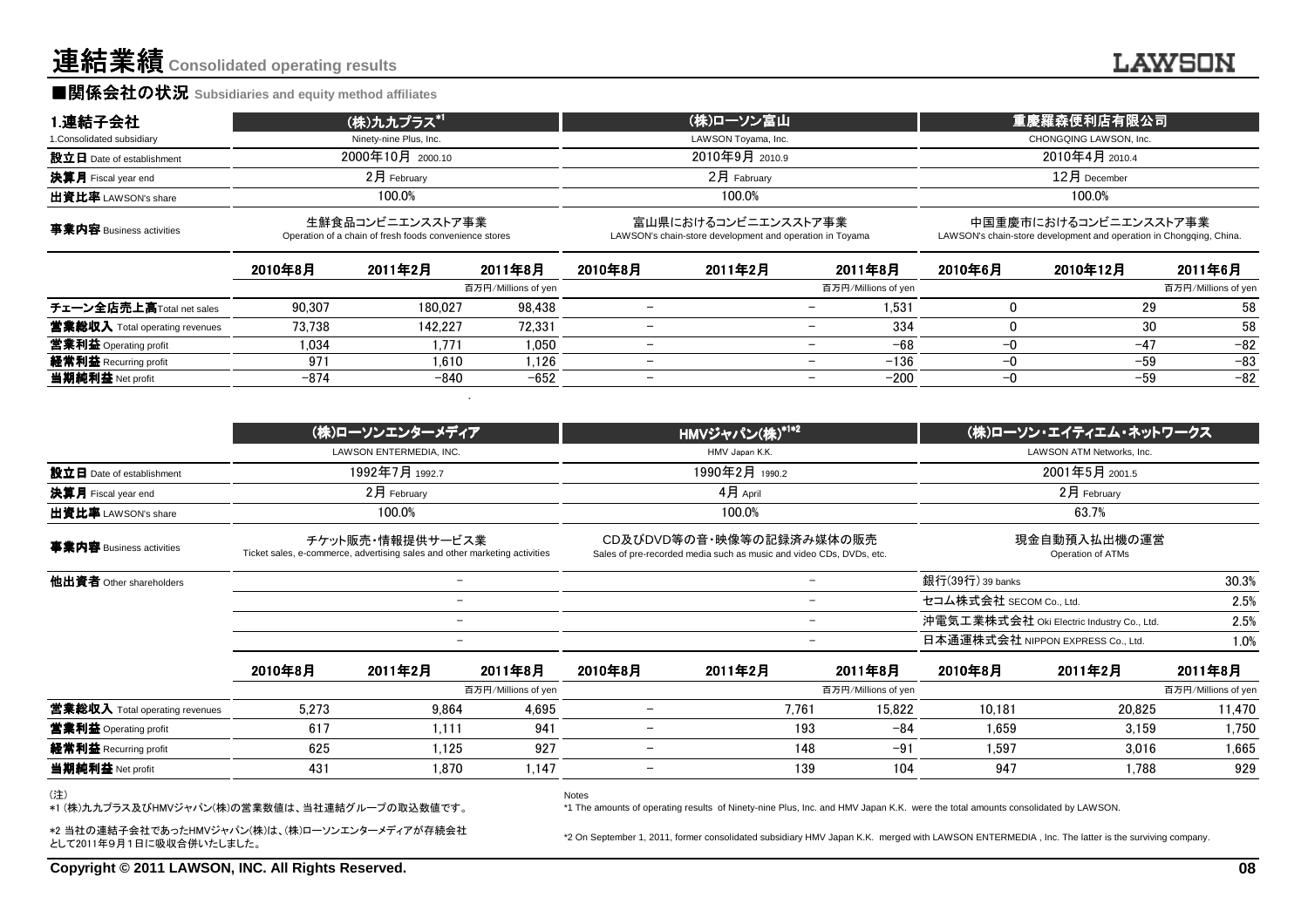**■関係会社の状況 S**ubsidiaries and equity method affiliates

|                                  | (株)ベストプラクティス                                                            | (株)クロスオーシャンメディア                                             | LAWSON ASIA PACIFIC HOLDINGS PTE. LTD.                                     |
|----------------------------------|-------------------------------------------------------------------------|-------------------------------------------------------------|----------------------------------------------------------------------------|
|                                  | BestPractice, Inc.                                                      | Cross Ocean Media, Inc.                                     |                                                                            |
| 設立日 Date of establishment        | 2004年3月 2004.3                                                          | 2010年3月 2010.3                                              | 2011年5月 2011.5                                                             |
| 決算月 Fiscal year end              | $2$ 月 February                                                          | $2$ 月 February                                              | $2$ 月 February                                                             |
| 出資比率 LAWSON's share              | 100.0%                                                                  | 42.0%                                                       | 100.0%                                                                     |
| 事業内容 Business activities         | 店舗の経営の実態調査・分析業務<br>On-site inspections and analysis of store management | デジタルサイネージによる広告事業<br>Advertising business by digital signage | アジア・オセアニア地域事業会社統括、店舗運営<br>Supervising store operations of Asia and Oceania |
| 他出資者 Composition of shareholders |                                                                         | 株式会社アサツー ディ ケイ ASATSU-DK INC.<br>38.0%                      |                                                                            |
|                                  |                                                                         | 株式会社エヌ・ティ・ティ・ドコモ NTT DOCOMO. INC.<br>20.0%                  |                                                                            |
|                                  |                                                                         |                                                             |                                                                            |

| 事業内容 Business activities              |         | 店舗の経営の実態調査・分析業務<br>On-site inspections and analysis of store management |                     |         | デジタルサイネージによる広告事業<br>Advertising business by digital signage | アジア・オセアニア地域事業会社統括、店舗運営<br>Supervising store operations of Asia and Oceania |                          |                                   |                     |
|---------------------------------------|---------|-------------------------------------------------------------------------|---------------------|---------|-------------------------------------------------------------|----------------------------------------------------------------------------|--------------------------|-----------------------------------|---------------------|
| 他出資者 Composition of shareholders      |         |                                                                         |                     |         | 株式会社アサツー ディ ケイ ASATSU-DK INC.                               | 38.0%                                                                      |                          |                                   |                     |
|                                       |         |                                                                         |                     |         | 株式会社エヌ・ティ・ティ・ドコモ NTT DOCOMO. INC.                           | 20.0%                                                                      |                          |                                   |                     |
|                                       | 2010年8月 | 2011年2月                                                                 | 2011年8月             | 2010年8月 | 2011年2月                                                     | 2011年8月                                                                    | 2010年8月                  | 2011年2月                           | 2011年8月             |
|                                       |         |                                                                         | 百万円/Millions of yen |         |                                                             | 百万円/Millions of yen                                                        |                          |                                   | 百万円/Millions of yen |
| 営業総収入 Total operating revenues        | 515     | 1.131                                                                   | 404                 | 27      | 90                                                          | 101                                                                        |                          |                                   |                     |
| 営業利益 Operating profit                 | 83      | 235                                                                     | $-48$               | $-176$  | $-361$                                                      | $-82$                                                                      |                          |                                   |                     |
| 経常利益 Recurring profit                 | 83      | 235                                                                     | 58                  | $-180$  | $-366$                                                      | $-86$                                                                      |                          |                                   |                     |
| 当期純利益 Net profit                      | 48      | 130                                                                     | 40                  | $-180$  | $-371$                                                      | $-86$                                                                      | $\overline{\phantom{0}}$ |                                   |                     |
| 2.持分法適用関連会社                           |         | (株)ローソン沖縄                                                               |                     |         | (株)ベンチャーリパブリック                                              |                                                                            |                          | <b>﹐上海華聯羅森有限公司<sup>﹐</sup></b>    |                     |
| 2. Equity method affiliates by region |         | LAWSON Okinawa, Inc.                                                    |                     |         | Venture republic Inc.                                       |                                                                            |                          | SHANGHAI HUALIAN LAWSON CO., LTD. |                     |

| 設立日 Date of establishment             |                          | 2004年3月 2004.3                                                                   |                     |                                            | 2010年3月 2010.3                                              |                     |                          | 2011年5月 2011.5                                                                        |                          |  |
|---------------------------------------|--------------------------|----------------------------------------------------------------------------------|---------------------|--------------------------------------------|-------------------------------------------------------------|---------------------|--------------------------|---------------------------------------------------------------------------------------|--------------------------|--|
| 決算月 Fiscal year end                   |                          | 2月 February                                                                      |                     |                                            | 2月 February                                                 |                     | 2月 February              |                                                                                       |                          |  |
| 出資比率 LAWSON's share                   |                          | 100.0%                                                                           |                     |                                            | 42.0%                                                       |                     |                          | 100.0%                                                                                |                          |  |
| 事業内容 Business activities              |                          | 店舗の経営の実態調査・分析業務<br>On-site inspections and analysis of store management          |                     |                                            | デジタルサイネージによる広告事業<br>Advertising business by digital signage |                     |                          | アジア・オセアニア地域事業会社統括、店舗運営<br>Supervising store operations of Asia and Oceania            |                          |  |
| 他出資者 Composition of shareholders      |                          |                                                                                  |                     |                                            | 株式会社アサツー ディ・ケイ ASATSU-DK INC.                               | 38.0%               |                          |                                                                                       |                          |  |
|                                       |                          | $\overline{\phantom{0}}$                                                         |                     |                                            | 株式会社エヌ・ティ・ティ・ドコモ NTT DOCOMO, INC.                           | 20.0%               |                          |                                                                                       |                          |  |
|                                       | 2010年8月                  | 2011年2月                                                                          | 2011年8月             | 2010年8月                                    | 2011年2月                                                     | 2011年8月             | 2010年8月                  | 2011年2月                                                                               | 2011年8月                  |  |
|                                       |                          |                                                                                  | 百万円/Millions of yen |                                            |                                                             | 百万円/Millions of yen |                          |                                                                                       | 百万円/Millions of yen      |  |
| 営業総収入 Total operating revenues        | 515                      | 1,131                                                                            | 404                 | 27                                         | 90                                                          | 101                 | $\overline{\phantom{0}}$ |                                                                                       | $\overline{\phantom{0}}$ |  |
| 営業利益 Operating profit                 | 83                       | 235                                                                              | $-48$               | $-176$                                     | $-361$                                                      | $-82$               | $\overline{\phantom{m}}$ |                                                                                       | $\overline{\phantom{m}}$ |  |
| 経常利益 Recurring profit                 | 83                       | 235                                                                              | 58                  | $-180$                                     | $-366$                                                      | $-86$               | $\overline{\phantom{m}}$ |                                                                                       | $\overline{\phantom{m}}$ |  |
| 当期純利益 Net profit                      | 48                       | 130                                                                              | 40                  | $-180$                                     | $-371$                                                      | $-86$               | $\overline{\phantom{0}}$ |                                                                                       | $\overline{\phantom{m}}$ |  |
| 2.持分法適用関連会社                           |                          | (株)ローソン沖縄                                                                        |                     |                                            | <u>(株)ベンチャーリパブリック</u>                                       |                     |                          | 上海華聯羅森有限公司                                                                            |                          |  |
| 2. Equity method affiliates by region |                          | LAWSON Okinawa, Inc.                                                             |                     |                                            | Venture republic Inc.                                       |                     |                          | SHANGHAI HUALIAN LAWSON CO., LTD.                                                     |                          |  |
| 設立日 Date of establishment             |                          | 2009年10月 2009.10                                                                 |                     |                                            | 2001年1月 2001.1                                              |                     |                          | 1996年2月 1996.2                                                                        |                          |  |
| 決算月 Fiscal year end                   |                          | 2月 February                                                                      |                     |                                            | 12月 December                                                |                     |                          | 12月 December                                                                          |                          |  |
| 出資比率 LAWSON's share                   |                          | 49.0%                                                                            |                     |                                            | 35.4%                                                       |                     |                          | 49.0%                                                                                 |                          |  |
| 事業内容 Business activities              |                          | 沖縄県におけるコンビニエンスストア事業<br>LAWSON's chain-store development and operation in Okinawa |                     |                                            | インターネットを使った販売促進事業<br>Internet-based business promotion      |                     |                          | 上海におけるコンビニエンスストア事業<br>Franchising and direct operation of convenience stores in China |                          |  |
| 他出資者 Other shareholders               | 株式会社サンエー SAN-A CO., LTD. |                                                                                  |                     | 51.0% 柴田 啓 KEI SHIBATA                     |                                                             |                     |                          | 8.8% 華聯集団有限公司 HUALIAN (GROUP) CO., LTD                                                | 51.0%                    |  |
|                                       |                          |                                                                                  |                     | - 柴田 健一 KENICHI SHIBATA                    |                                                             | 6.4%                |                          |                                                                                       |                          |  |
|                                       |                          |                                                                                  |                     | 太陽生命保険株式会社<br>TAIYO LIFE INSURANCE COMPANY |                                                             | 4.9%                |                          |                                                                                       |                          |  |
|                                       |                          |                                                                                  |                     | - 西村 博行 HIROYUKI NISHIMURA                 |                                                             | 4.0%                |                          |                                                                                       |                          |  |
|                                       | 2010年8月                  | 2011年2月                                                                          | 2011年8月             | 2010年6月                                    | 2011年12月                                                    | 2011年6月             | 2010年6月                  | 2011年12月                                                                              | 2011年6月                  |  |

|                                | 2010年8月 | 2011年2月 | 2011年8月             | 2010年6月                  | 2011年12月 |                          | 2011年6月             | 2010年6月 | 2011年12月 | 2011年6月             |
|--------------------------------|---------|---------|---------------------|--------------------------|----------|--------------------------|---------------------|---------|----------|---------------------|
|                                |         |         | 百万円/Millions of yen |                          |          |                          | 百万円/Millions of yen |         |          | 百万円/Millions of yen |
| 當業総収入 Total operating revenues | 1.650   | 3,347   | 1,812               | $\overline{\phantom{0}}$ |          | $\overline{\phantom{0}}$ | 429                 | 2.446   | 5.402    | 2,257               |
| <b>営業利益</b> Operating profit   | 285     | 601     | 401                 | $\overline{\phantom{0}}$ |          | $\overline{\phantom{0}}$ | 59                  | $-59$   |          | $-162$              |
| 経常利益 Recurring profit          | 297     | 616     | 405                 | $\overline{\phantom{0}}$ |          | $\overline{\phantom{0}}$ | 60                  | $-56$   | 39       | $-156$              |
| 当期純利益 Net profit               | 294     | 61      | 400                 | $\overline{\phantom{0}}$ |          | $\overline{\phantom{0}}$ | 33                  | $-5/$   | 25       | $-160$              |

**Copyright © 2011 LAWSON, INC. All Rights Reserved.**

**LAWSON**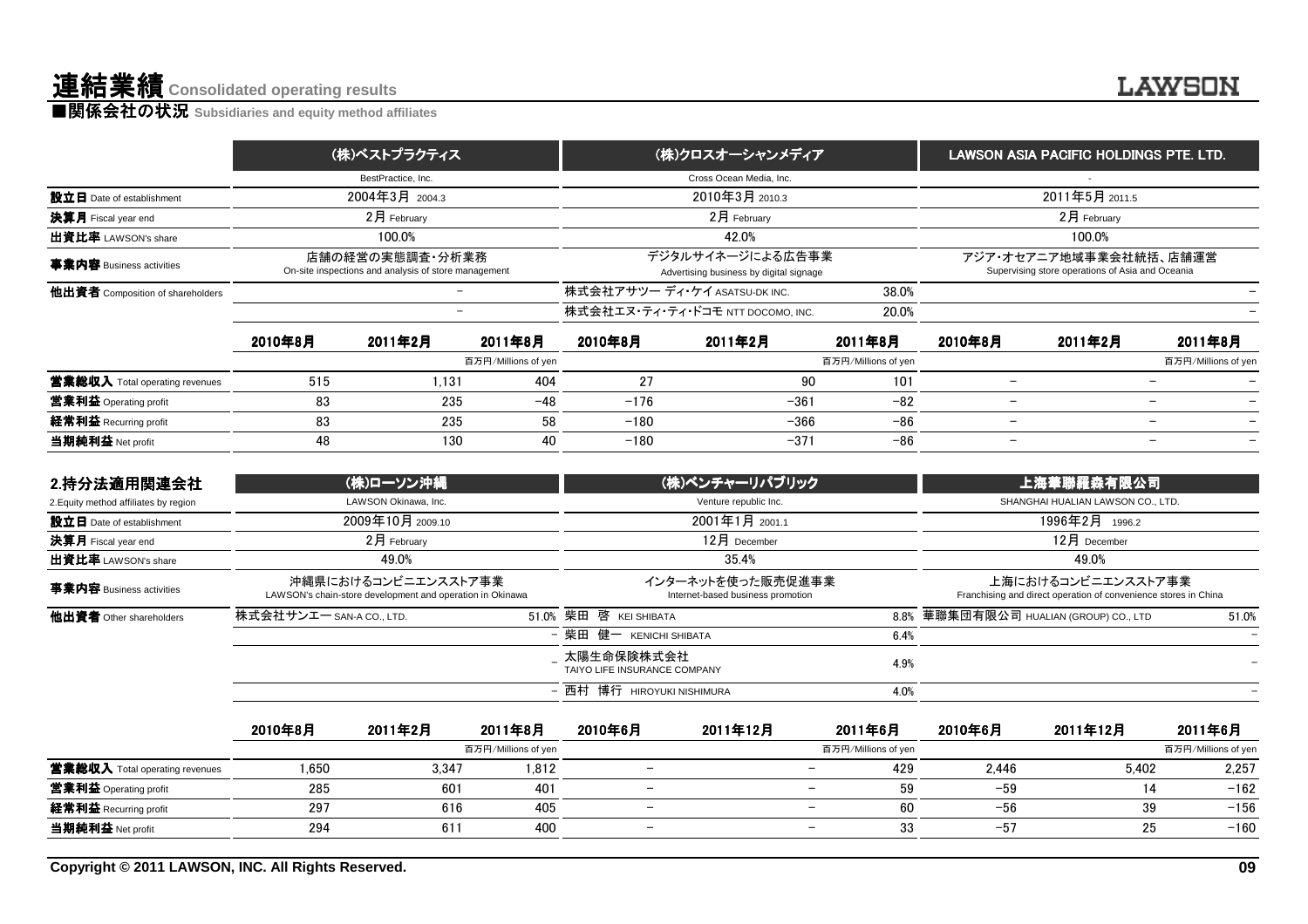### ■国内コンビニエンスストアのグループ店舗数の推移 Number of stores in Japan<sup>→1</sup>

|                                                 | 2010年度1H/FY2010          | 2011年度1H/FY2011      | 2012年2月 (計画)/FY2011(Forecast) |
|-------------------------------------------------|--------------------------|----------------------|-------------------------------|
|                                                 | 2010.3.1 - 2010.8.31     | 2011.3.1 - 2011.8.31 | 2011.3.1 - 2012.2.29(Forcast) |
| 単体 Number of stores (Non-consolidated)          |                          |                      |                               |
| 開店 Opening (店/Store)                            | 240                      | 237                  | 520                           |
| <b>閉店</b> Closure (店/Store)                     | 156                      | 133                  | 350                           |
| うち置換(-) Re-location(-)                          | 44                       | 31                   | $\overline{\phantom{0}}$      |
| 純増 Net Increase (店/Store)                       | 84                       | 104                  | 170                           |
| 総店舗数Total number of stores                      | 8,713                    | 8,880                | 8,946                         |
| グループ会社 Consolidated subsidiaries and affiliates |                          |                      |                               |
| 開店 Opening (店/Store)                            | 55                       | 164                  | 270                           |
| <b>閉店</b> Closure (店/Store)                     | 40                       | 41                   | 60                            |
| うち置換(-) Re-location(-)                          | $\overline{\phantom{m}}$ |                      |                               |
| 純増 Net Increase (店/Store)                       | 15                       | 123                  | 210                           |
| 総店舗数Total number of stores                      | 1,147                    | 1,341                | 1,428                         |
| グループ計 Total <sup>*2</sup>                       |                          |                      |                               |
| 開店 Opening (店/Store)                            | 286                      | 395                  | 750                           |
| <b>閉店</b> Closure (店/Store)                     | 187                      | 168                  | 370                           |
| うち置換(-) Re-location(-)                          | 44                       | 31                   | $\overline{\phantom{0}}$      |
| 純増 Net Increase (店/Store)                       | 99                       | 227                  | 380                           |
| 総店舗数Total number of stores                      | 9,860                    | 10,221               | 10,374                        |

(注)

\*1 上記の表の数値は、当社連結グループの運営するコンビニエンスストアの店舗数であり、

(株)ローソン沖縄と(株)ローソン富山の運営する店舗数を含みます。

\*2 「グループ計」の「開店」及び「閉店」の数値は、グループ間での業態変更店舗数を除いています。

Notes

 \*1 The number of stores is a total number of stores operated by the consolidated LAWSON group including the number of stores operated by LAWSON Okinawa, Inc. and LAWSON Toyama, Inc.\*2 The stores of "opening" and "closure" do not include the number of stores which areconverted into a different format within the LAWSON group.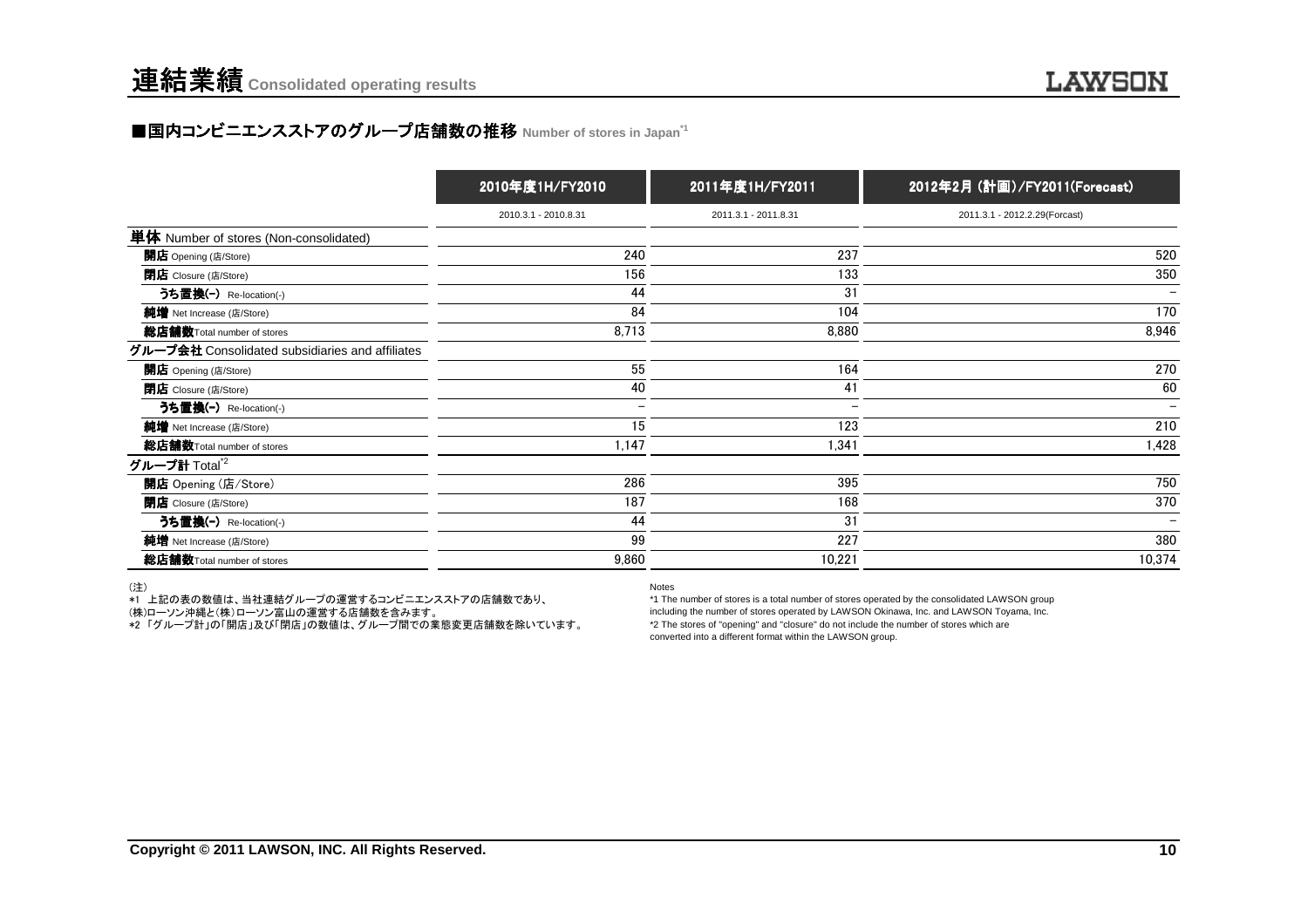### ■国内コンビニエンスストア店舗数 Number of stores in Japan by store type<br> **■国内コンビニエンスストア店舗数** Number of stores in Japan by store type

|                                                     | 2010年8月                  |                          | 2011年2月                  |                          | 2011年8月      |           | 期中増加店舗数                 |
|-----------------------------------------------------|--------------------------|--------------------------|--------------------------|--------------------------|--------------|-----------|-------------------------|
|                                                     | August, 2010             |                          | February, 2011           |                          | August, 2011 |           | Net increase (decrease) |
|                                                     | 店/Store                  | 構成比/Share                | 店/Store                  | 構成比/Share                | 店/Store      | 構成比/Share | 店/Store                 |
| 【単体】 Non-consolidated                               |                          |                          |                          |                          |              |           |                         |
| 直営店 Company-owned stores                            |                          |                          |                          |                          |              |           |                         |
| ローソン LAWSON                                         | 177                      | 1.8%                     | 129                      | 1.3%                     | 126          | 1.2%      | $-3$                    |
| ナチュラルローソン NATURAL LAWSON                            | 59                       | 0.6%                     | 55                       | 0.6%                     | 55           | 0.5%      |                         |
| 小計 Subtotal                                         | 236                      | 2.4%                     | 184                      | 1.8%                     | 181          | 1.8%      | $-3$                    |
| 加盟店 Franchised stores                               |                          |                          |                          |                          |              |           |                         |
| Bタイプ Type B                                         | 1,233                    | 12.5%                    | 1,216                    | 12.2%                    | 1,194        | 11.7%     | $-22$                   |
| Gタイプ Type G                                         | 2,018                    | 20.5%                    | 2,057                    | 20.6%                    | 2,113        | 20.7%     | 56                      |
| Cタイプ Type C                                         | 5,194                    | 52.7%                    | 5,284                    | 52.9%                    | 5,356        | 52.4%     | 72                      |
| ナチュラルローソン NATURAL LAWSON                            | 32                       | 0.3%                     | 35                       | 0.4%                     | 36           | 0.4%      | $\mathbf{1}$            |
| 小計 Subtotal                                         | 8,477                    | 86.0%                    | 8,592                    | 86.0%                    | 8,699        | 85.1%     | 107                     |
| 単体合計 Total non-consolidated                         | 8.713                    | 88.4%                    | 8.776                    | 87.8%                    | 8.880        | 86.9%     | 104                     |
| 【連結子会社】 Consolidated                                |                          |                          |                          |                          |              |           |                         |
| 九九プラス Ninety-nine plus, Inc.                        |                          |                          |                          |                          |              |           |                         |
| 直営店 Company-owned stores                            |                          |                          |                          |                          |              |           |                         |
| ローソンストア100 LAWSON STORE100                          | 801                      | 8.1%                     | 809                      | 8.1%                     | 831          | 8.1%      | 22                      |
| 加盟店 Franchised stores                               |                          |                          |                          |                          |              |           |                         |
| ローソンストア100 LAWSON STORE100                          | 207                      | 2.1%                     | 268                      | 2.7%                     | 296          | 2.9%      | 28                      |
| ローソン富山 LAWSON Toyama                                |                          |                          |                          |                          |              |           |                         |
| 直営店 Company-owned stores                            | $\overline{\phantom{m}}$ | $\overline{\phantom{0}}$ | $\qquad \qquad -$        | $\overline{\phantom{m}}$ | 15           | 0.1%      | 15                      |
| 加盟店 Franchised stores                               |                          |                          | $\overline{\phantom{0}}$ |                          | 55           | 0.5%      | 55                      |
| 子会社合計 Subsidiaries total                            | 1,008                    | 10.2%                    | 1,077                    | 10.8%                    | 1,197        | 12.0%     | 120                     |
| 単体、子会社合計<br>Total non-consolidated and consolidated | 9,721                    | 98.6%                    | 9,853                    | 98.6%                    | 10,077       | 98.6%     | 224                     |
| 【持分法適用関連会社】<br>Equity method affiliate by region    |                          |                          |                          |                          |              |           |                         |
| ローソン沖縄 LAWSON Okinawa                               | 139                      | 1.4%                     | 141                      | 1.4%                     | 144          | 1.4%      | $\mathbf{3}$            |
| 国内コンビニエンスストアのグループ店舗数合計 Total                        | 9,860                    | 100.0%                   | 9.994                    | 100.0%                   | 10,221       | 100.0%    | 227                     |
|                                                     |                          |                          |                          |                          |              |           |                         |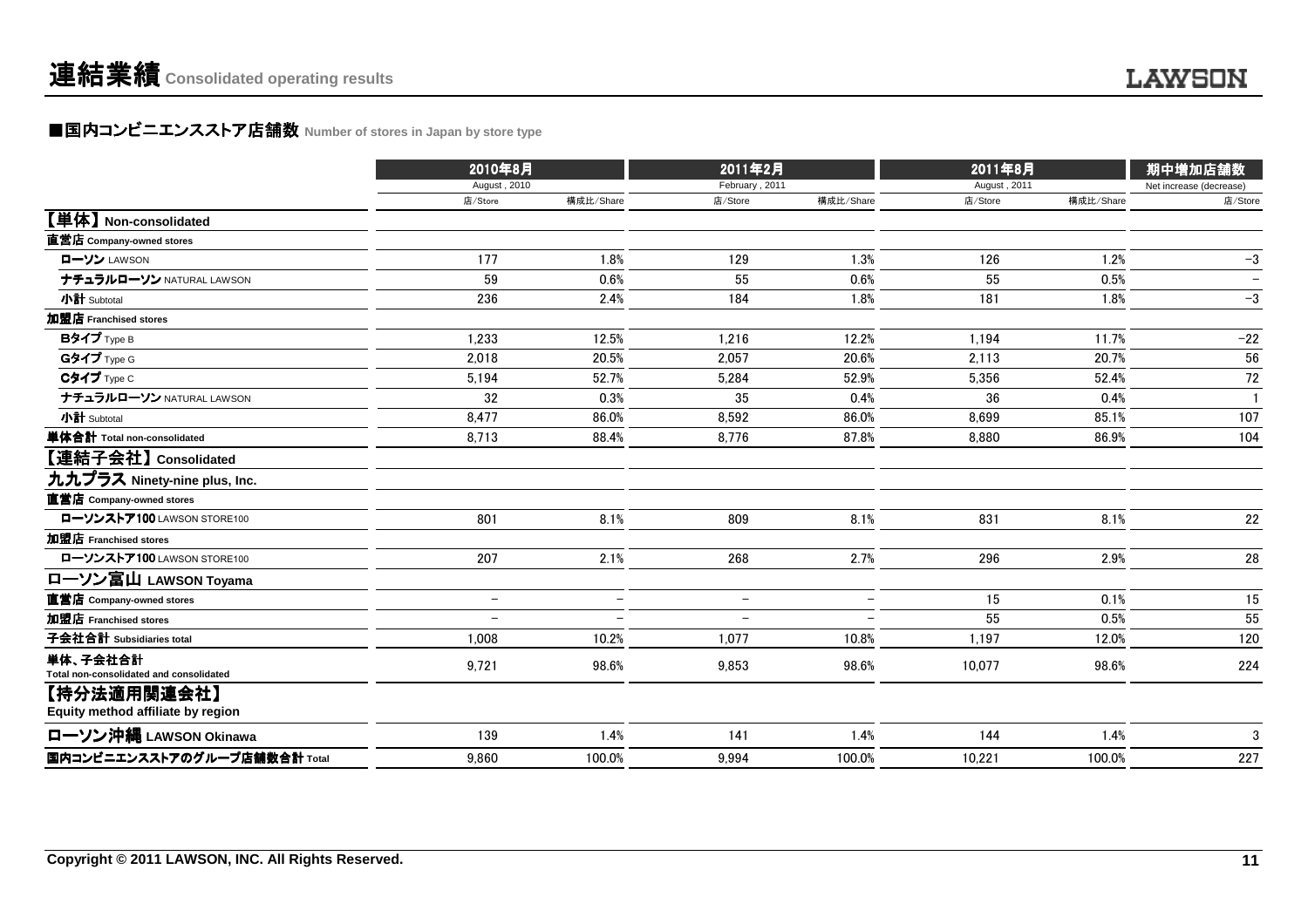### **■海外コンビニエンスストア店舗数**<br>Number of convenience stores abroad

|                                                 | 2010年8月                  | 2011年2月                  | 2011年8月      | 期中増加店舗数                 |
|-------------------------------------------------|--------------------------|--------------------------|--------------|-------------------------|
|                                                 | August, 2010             | February, 2011           | August, 2011 | Net increase (decrease) |
|                                                 | 店/Store                  | 店/Store                  | 店/Store      | 店/Store                 |
| 重慶羅森便利店有限公司<br>CHONGQING LAWSON, Inc            | $\overline{2}$           | 4                        | 20           | 16                      |
|                                                 |                          |                          |              |                         |
| 上海華聯羅森有限公司<br>SHANGHAI HUALIAN LAWSON CO., LTD. | 318                      | 315                      | 303          | $-12$                   |
|                                                 |                          |                          |              |                         |
| PT MIDI Utama Indonesia Tbk                     | $\overline{\phantom{m}}$ | $\overline{\phantom{0}}$ |              |                         |

#### ■その他セグメントの運営する店舗数

**Number of other**

|                              | 2010年8月                  | 2011年2月        | 2011年8月      | 期中増加店舗数                 |
|------------------------------|--------------------------|----------------|--------------|-------------------------|
|                              | August, 2010             | February, 2011 | August, 2011 | Net increase (decrease) |
|                              | 店/Store                  | 店/Store        | 店/Store      | 店/Store                 |
| HMVジャパン(株)<br>HMV Japan K.K. | $\overline{\phantom{0}}$ | 33             | 36           | ◠<br>٠J                 |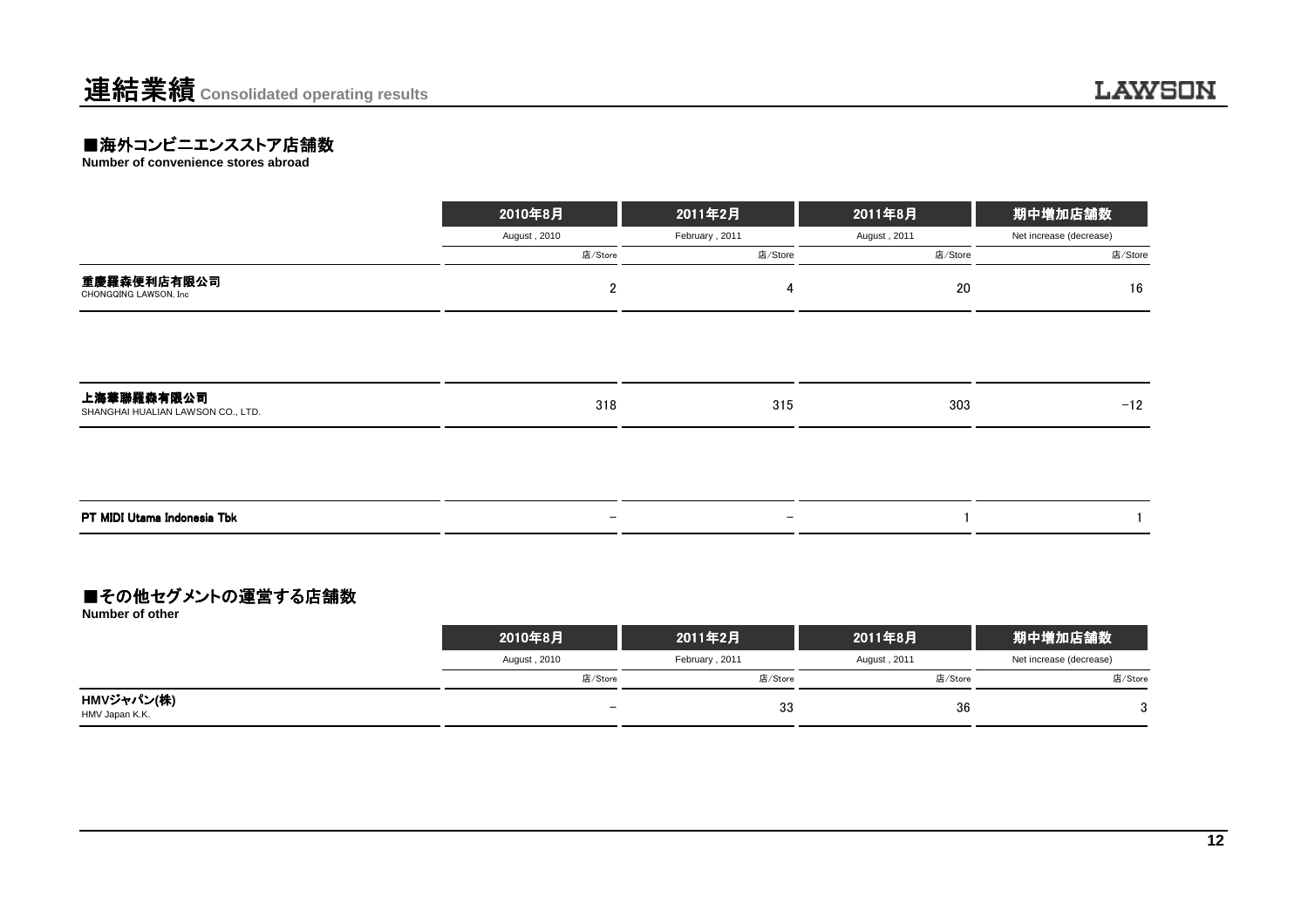#### ■都道府県別店舗分布状況 Number of stores by region and prefecture

| February, 2011<br>August, 2011<br>Net increase (decrease)<br>ローソンストア<br>ローソンストア<br>ローソンストア<br>グループ計<br>グループ計<br>グループ計<br>ローソン<br>ローソン<br>ローソン<br>100/SHOP99<br>100<br>100/SHOP99<br><b>LAWSON STORE</b><br><b>LAWSON STORE</b><br><b>LAWSON STORE</b><br>Total<br>LAWSON<br>Total<br>LAWSON<br>LAWSON<br>Total<br>100/SHOP99<br>100/SHOP99<br>100<br>店/Store<br>店/Store<br>店/Store<br>店/Store<br>店/Store<br>店/Store<br>店/Store<br>店/Store<br>店/Store<br>北海道 Hokkaido<br>532<br>552<br>北海道 Hokkaido<br>532<br>552<br>20<br>20<br>$\overline{\phantom{0}}$<br>$\overline{\phantom{0}}$<br>$\qquad \qquad -$<br>169<br>東北 Tohoku<br>青森 Aomori<br>169<br>169<br>169<br>$\overline{\phantom{0}}$<br>$\overline{\phantom{0}}$<br>$\qquad \qquad -$<br>$\overline{\phantom{m}}$<br>154<br>154<br>岩手 Iwate<br>160<br>160<br>$-6$<br>$-6$<br>$\overline{\phantom{0}}$<br>$\overline{\phantom{m}}$<br>$-9$<br>164<br>29<br>156<br>184<br>$-8$<br>宮城 Miyagi<br>193<br>28<br>$-1$<br>秋田 Akita<br>153<br>153<br>154<br>154<br>$\overline{\phantom{0}}$<br>$\!-$<br>$\mathbf{1}$<br>$\overline{\phantom{0}}$<br>山形 Yamagata<br>61<br>61<br>62<br>62<br>$\mathbf{1}$<br>1<br>$\overline{\phantom{0}}$<br>$\overline{\phantom{0}}$<br>$\qquad \qquad -$<br>$-5$<br>94<br>5<br>99<br>94<br>94<br>福島 Fukushima<br>$-5$<br>$\overline{\phantom{m}}$<br>$\overline{\phantom{0}}$<br>34<br>$-18$<br>小計 Subtotal<br>801<br>835<br>789<br>28<br>817<br>$-12$<br>$-6$<br>3<br>関東 Kanto<br>茨城 Ibaraki<br>5<br>105<br>$\overline{7}$<br>$\overline{2}$<br>104<br>109<br>112<br>1<br>$\overline{3}$<br>3<br>107<br>107<br>110<br>110<br>栃木 Tochigi<br>$\overline{\phantom{0}}$<br>$\overline{\phantom{m}}$<br>$\overline{\phantom{a}}$<br>68<br>68<br>群馬 Gunma<br>68<br>68<br>$\overline{\phantom{0}}$<br>$\overline{\phantom{m}}$<br>$\qquad \qquad -$<br>$\overline{\phantom{m}}$<br>$\qquad \qquad -$<br>15<br>340<br>349<br>埼玉 Saitama<br>49<br>389<br>55<br>404<br>9<br>6<br>千葉 Chiba<br>61<br>59<br>$\overline{2}$<br>$-2$<br>294<br>355<br>296<br>355<br>$-$<br>923<br>365<br>943<br>20<br>16<br>36<br>東京 Tokyo<br>1,288<br>381<br>1,324<br>$\overline{173}$<br>8<br>5<br>$\overline{13}$<br>524<br>697<br>532<br>178<br>710<br>神奈川 Kanagawa<br>$\overline{27}$<br>小計 Subtotal<br>653<br>3,013<br>2,403<br>3,083<br>43<br>70<br>2.360<br>680<br>甲信越 Koshinetsu 新潟 Niigata<br>102<br>102<br>103<br>103<br>$\overline{\phantom{m}}$<br>$\mathbf{1}$<br>$\qquad \qquad -$<br>$\overline{\phantom{a}}$<br>$\sqrt{5}$<br>5<br>73<br>73<br>78<br>78<br>山梨 Yamanashi<br>$\overline{\phantom{0}}$<br>$\overline{\phantom{a}}$<br>$\qquad \qquad -$<br>$\mathbf{2}$<br>132<br>132<br>134<br>134<br>$\overline{2}$<br>長野 Nagano<br>$\overline{\phantom{m}}$<br>$\overline{\phantom{m}}$<br>$\overline{8}$<br>315<br>307<br>315<br>8<br>小計 Subtotal<br>307<br>$\overline{\phantom{0}}$<br>$\overline{\phantom{0}}$<br>69<br>北陸 Hokuriku<br>112<br>181<br>181<br>69<br>富山 Toyama<br>112<br>$\overline{\phantom{0}}$<br>$\overline{\phantom{0}}$<br>$\overline{\phantom{0}}$<br>$\overline{3}$<br>$\overline{87}$<br>90<br>3<br>87<br>90<br>石川 Ishikawa<br>$\overline{\phantom{0}}$<br>$\qquad \qquad -$<br>$\overline{\phantom{m}}$<br>99<br>99<br>福井 Fukui<br>99<br>99<br>$\equiv$<br>$\overline{\phantom{a}}$<br>$\qquad \qquad -$<br>$\overline{\phantom{0}}$<br>370<br>370<br>$72\,$<br>小計 Subtotal<br>298<br>298<br>72<br>$\overline{\phantom{0}}$<br>$\overline{\phantom{0}}$<br>$\overline{\phantom{m}}$<br>6<br>静岡 Shizuoka<br>180<br>186<br>東海 Tokai<br>165<br>15<br>170<br>16<br>5<br>$\overline{12}$<br>473<br>355<br>8<br>愛知 Aichi<br>347<br>126<br>130<br>485<br>4<br>$\overline{2}$<br>$\mathbf{2}$<br>岐阜 Gifu<br>122<br>113<br>124<br>113<br>9<br>11<br>$\qquad \qquad -$<br>$\mathfrak{3}$<br>三重 Mie<br>94<br>97<br>97<br>94<br>3<br>$\overline{\phantom{m}}$<br>$\overline{\phantom{a}}$<br>$\qquad \qquad -$<br>$\overline{7}$<br>小計 Subtotal<br>719<br>150<br>735<br>157<br>892<br>16<br>23<br>869 |  | 2011年2月 |  | 2011年8月 |  | 增減 |  |
|---------------------------------------------------------------------------------------------------------------------------------------------------------------------------------------------------------------------------------------------------------------------------------------------------------------------------------------------------------------------------------------------------------------------------------------------------------------------------------------------------------------------------------------------------------------------------------------------------------------------------------------------------------------------------------------------------------------------------------------------------------------------------------------------------------------------------------------------------------------------------------------------------------------------------------------------------------------------------------------------------------------------------------------------------------------------------------------------------------------------------------------------------------------------------------------------------------------------------------------------------------------------------------------------------------------------------------------------------------------------------------------------------------------------------------------------------------------------------------------------------------------------------------------------------------------------------------------------------------------------------------------------------------------------------------------------------------------------------------------------------------------------------------------------------------------------------------------------------------------------------------------------------------------------------------------------------------------------------------------------------------------------------------------------------------------------------------------------------------------------------------------------------------------------------------------------------------------------------------------------------------------------------------------------------------------------------------------------------------------------------------------------------------------------------------------------------------------------------------------------------------------------------------------------------------------------------------------------------------------------------------------------------------------------------------------------------------------------------------------------------------------------------------------------------------------------------------------------------------------------------------------------------------------------------------------------------------------------------------------------------------------------------------------------------------------------------------------------------------------------------------------------------------------------------------------------------------------------------------------------------------------------------------------------------------------------------------------------------------------------------------------------------------------------------------------------------------------------------------------------------------------------------------------------------------------------------------------------------------------------------------------------------------------------------------------------------------------------------------------------------------------------------------------------------------------------------------------------------------------------------------------------------------------------------------------------------------------------------------------|--|---------|--|---------|--|----|--|
|                                                                                                                                                                                                                                                                                                                                                                                                                                                                                                                                                                                                                                                                                                                                                                                                                                                                                                                                                                                                                                                                                                                                                                                                                                                                                                                                                                                                                                                                                                                                                                                                                                                                                                                                                                                                                                                                                                                                                                                                                                                                                                                                                                                                                                                                                                                                                                                                                                                                                                                                                                                                                                                                                                                                                                                                                                                                                                                                                                                                                                                                                                                                                                                                                                                                                                                                                                                                                                                                                                                                                                                                                                                                                                                                                                                                                                                                                                                                                                                       |  |         |  |         |  |    |  |
|                                                                                                                                                                                                                                                                                                                                                                                                                                                                                                                                                                                                                                                                                                                                                                                                                                                                                                                                                                                                                                                                                                                                                                                                                                                                                                                                                                                                                                                                                                                                                                                                                                                                                                                                                                                                                                                                                                                                                                                                                                                                                                                                                                                                                                                                                                                                                                                                                                                                                                                                                                                                                                                                                                                                                                                                                                                                                                                                                                                                                                                                                                                                                                                                                                                                                                                                                                                                                                                                                                                                                                                                                                                                                                                                                                                                                                                                                                                                                                                       |  |         |  |         |  |    |  |
|                                                                                                                                                                                                                                                                                                                                                                                                                                                                                                                                                                                                                                                                                                                                                                                                                                                                                                                                                                                                                                                                                                                                                                                                                                                                                                                                                                                                                                                                                                                                                                                                                                                                                                                                                                                                                                                                                                                                                                                                                                                                                                                                                                                                                                                                                                                                                                                                                                                                                                                                                                                                                                                                                                                                                                                                                                                                                                                                                                                                                                                                                                                                                                                                                                                                                                                                                                                                                                                                                                                                                                                                                                                                                                                                                                                                                                                                                                                                                                                       |  |         |  |         |  |    |  |
|                                                                                                                                                                                                                                                                                                                                                                                                                                                                                                                                                                                                                                                                                                                                                                                                                                                                                                                                                                                                                                                                                                                                                                                                                                                                                                                                                                                                                                                                                                                                                                                                                                                                                                                                                                                                                                                                                                                                                                                                                                                                                                                                                                                                                                                                                                                                                                                                                                                                                                                                                                                                                                                                                                                                                                                                                                                                                                                                                                                                                                                                                                                                                                                                                                                                                                                                                                                                                                                                                                                                                                                                                                                                                                                                                                                                                                                                                                                                                                                       |  |         |  |         |  |    |  |
|                                                                                                                                                                                                                                                                                                                                                                                                                                                                                                                                                                                                                                                                                                                                                                                                                                                                                                                                                                                                                                                                                                                                                                                                                                                                                                                                                                                                                                                                                                                                                                                                                                                                                                                                                                                                                                                                                                                                                                                                                                                                                                                                                                                                                                                                                                                                                                                                                                                                                                                                                                                                                                                                                                                                                                                                                                                                                                                                                                                                                                                                                                                                                                                                                                                                                                                                                                                                                                                                                                                                                                                                                                                                                                                                                                                                                                                                                                                                                                                       |  |         |  |         |  |    |  |
|                                                                                                                                                                                                                                                                                                                                                                                                                                                                                                                                                                                                                                                                                                                                                                                                                                                                                                                                                                                                                                                                                                                                                                                                                                                                                                                                                                                                                                                                                                                                                                                                                                                                                                                                                                                                                                                                                                                                                                                                                                                                                                                                                                                                                                                                                                                                                                                                                                                                                                                                                                                                                                                                                                                                                                                                                                                                                                                                                                                                                                                                                                                                                                                                                                                                                                                                                                                                                                                                                                                                                                                                                                                                                                                                                                                                                                                                                                                                                                                       |  |         |  |         |  |    |  |
|                                                                                                                                                                                                                                                                                                                                                                                                                                                                                                                                                                                                                                                                                                                                                                                                                                                                                                                                                                                                                                                                                                                                                                                                                                                                                                                                                                                                                                                                                                                                                                                                                                                                                                                                                                                                                                                                                                                                                                                                                                                                                                                                                                                                                                                                                                                                                                                                                                                                                                                                                                                                                                                                                                                                                                                                                                                                                                                                                                                                                                                                                                                                                                                                                                                                                                                                                                                                                                                                                                                                                                                                                                                                                                                                                                                                                                                                                                                                                                                       |  |         |  |         |  |    |  |
|                                                                                                                                                                                                                                                                                                                                                                                                                                                                                                                                                                                                                                                                                                                                                                                                                                                                                                                                                                                                                                                                                                                                                                                                                                                                                                                                                                                                                                                                                                                                                                                                                                                                                                                                                                                                                                                                                                                                                                                                                                                                                                                                                                                                                                                                                                                                                                                                                                                                                                                                                                                                                                                                                                                                                                                                                                                                                                                                                                                                                                                                                                                                                                                                                                                                                                                                                                                                                                                                                                                                                                                                                                                                                                                                                                                                                                                                                                                                                                                       |  |         |  |         |  |    |  |
|                                                                                                                                                                                                                                                                                                                                                                                                                                                                                                                                                                                                                                                                                                                                                                                                                                                                                                                                                                                                                                                                                                                                                                                                                                                                                                                                                                                                                                                                                                                                                                                                                                                                                                                                                                                                                                                                                                                                                                                                                                                                                                                                                                                                                                                                                                                                                                                                                                                                                                                                                                                                                                                                                                                                                                                                                                                                                                                                                                                                                                                                                                                                                                                                                                                                                                                                                                                                                                                                                                                                                                                                                                                                                                                                                                                                                                                                                                                                                                                       |  |         |  |         |  |    |  |
|                                                                                                                                                                                                                                                                                                                                                                                                                                                                                                                                                                                                                                                                                                                                                                                                                                                                                                                                                                                                                                                                                                                                                                                                                                                                                                                                                                                                                                                                                                                                                                                                                                                                                                                                                                                                                                                                                                                                                                                                                                                                                                                                                                                                                                                                                                                                                                                                                                                                                                                                                                                                                                                                                                                                                                                                                                                                                                                                                                                                                                                                                                                                                                                                                                                                                                                                                                                                                                                                                                                                                                                                                                                                                                                                                                                                                                                                                                                                                                                       |  |         |  |         |  |    |  |
|                                                                                                                                                                                                                                                                                                                                                                                                                                                                                                                                                                                                                                                                                                                                                                                                                                                                                                                                                                                                                                                                                                                                                                                                                                                                                                                                                                                                                                                                                                                                                                                                                                                                                                                                                                                                                                                                                                                                                                                                                                                                                                                                                                                                                                                                                                                                                                                                                                                                                                                                                                                                                                                                                                                                                                                                                                                                                                                                                                                                                                                                                                                                                                                                                                                                                                                                                                                                                                                                                                                                                                                                                                                                                                                                                                                                                                                                                                                                                                                       |  |         |  |         |  |    |  |
|                                                                                                                                                                                                                                                                                                                                                                                                                                                                                                                                                                                                                                                                                                                                                                                                                                                                                                                                                                                                                                                                                                                                                                                                                                                                                                                                                                                                                                                                                                                                                                                                                                                                                                                                                                                                                                                                                                                                                                                                                                                                                                                                                                                                                                                                                                                                                                                                                                                                                                                                                                                                                                                                                                                                                                                                                                                                                                                                                                                                                                                                                                                                                                                                                                                                                                                                                                                                                                                                                                                                                                                                                                                                                                                                                                                                                                                                                                                                                                                       |  |         |  |         |  |    |  |
|                                                                                                                                                                                                                                                                                                                                                                                                                                                                                                                                                                                                                                                                                                                                                                                                                                                                                                                                                                                                                                                                                                                                                                                                                                                                                                                                                                                                                                                                                                                                                                                                                                                                                                                                                                                                                                                                                                                                                                                                                                                                                                                                                                                                                                                                                                                                                                                                                                                                                                                                                                                                                                                                                                                                                                                                                                                                                                                                                                                                                                                                                                                                                                                                                                                                                                                                                                                                                                                                                                                                                                                                                                                                                                                                                                                                                                                                                                                                                                                       |  |         |  |         |  |    |  |
|                                                                                                                                                                                                                                                                                                                                                                                                                                                                                                                                                                                                                                                                                                                                                                                                                                                                                                                                                                                                                                                                                                                                                                                                                                                                                                                                                                                                                                                                                                                                                                                                                                                                                                                                                                                                                                                                                                                                                                                                                                                                                                                                                                                                                                                                                                                                                                                                                                                                                                                                                                                                                                                                                                                                                                                                                                                                                                                                                                                                                                                                                                                                                                                                                                                                                                                                                                                                                                                                                                                                                                                                                                                                                                                                                                                                                                                                                                                                                                                       |  |         |  |         |  |    |  |
|                                                                                                                                                                                                                                                                                                                                                                                                                                                                                                                                                                                                                                                                                                                                                                                                                                                                                                                                                                                                                                                                                                                                                                                                                                                                                                                                                                                                                                                                                                                                                                                                                                                                                                                                                                                                                                                                                                                                                                                                                                                                                                                                                                                                                                                                                                                                                                                                                                                                                                                                                                                                                                                                                                                                                                                                                                                                                                                                                                                                                                                                                                                                                                                                                                                                                                                                                                                                                                                                                                                                                                                                                                                                                                                                                                                                                                                                                                                                                                                       |  |         |  |         |  |    |  |
|                                                                                                                                                                                                                                                                                                                                                                                                                                                                                                                                                                                                                                                                                                                                                                                                                                                                                                                                                                                                                                                                                                                                                                                                                                                                                                                                                                                                                                                                                                                                                                                                                                                                                                                                                                                                                                                                                                                                                                                                                                                                                                                                                                                                                                                                                                                                                                                                                                                                                                                                                                                                                                                                                                                                                                                                                                                                                                                                                                                                                                                                                                                                                                                                                                                                                                                                                                                                                                                                                                                                                                                                                                                                                                                                                                                                                                                                                                                                                                                       |  |         |  |         |  |    |  |
|                                                                                                                                                                                                                                                                                                                                                                                                                                                                                                                                                                                                                                                                                                                                                                                                                                                                                                                                                                                                                                                                                                                                                                                                                                                                                                                                                                                                                                                                                                                                                                                                                                                                                                                                                                                                                                                                                                                                                                                                                                                                                                                                                                                                                                                                                                                                                                                                                                                                                                                                                                                                                                                                                                                                                                                                                                                                                                                                                                                                                                                                                                                                                                                                                                                                                                                                                                                                                                                                                                                                                                                                                                                                                                                                                                                                                                                                                                                                                                                       |  |         |  |         |  |    |  |
|                                                                                                                                                                                                                                                                                                                                                                                                                                                                                                                                                                                                                                                                                                                                                                                                                                                                                                                                                                                                                                                                                                                                                                                                                                                                                                                                                                                                                                                                                                                                                                                                                                                                                                                                                                                                                                                                                                                                                                                                                                                                                                                                                                                                                                                                                                                                                                                                                                                                                                                                                                                                                                                                                                                                                                                                                                                                                                                                                                                                                                                                                                                                                                                                                                                                                                                                                                                                                                                                                                                                                                                                                                                                                                                                                                                                                                                                                                                                                                                       |  |         |  |         |  |    |  |
|                                                                                                                                                                                                                                                                                                                                                                                                                                                                                                                                                                                                                                                                                                                                                                                                                                                                                                                                                                                                                                                                                                                                                                                                                                                                                                                                                                                                                                                                                                                                                                                                                                                                                                                                                                                                                                                                                                                                                                                                                                                                                                                                                                                                                                                                                                                                                                                                                                                                                                                                                                                                                                                                                                                                                                                                                                                                                                                                                                                                                                                                                                                                                                                                                                                                                                                                                                                                                                                                                                                                                                                                                                                                                                                                                                                                                                                                                                                                                                                       |  |         |  |         |  |    |  |
|                                                                                                                                                                                                                                                                                                                                                                                                                                                                                                                                                                                                                                                                                                                                                                                                                                                                                                                                                                                                                                                                                                                                                                                                                                                                                                                                                                                                                                                                                                                                                                                                                                                                                                                                                                                                                                                                                                                                                                                                                                                                                                                                                                                                                                                                                                                                                                                                                                                                                                                                                                                                                                                                                                                                                                                                                                                                                                                                                                                                                                                                                                                                                                                                                                                                                                                                                                                                                                                                                                                                                                                                                                                                                                                                                                                                                                                                                                                                                                                       |  |         |  |         |  |    |  |
|                                                                                                                                                                                                                                                                                                                                                                                                                                                                                                                                                                                                                                                                                                                                                                                                                                                                                                                                                                                                                                                                                                                                                                                                                                                                                                                                                                                                                                                                                                                                                                                                                                                                                                                                                                                                                                                                                                                                                                                                                                                                                                                                                                                                                                                                                                                                                                                                                                                                                                                                                                                                                                                                                                                                                                                                                                                                                                                                                                                                                                                                                                                                                                                                                                                                                                                                                                                                                                                                                                                                                                                                                                                                                                                                                                                                                                                                                                                                                                                       |  |         |  |         |  |    |  |
|                                                                                                                                                                                                                                                                                                                                                                                                                                                                                                                                                                                                                                                                                                                                                                                                                                                                                                                                                                                                                                                                                                                                                                                                                                                                                                                                                                                                                                                                                                                                                                                                                                                                                                                                                                                                                                                                                                                                                                                                                                                                                                                                                                                                                                                                                                                                                                                                                                                                                                                                                                                                                                                                                                                                                                                                                                                                                                                                                                                                                                                                                                                                                                                                                                                                                                                                                                                                                                                                                                                                                                                                                                                                                                                                                                                                                                                                                                                                                                                       |  |         |  |         |  |    |  |
|                                                                                                                                                                                                                                                                                                                                                                                                                                                                                                                                                                                                                                                                                                                                                                                                                                                                                                                                                                                                                                                                                                                                                                                                                                                                                                                                                                                                                                                                                                                                                                                                                                                                                                                                                                                                                                                                                                                                                                                                                                                                                                                                                                                                                                                                                                                                                                                                                                                                                                                                                                                                                                                                                                                                                                                                                                                                                                                                                                                                                                                                                                                                                                                                                                                                                                                                                                                                                                                                                                                                                                                                                                                                                                                                                                                                                                                                                                                                                                                       |  |         |  |         |  |    |  |
|                                                                                                                                                                                                                                                                                                                                                                                                                                                                                                                                                                                                                                                                                                                                                                                                                                                                                                                                                                                                                                                                                                                                                                                                                                                                                                                                                                                                                                                                                                                                                                                                                                                                                                                                                                                                                                                                                                                                                                                                                                                                                                                                                                                                                                                                                                                                                                                                                                                                                                                                                                                                                                                                                                                                                                                                                                                                                                                                                                                                                                                                                                                                                                                                                                                                                                                                                                                                                                                                                                                                                                                                                                                                                                                                                                                                                                                                                                                                                                                       |  |         |  |         |  |    |  |
|                                                                                                                                                                                                                                                                                                                                                                                                                                                                                                                                                                                                                                                                                                                                                                                                                                                                                                                                                                                                                                                                                                                                                                                                                                                                                                                                                                                                                                                                                                                                                                                                                                                                                                                                                                                                                                                                                                                                                                                                                                                                                                                                                                                                                                                                                                                                                                                                                                                                                                                                                                                                                                                                                                                                                                                                                                                                                                                                                                                                                                                                                                                                                                                                                                                                                                                                                                                                                                                                                                                                                                                                                                                                                                                                                                                                                                                                                                                                                                                       |  |         |  |         |  |    |  |
|                                                                                                                                                                                                                                                                                                                                                                                                                                                                                                                                                                                                                                                                                                                                                                                                                                                                                                                                                                                                                                                                                                                                                                                                                                                                                                                                                                                                                                                                                                                                                                                                                                                                                                                                                                                                                                                                                                                                                                                                                                                                                                                                                                                                                                                                                                                                                                                                                                                                                                                                                                                                                                                                                                                                                                                                                                                                                                                                                                                                                                                                                                                                                                                                                                                                                                                                                                                                                                                                                                                                                                                                                                                                                                                                                                                                                                                                                                                                                                                       |  |         |  |         |  |    |  |
|                                                                                                                                                                                                                                                                                                                                                                                                                                                                                                                                                                                                                                                                                                                                                                                                                                                                                                                                                                                                                                                                                                                                                                                                                                                                                                                                                                                                                                                                                                                                                                                                                                                                                                                                                                                                                                                                                                                                                                                                                                                                                                                                                                                                                                                                                                                                                                                                                                                                                                                                                                                                                                                                                                                                                                                                                                                                                                                                                                                                                                                                                                                                                                                                                                                                                                                                                                                                                                                                                                                                                                                                                                                                                                                                                                                                                                                                                                                                                                                       |  |         |  |         |  |    |  |
|                                                                                                                                                                                                                                                                                                                                                                                                                                                                                                                                                                                                                                                                                                                                                                                                                                                                                                                                                                                                                                                                                                                                                                                                                                                                                                                                                                                                                                                                                                                                                                                                                                                                                                                                                                                                                                                                                                                                                                                                                                                                                                                                                                                                                                                                                                                                                                                                                                                                                                                                                                                                                                                                                                                                                                                                                                                                                                                                                                                                                                                                                                                                                                                                                                                                                                                                                                                                                                                                                                                                                                                                                                                                                                                                                                                                                                                                                                                                                                                       |  |         |  |         |  |    |  |
|                                                                                                                                                                                                                                                                                                                                                                                                                                                                                                                                                                                                                                                                                                                                                                                                                                                                                                                                                                                                                                                                                                                                                                                                                                                                                                                                                                                                                                                                                                                                                                                                                                                                                                                                                                                                                                                                                                                                                                                                                                                                                                                                                                                                                                                                                                                                                                                                                                                                                                                                                                                                                                                                                                                                                                                                                                                                                                                                                                                                                                                                                                                                                                                                                                                                                                                                                                                                                                                                                                                                                                                                                                                                                                                                                                                                                                                                                                                                                                                       |  |         |  |         |  |    |  |
|                                                                                                                                                                                                                                                                                                                                                                                                                                                                                                                                                                                                                                                                                                                                                                                                                                                                                                                                                                                                                                                                                                                                                                                                                                                                                                                                                                                                                                                                                                                                                                                                                                                                                                                                                                                                                                                                                                                                                                                                                                                                                                                                                                                                                                                                                                                                                                                                                                                                                                                                                                                                                                                                                                                                                                                                                                                                                                                                                                                                                                                                                                                                                                                                                                                                                                                                                                                                                                                                                                                                                                                                                                                                                                                                                                                                                                                                                                                                                                                       |  |         |  |         |  |    |  |
|                                                                                                                                                                                                                                                                                                                                                                                                                                                                                                                                                                                                                                                                                                                                                                                                                                                                                                                                                                                                                                                                                                                                                                                                                                                                                                                                                                                                                                                                                                                                                                                                                                                                                                                                                                                                                                                                                                                                                                                                                                                                                                                                                                                                                                                                                                                                                                                                                                                                                                                                                                                                                                                                                                                                                                                                                                                                                                                                                                                                                                                                                                                                                                                                                                                                                                                                                                                                                                                                                                                                                                                                                                                                                                                                                                                                                                                                                                                                                                                       |  |         |  |         |  |    |  |
|                                                                                                                                                                                                                                                                                                                                                                                                                                                                                                                                                                                                                                                                                                                                                                                                                                                                                                                                                                                                                                                                                                                                                                                                                                                                                                                                                                                                                                                                                                                                                                                                                                                                                                                                                                                                                                                                                                                                                                                                                                                                                                                                                                                                                                                                                                                                                                                                                                                                                                                                                                                                                                                                                                                                                                                                                                                                                                                                                                                                                                                                                                                                                                                                                                                                                                                                                                                                                                                                                                                                                                                                                                                                                                                                                                                                                                                                                                                                                                                       |  |         |  |         |  |    |  |
|                                                                                                                                                                                                                                                                                                                                                                                                                                                                                                                                                                                                                                                                                                                                                                                                                                                                                                                                                                                                                                                                                                                                                                                                                                                                                                                                                                                                                                                                                                                                                                                                                                                                                                                                                                                                                                                                                                                                                                                                                                                                                                                                                                                                                                                                                                                                                                                                                                                                                                                                                                                                                                                                                                                                                                                                                                                                                                                                                                                                                                                                                                                                                                                                                                                                                                                                                                                                                                                                                                                                                                                                                                                                                                                                                                                                                                                                                                                                                                                       |  |         |  |         |  |    |  |

Note

#### (注)

(株)ローソン富山の運営する店舗数を含みます。

上記の表の数値は、当社連結グループの運営するコンビニエンスストアの店舗数です。㈱ローソン沖縄と The number of stores is a total number of stores operated by the consolidated LAWSON group, including the number of stores operated by LAWSON Okinawa, Inc. and LAWSON Toyama, Inc.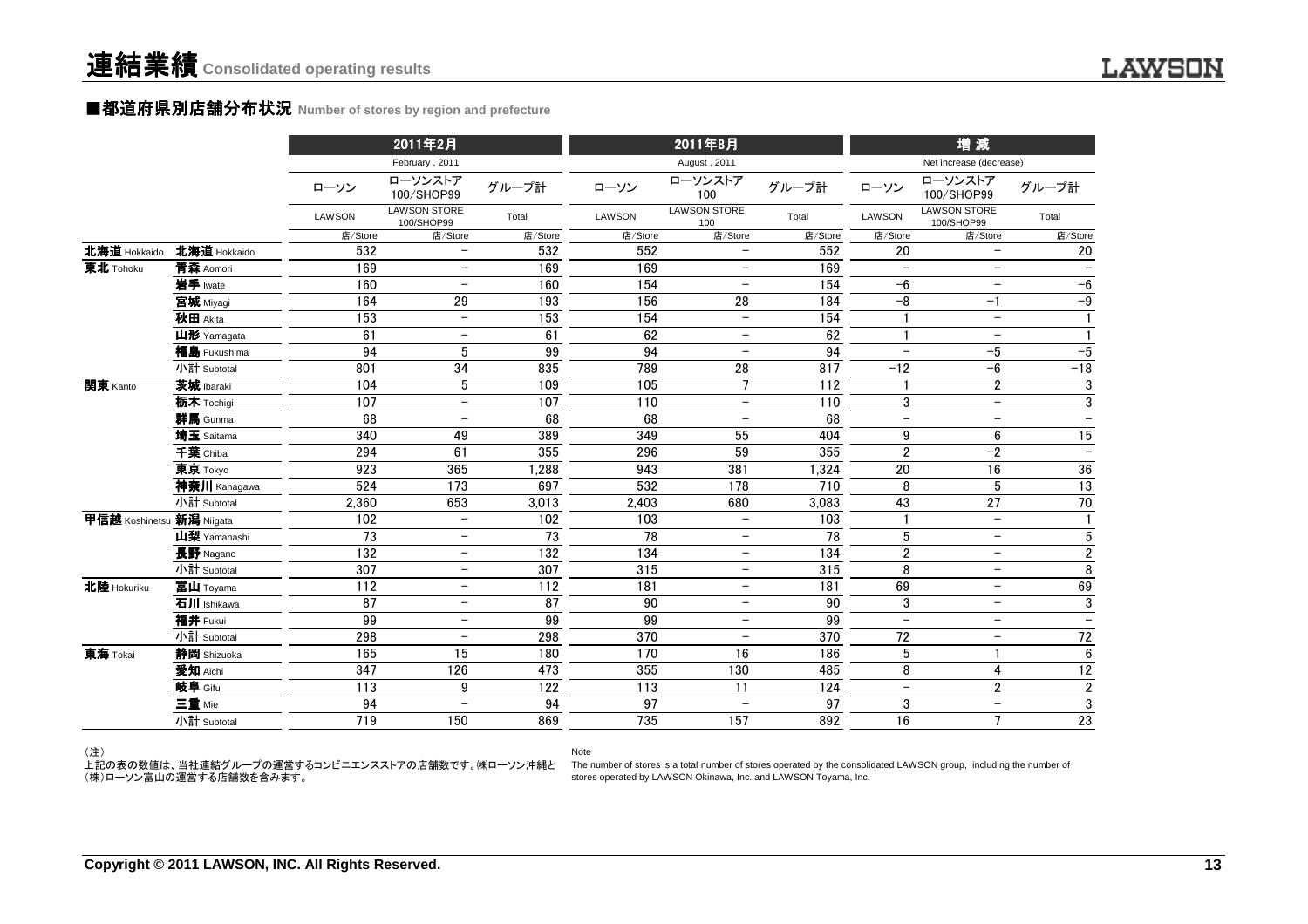#### **■都道府県別店舗分布状**況 Number of stores by region and prefecture

|                                                         |                                                         | 2011年2月         |                                   |                 | 2011年8月 |                            |                 | 增減                       |                                   |                         |
|---------------------------------------------------------|---------------------------------------------------------|-----------------|-----------------------------------|-----------------|---------|----------------------------|-----------------|--------------------------|-----------------------------------|-------------------------|
|                                                         |                                                         |                 | February, 2011                    |                 |         | August, 2011               |                 |                          | Net increase (decrease)           |                         |
|                                                         |                                                         | ローソン            | ローソンストア<br>100/SHOP99             | グループ計           | ローソン    | ローソンストア<br>100             | グループ計           | ローソン                     | ローソンストア<br>100/SHOP99             | グループ計                   |
|                                                         |                                                         | LAWSON          | <b>LAWSON STORE</b><br>100/SHOP99 | Total           | LAWSON  | <b>LAWSON STORE</b><br>100 | Total           | <b>LAWSON</b>            | <b>LAWSON STORE</b><br>100/SHOP99 | Total                   |
|                                                         |                                                         | 店/Store         | 店/Store                           | 店/Store         | 店/Store | 店/Store                    | 店/Store         | 店/Store                  | 店/Store                           | 店/Store                 |
| 近畿 Kinki                                                | 滋賀 Shiga                                                | 127             | $\overline{\phantom{0}}$          | 127             | 125     |                            | 126             | $-2$                     |                                   | $-1$                    |
|                                                         | 京都 Kyoto                                                | 209             | 42                                | 251             | 212     | 45                         | 257             | 3                        | 3                                 | $6\phantom{1}$          |
|                                                         | 大阪 Osaka                                                | 825             | 144                               | 969             | 830     | 149                        | 979             | $5\phantom{.0}$          | $\sqrt{5}$                        | $\overline{10}$         |
|                                                         | 兵庫 Hyogo                                                | 516             | 38                                | 554             | 523     | 39                         | 562             | $\overline{7}$           | $\overline{1}$                    | 8                       |
|                                                         | 奈良 Nara                                                 | 96              | 3                                 | 99              | 93      | 3                          | 96              | $-3$                     | $\overline{\phantom{0}}$          | $-3$                    |
|                                                         | 和歌山 Wakayama                                            | 110             | $\equiv$                          | 110             | 110     | 3                          | 113             | $\overline{\phantom{a}}$ | 3                                 | $\overline{3}$          |
|                                                         | 小計 Subtotal                                             | 1,883           | 227                               | 2,110           | 1,893   | 240                        | 2,133           | 10                       | 13                                | 23                      |
| $\overline{\mathbf{P}}$ $\mathbf{E}$ Chugoku            | 鳥取 Tottori                                              | 89              | $\overline{\phantom{0}}$          | 89              | 91      | $\equiv$                   | 91              | $\overline{2}$           | $\equiv$                          | $\overline{2}$          |
|                                                         | 島根 Shimane                                              | 90              | $\overline{\phantom{m}}$          | 90              | 91      | $\overline{\phantom{m}}$   | 91              |                          | $-$                               | $\mathbf{1}$            |
|                                                         | 岡山 Okayama                                              | 122             | $\overline{\phantom{m}}$          | 122             | 124     | $\overline{\phantom{m}}$   | 124             | $\boldsymbol{2}$         | $-$                               | $\sqrt{2}$              |
|                                                         | 広島 Hiroshima                                            | 143             | $\overline{\phantom{0}}$          | 143             | 146     | $\qquad \qquad -$          | 146             | $\sqrt{3}$               | $\overline{\phantom{0}}$          | $\mathbf{3}$            |
|                                                         | $\mathbf{\dot{\mathsf{\mu}}}$ $\mathbf{\Box}$ Yamaquchi | 112             | $\overline{\phantom{0}}$          | 112             | 111     | $\overline{\phantom{0}}$   | 111             | $-1$                     | $\overline{\phantom{m}}$          | $-1$                    |
|                                                         | 小計 Subtotal                                             | 556             | $\overline{\phantom{m}}$          | 556             | 563     | $\overline{\phantom{m}}$   | 563             | $\overline{7}$           | $\overline{\phantom{m}}$          | $\overline{7}$          |
| 四国 Shikoku                                              | <b>德島 Tokushima</b>                                     | 103             | $-$                               | 103             | 102     | $\qquad \qquad -$          | 102             | $-1$                     | $\overline{\phantom{m}}$          | $-1$                    |
|                                                         | 香川 Kagawa                                               | 98              | $\overline{\phantom{m}}$          | 98              | 98      | $\overline{\phantom{m}}$   | $\overline{98}$ | $\overline{\phantom{m}}$ | $\overline{\phantom{m}}$          | $-$                     |
|                                                         | 愛媛 Ehime                                                | 155             | $\overline{\phantom{0}}$          | 155             | 154     | $\overline{\phantom{0}}$   | 154             | $-1$                     | $\overline{\phantom{0}}$          | $-1$                    |
|                                                         | 高知 Kochi                                                | 57              | $\overline{\phantom{0}}$          | 57              | 58      | $\overline{\phantom{0}}$   | 58              | $\mathbf{1}$             | $\overline{\phantom{m}}$          | $\mathbf{1}$            |
|                                                         | 小計 Subtotal                                             | 413             | $\overline{\phantom{a}}$          | 413             | 412     | $\overline{\phantom{a}}$   | 412             | $-1$                     | $\overline{\phantom{m}}$          | $-1$                    |
| 九州 Kyushu                                               | 福岡 Fukuoka                                              | 344             | $\overline{13}$                   | 357             | 344     | $\overline{22}$            | 366             | $\overline{\phantom{m}}$ | 9                                 | $\overline{9}$          |
|                                                         | 佐賀 Saga                                                 | 61              | $\overline{\phantom{0}}$          | 61              | 62      | $\equiv$                   | 62              |                          | $\equiv$                          | $\mathbf{1}$            |
|                                                         | 長崎 Nagasaki                                             | $\overline{87}$ | $\overline{\phantom{0}}$          | $\overline{87}$ | 89      | $\overline{\phantom{m}}$   | 89              | $\boldsymbol{2}$         | $\overline{\phantom{m}}$          | $\sqrt{2}$              |
|                                                         | 熊本 Kumamoto                                             | 92              | $\overline{\phantom{0}}$          | 92              | 96      | $\overline{\phantom{0}}$   | 96              | $\overline{4}$           | $\overline{\phantom{0}}$          | $\overline{\mathbf{4}}$ |
|                                                         | 大分 Oita                                                 | 139             | $\overline{\phantom{m}}$          | 139             | 141     | $\overline{\phantom{m}}$   | 141             | $\boldsymbol{2}$         | $\overline{\phantom{m}}$          | $\overline{2}$          |
|                                                         | 宮崎 Miyazaki                                             | $\overline{79}$ | $\overline{\phantom{0}}$          | 79              | 80      | $\overline{\phantom{a}}$   | $\overline{80}$ |                          | $\overline{\phantom{m}}$          | $\mathbf{1}$            |
|                                                         | 鹿児島 Kagoshima                                           | 105             | $\overline{\phantom{0}}$          | 105             | 106     | $\overline{\phantom{a}}$   | 106             |                          | $-$                               | $\mathbf{1}$            |
|                                                         | 小計 Subtotal                                             | 907             | $\overline{13}$                   | 920             | 918     | $\overline{22}$            | 940             | 11                       | 9                                 | $\overline{20}$         |
| 合計 Total                                                |                                                         | 8,776           | 1,077                             | 9,853           | 8,950   | 1,127                      | 10,077          | 174                      | 50                                | 224                     |
|                                                         | 沖縄 Okinawa                                              | 141             | $\overline{\phantom{0}}$          | 141             | 144     | $\overline{\phantom{0}}$   | 144             | 3                        | $\overline{\phantom{a}}$          | 3                       |
| 国内コンビニエンスストアグループ店舗数計<br>Total number of stores in Japan |                                                         | 8,917           | 1,077                             | 9,994           | 9,094   | 1,127                      | 10,221          | 177                      | 50                                | 227                     |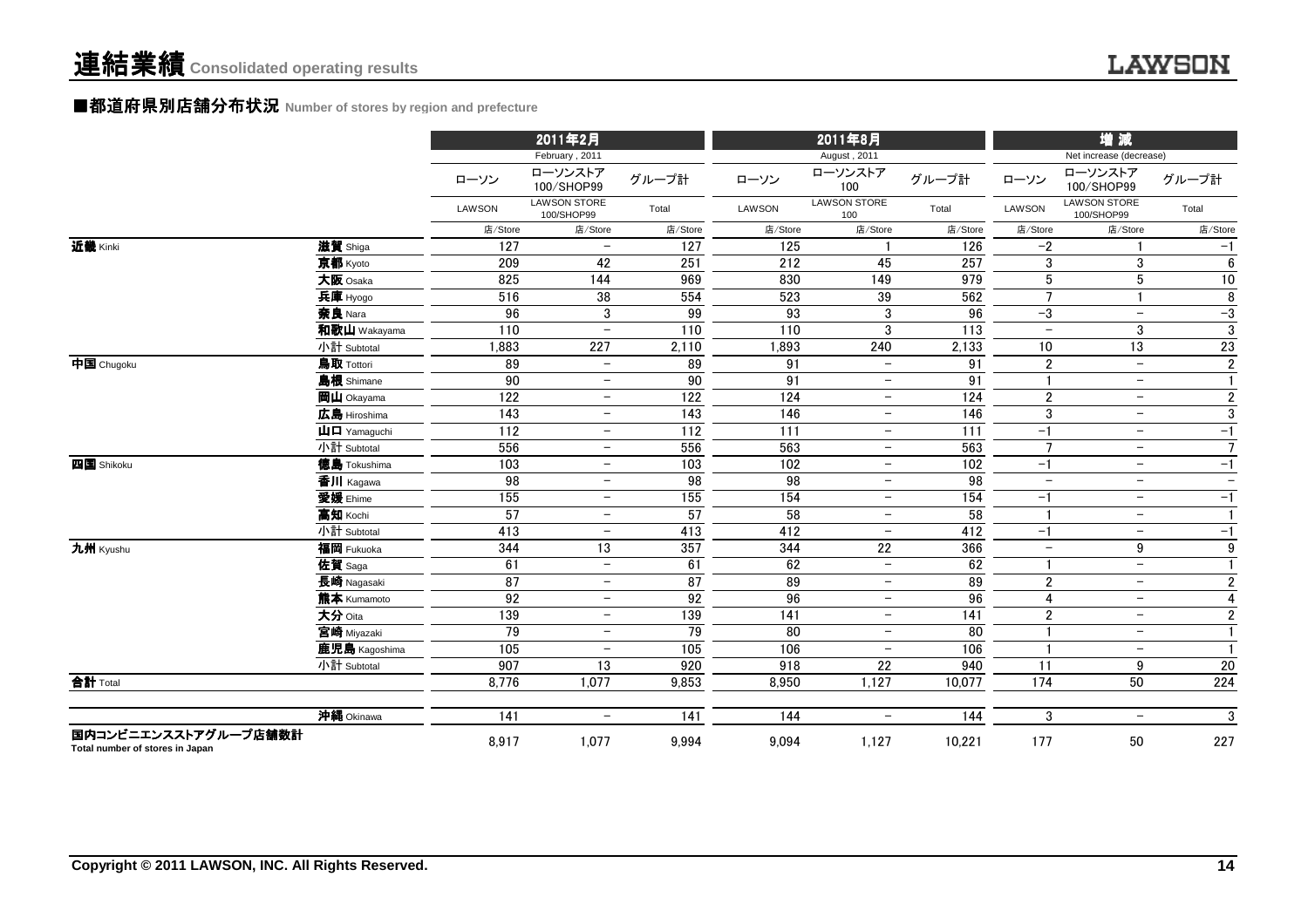### **■主な業績と予想** Results and forecasts for major financial indicators<br>
————————————————————

|                                                                                                                                           |                      | 2009年度/FY2009 |                      |          | 2010年度/FY2010        |          |                      | 2011年度/FY2011 |                      |         |                           |                          |
|-------------------------------------------------------------------------------------------------------------------------------------------|----------------------|---------------|----------------------|----------|----------------------|----------|----------------------|---------------|----------------------|---------|---------------------------|--------------------------|
|                                                                                                                                           | 第2四半期/1H             |               | 通期/Full year         |          | 第2四半期/1H             |          | 通期/Full year         |               | 第2四半期/1H             |         | 通期計画/Full year (Forecast) |                          |
|                                                                                                                                           | 2009.3.1 - 2009.8.31 |               | 2009.3.1 - 2010.2.28 |          | 2010.3.1 - 2010.8.31 |          | 2010.3.1 - 2011.2.28 |               | 2011.3.1 - 2011.8.31 |         | 2011.3.1 - 2012.2.29      |                          |
|                                                                                                                                           | 金額/Amount            | 前年比/YoY       | 金額/Amount            | 前年比/YoY  | 金額/Amount            | 前年比/YoY  | 金額/Amount            | 前年比/YoY       | 金額/Amount            | 前年比/YoY | 金額/Amount                 | 前年比/YoY                  |
| チェーン全店売上高(百万円)<br>Total net sales (millions of yen)                                                                                       | 759,243              |               | 99.5% 1,472,415      | 97.7%    | 747,582              |          | 98.5% 1,502,754      | 102.1%        | 816,169              | 109.2%  | 1,596,000                 | 106.2%                   |
| 加盟店売上高(百万円)<br>Net sales reported by franchised stores (millions of yen)                                                                  | 723,975              |               | 99.7% 1,406,580      | 98.1%    | 722,297              |          | 99.8% 1,456,113      | 103.5%        | 796.440              | 110.3%  |                           |                          |
| 直営店売上高(百万円)<br>Net sales from Company-operated stores (millions of yen)                                                                   | 35,268               | 94.5%         | 65,834               | 91.3%    | 25,284               | 71.7%    | 46,614               | 70.8%         | 19,729               | 78.0%   |                           |                          |
| 営業総収入(百万円)*1<br>Gross operating revenue (millions of yen)                                                                                 | 141,481              | 98.4%         | 271,513              | 97.1%    | 133,400              | 94.3%    | 263,209              | 96.9%         | 136,813              | 102.6%  | 268,000                   | 101.8%                   |
| <b>営業利益</b> (百万円)<br>Operating profit (millions of yen)                                                                                   | 27,222               | 98.9%         | 44,997               | 95.9%    | 27,187               | 99.9%    | 50,210               | 111.6%        | 29.607               | 108.9%  | 55,500                    | 110.5%                   |
| 経常利益 (百万円)<br>Recurring profit (millions of yen)                                                                                          | 27,137               | 97.1%         | 44,577               | 94.2%    | 26,798               | 98.8%    | 49,312               | 110.6%        | 29,654               | 110.7%  | 54,400                    | 110.3%                   |
| 四半期(当期)純利益(百万円)<br>Net profit (millions of yen)                                                                                           | 12,282               | 88.2%         | 20,665               | 93.6%    | 12,660               | 103.1%   | 24,643               | 119.2%        | 9,175                | 72.5%   | 22,200                    | 90.1%                    |
| (ご参考)資産除去債務及び災害による損失計上前の<br>当期純利益(概算)<br>Net profit before accounting for<br>asset retirement obligation and loss on lisaster (estimated) |                      |               |                      |          |                      |          |                      |               | 15.100               | 119.3%  | 28,100                    | 114.0%                   |
| 1株当たり四半期(当期)純利益(円)*2<br>Net profit per share (yen)                                                                                        |                      | 123.85        |                      | 208.38   |                      | 127.18   |                      | 247.15        | 91.87                |         |                           | 222.29                   |
| 純資産(百万円)<br>Net assets (millions of yen)                                                                                                  |                      | 199.994       |                      | 200,506  |                      | 207,906  |                      | 211,448       | 212,125              |         |                           |                          |
| 総資産(百万円)<br>Total assets (millions of yen)                                                                                                |                      | 424,552       |                      | 420,444  |                      | 451,068  |                      | 444,821       | 505,302              |         |                           |                          |
| 1株当たり純資産(円)<br>Net assets per share (yen)                                                                                                 |                      | 2,013.86      |                      | 2,018.39 |                      | 2,078.30 |                      | 2,113.24      | 2,120.02             |         |                           |                          |
| 総資産四半期(当期)純利益率<br><b>ROA</b>                                                                                                              |                      | 3.0%          |                      | 5.0%     |                      | 2.9%     |                      | 5.7%          | 1.9%                 |         |                           | $\overline{\phantom{0}}$ |
| 自己資本四半期(当期)純利益率<br><b>ROE</b>                                                                                                             |                      | 6.2%          |                      | 10.5%    |                      | 6.2%     |                      | 12.0%         | 4.3%                 |         |                           |                          |
| 流動比率<br>Current ratio                                                                                                                     |                      | 77.6%         |                      | 70.6%    |                      | 76.3%    |                      | 74.5%         | 74.5%                |         |                           |                          |
| 固定比率<br>Fixed ratio                                                                                                                       |                      | 146.7%        |                      | 154.4%   |                      | 152.6%   |                      | 152.4%        | 165.1%               |         |                           |                          |
| 自己資本比率<br>Shareholder'sequity                                                                                                             |                      | 47.0%         |                      | 47.6%    |                      | 46.0%    |                      | 47.4%         | 41.9%                |         |                           |                          |
| 総店舗数<br>Number of stores                                                                                                                  |                      | 8,699         |                      | 8,629    |                      | 8,713    |                      | 8,776         | 8,880                |         |                           | 8,946                    |
|                                                                                                                                           |                      |               |                      |          |                      |          |                      |               |                      |         |                           |                          |

(注)

Notes

\*1 The gross operating revenues are a sum of total sales of LAWSON stores and commissions from franchised stores.

\*1 営業総収入は直営店売上高、加盟店からの収入等の合計です。 \*2 通期計画の1株当たり当期純利益に関しては、2011年8月31日現在の期末発行済株式数を用いて算出しております。

\*2 Forecasted full-year net profit per share is calculated based on the number of outstanding shares as of August 31, 2011.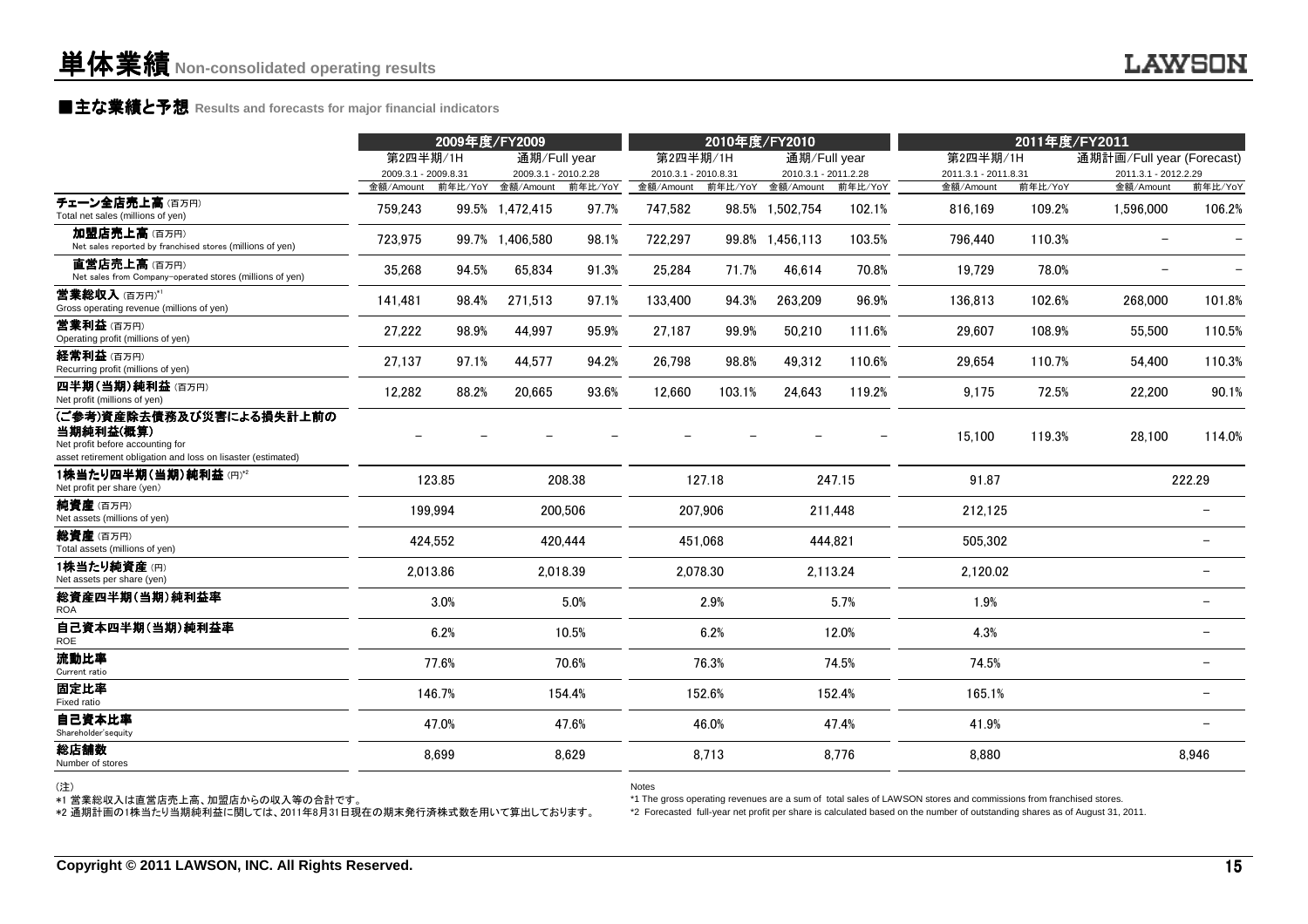### **■損益計算書 Non-consolidated statement of income**

|                                                           |                 | 2009年度1H             | 2010年度1H             |         | 2011年度1H             |         | 前年増減                |
|-----------------------------------------------------------|-----------------|----------------------|----------------------|---------|----------------------|---------|---------------------|
|                                                           |                 | 2009.3.1 - 2009.8.31 | 2010.3.1 - 2010.8.31 |         | 2011.3.1 - 2011.8.31 |         | Increase (Decrease) |
|                                                           |                 | 百万円/Millions of yen  | 百万円/Millions of yen  | 前年比/YoY | 百万円/Millions of yen  | 前年比/YoY | 百万円/Millions of yen |
| A.営業総収入 Gross operating revenues                          | $B + E$         | 141,481              | 133,400              | 94.3%   | 136,813              | 102.6%  | 3,412               |
| <b>B.売上高</b> Net sales <sup>"1</sup>                      |                 | 35,268               | 25,284               | 71.7%   | 19,907               | 78.7%   | $-5,377$            |
| C.売上原価 Cost of goods sold <sup>*2</sup>                   |                 | 25,294               | 17.852               | 70.6%   | 14,102               | 79.0%   | $-3,750$            |
| D.売上総利益 Gross profit on sales <sup>*3</sup>               | $B - C$         | 9,973                | 7,432                | 74.5%   | 5,805                | 78.1%   | $-1,627$            |
| <b>E.営業収入</b> Operating revenues                          | $F + G$         | 106,213              | 108,115              | 101.8%  | 116,905              | 108.1%  | 8,789               |
| F.加盟店からの収入 Franchise commission from franchised stores    |                 | 95,007               | 96,908               | 102.0%  | 105,307              | 108.7%  | 8,399               |
| G.その他の営業収入 Other                                          |                 | 11,206               | 11.207               | 100.0%  | 11,597               | 103.5%  | 390                 |
| H.営業総利益 Gross operating profit                            | $A - C = D + E$ | 116,187              | 115,548              | 99.4%   | 122,710              | 106.2%  | 7,162               |
| I.販売費及び一般管理費 Selling, general and administrative expenses |                 | 88.965               | 88.361               | 99.3%   | 93,102               | 105.4%  | 4,741               |
| <b>J.営業利益 Operating profit</b>                            | $H - I$         | 27,222               | 27.187               | 99.9%   | 29,607               | 108.9%  | 2,420               |
| 當業外収益 Non-operating income                                |                 | 780                  | 733                  | 93.9%   | 925                  | 126.2%  | 192                 |
| <b>営業外費用</b> Non-operating expenses                       |                 | 865                  | 1,121                | 129.6%  | 878                  | 78.4%   | $-242$              |
| 経常利益 Recurring profit                                     |                 | 27,137               | 26,798               | 98.8%   | 29,654               | 110.7%  | 2,855               |
| 特別利益 Extraordinary gain                                   |                 | 52                   | 73                   | 141.7%  | 56                   | 76.3%   | $-17$               |
| 特別損失 Extraordinary loss                                   |                 | 4,089                | 5,120                | 125.2%  | 13,714               | 267.8%  | 8,593               |
| 税引前四半期純利益 Income before income taxes                      |                 | 23,100               | 21,752               | 94.2%   | 15,996               | 73.5%   | $-5,755$            |
| 法人税、住民税及び事業税 Income taxes - current                       |                 | 10.643               | 5.636                | 53.0%   | 10,596               | 188.0%  | 4,960               |
| 法人税等調整額 Deferred income taxes                             |                 | 174                  | 3,455                | 1975.5% | $-3,774$             |         | $-7,230$            |
| 四半期純利益 Net profit                                         |                 | 12,282               | 12,660               | 103.1%  | 9,175                | 72.5%   | $-3,485$            |
|                                                           |                 |                      |                      |         |                      |         |                     |

■販売費及び一般管理費の主な明細 **Selling, general and administrative expenses**

|                                                          | 2009年度1H             | 2010年度1H                                                                                 |                      | 2011年度1H            |                      | 前年増減                |  |
|----------------------------------------------------------|----------------------|------------------------------------------------------------------------------------------|----------------------|---------------------|----------------------|---------------------|--|
|                                                          | 2009.3.1 - 2009.8.31 |                                                                                          | 2010.3.1 - 2010.8.31 |                     | 2011.3.1 - 2011.8.31 |                     |  |
|                                                          | 百万円/Millions of yen  | 百万円/Millions of yen                                                                      | 前年比/YoY              | 百万円/Millions of yen | 前年比/YoY              | 百万円/Millions of yen |  |
| 地代家賃 Rents                                               | 31.596               | 32.970                                                                                   | 104.3%               | 34.349              | 104.2%               | 1,378               |  |
| 人件費 Personal expenses                                    | 18.992               | 17.093                                                                                   | 90.0%                | 17.540              | 102.6%               | 446                 |  |
| 動産リース料 Equipment leasing charges                         | 4.624                | 3.250                                                                                    | 70.3%                | 2.606               | 80.2%                | $-643$              |  |
| 有形固定資産減価償却費 Depreciation of property and store equipment | 8.493                | 10.094                                                                                   | 118.9%               | 11.227              | 111.2%               | 1,133               |  |
| 広告宣伝費 Advertising and promotional expenses <sup>*4</sup> | 5.410                | 4.716                                                                                    | 87.2%                | 5.601               | 118.8%               | 885                 |  |
| その他 Other <sup>'5</sup>                                  | 19,848               | 20,235                                                                                   | 101.9%               | 21,777              | 107.6%               | 1,542               |  |
| 合計 Total                                                 | 88,965               | 88.361                                                                                   | 99.3%                | 93,102              | 105.4%               | 4,741               |  |
| (注)<br>*1「売上高」は、商品売上高です。                                 |                      | Notes<br>*1 Net sales of goods.                                                          |                      |                     |                      |                     |  |
| *2「売上原価」は、商品売上原価です。                                      |                      | *2 Cost of goods sold.                                                                   |                      |                     |                      |                     |  |
| *3 「売上総利益」は、商品売上総利益です。                                   |                      | *3 Gross profit on sales.                                                                |                      |                     |                      |                     |  |
| *4「広告宣伝費」には、ポイント引当金繰入額を含んでおります。                          |                      | *4 "Advertising and promotional expenses" include provision for point card certificates. |                      |                     |                      |                     |  |
| *5 「その他」には、無形固定資産減価償却費を含んでおります。                          |                      | *5 "Other" includes amortization expenses of intangible assets.                          |                      |                     |                      |                     |  |
| Copyright © 2011 LAWSON, INC. All Rights Reserved.       |                      |                                                                                          |                      |                     |                      | 16                  |  |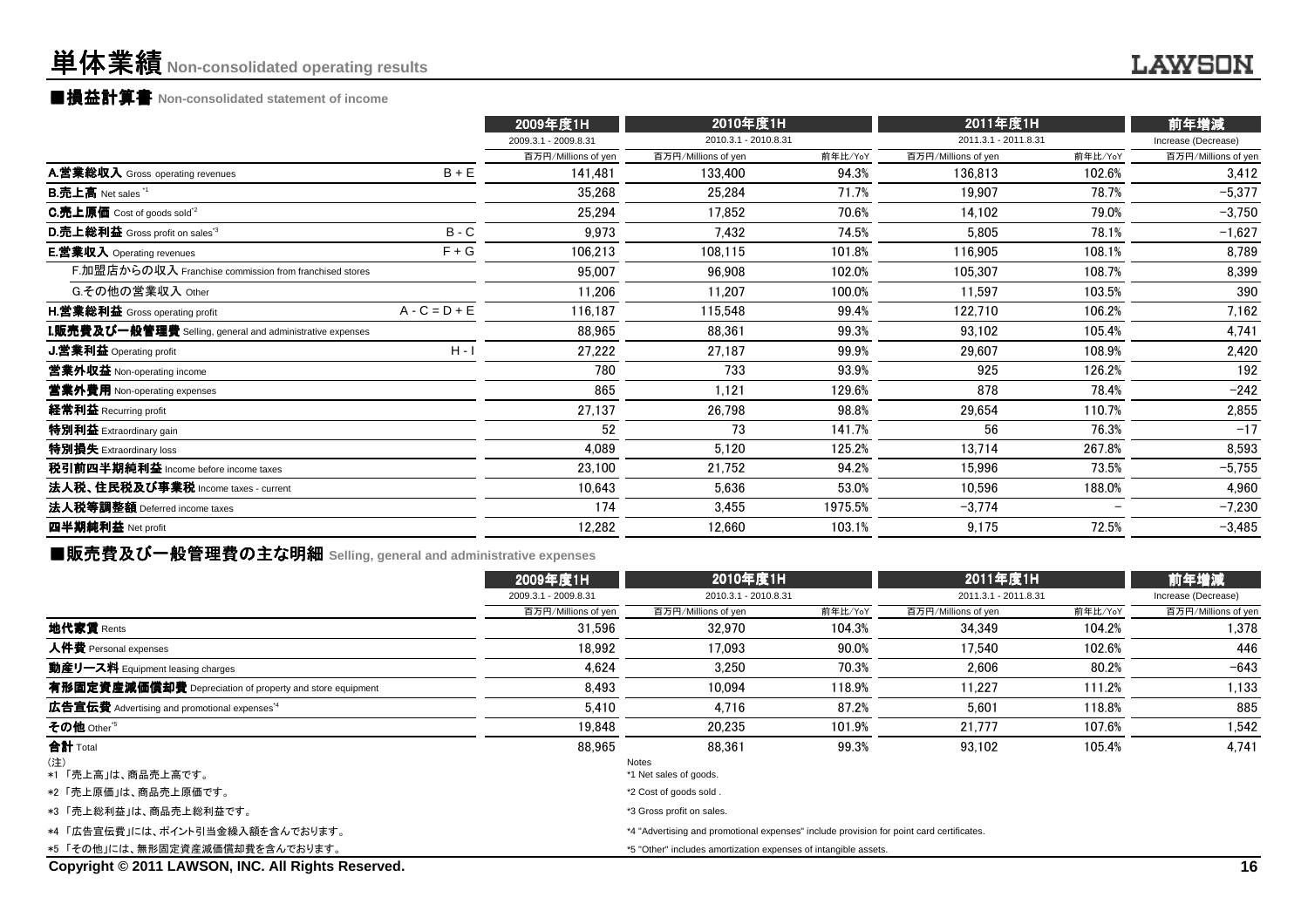単体業績**Non-consolidated operating results**

#### **LAWSON**

| ■営業外収益·営業外費用内訳                                      | 2009年度1H             | 2010年度1H             | 2011年度1H             | 前年増減                |
|-----------------------------------------------------|----------------------|----------------------|----------------------|---------------------|
| Non-operating income & Non-operating expenses       | 2009.3.1 - 2009.8.31 | 2010.3.1 - 2010.8.31 | 2011.3.1 - 2011.8.31 | Increase (Decrease) |
|                                                     | 百万円/Millions of yen  | 百万円/Millions of ven  | 百万円/Millions of yen  | 百万円/Millions of yen |
| 受取利息 Interest received                              | 332                  | 335                  | 365                  | 30                  |
| 受取立退料 Compensation received for removal             | 213                  | 150                  | 98                   | $-51$               |
| その他 Other                                           | 235                  | 247                  | 461                  | 213                 |
| 當業外収益計 Non-operating income                         | 780                  | 733                  | 925                  | 192                 |
| 支払利息 Interest expense                               |                      | 374                  | 407                  | 32                  |
| リース解約損 Loss on cancellation of store lease contract | 599                  | 555                  | 204                  | $-350$              |
| その他 Other                                           | 192                  | 191                  | 267                  | 75                  |
| 當業外費用計 Non-operating expense                        | 865                  | 1.121                | 878                  | $-242$              |
|                                                     |                      |                      |                      |                     |

| ■特別利益·特別損失内訳                                                                                                  | 2009年度1H             | 2010年度1H             | 2011年度1H             | 前年増減                |  |
|---------------------------------------------------------------------------------------------------------------|----------------------|----------------------|----------------------|---------------------|--|
| Extraordinary gain & Extraordinary loss                                                                       | 2009.3.1 - 2009.8.31 | 2010.3.1 - 2010.8.31 | 2011.3.1 - 2011.8.31 | Increase (Decrease) |  |
|                                                                                                               | 百万円/Millions of yen  | 百万円/Millions of yen  | 百万円/Millions of yen  | 百万円/Millions of yen |  |
| 固定資産売却益 Gain on sales of noncurrent assets                                                                    | 24                   |                      | 53                   | 53                  |  |
| その他 Other                                                                                                     | 28                   |                      |                      | $-71$               |  |
| 特別利益計 Extraordinary gain                                                                                      | 52                   |                      | 56                   | $-17$               |  |
| 固定資産除却損 Loss on retirement of noncurrent assets                                                               | 1.766                | 1.679                | 1.190                | $-488$              |  |
| 固定資産売却損 Loss on sales of noncurrent assets                                                                    |                      | 1.258                |                      | $-1.257$            |  |
| 減損損失 Loss on impairment of long-lived assets                                                                  | 1.710                | 2.113                | 2.466                | 353                 |  |
| 災害による損失 Loss on disaster                                                                                      |                      |                      | 3.192                | 3.192               |  |
| 資産除去債務会計基準の適用に伴う影響額<br>Loss on adjustment for changes of accounting standard for asset retirement obligations |                      |                      | 6.823                | 6.823               |  |
| その他 Other                                                                                                     | 604                  | 69                   | 40                   | $-28$               |  |
| 特別損失計 Extraordinary loss                                                                                      | 4.089                | 5.120                | 13.714               | 8.593               |  |
|                                                                                                               |                      |                      |                      |                     |  |

| ■投融資の状況                                                                | 2009年度1H             | 2010年度1H             | 2011年度1H             | 2011年度計画            |  |
|------------------------------------------------------------------------|----------------------|----------------------|----------------------|---------------------|--|
| Capital expenditure                                                    | 2009.3.1 - 2009.8.31 | 2010.3.1 - 2010.8.31 | 2011.3.1 - 2011.8.31 | Forecas / 2011.2    |  |
|                                                                        | 百万円/Millions of yen  | 百万円/Millions of yen  | 百万円/Millions of yen  | 百万円/Millions of yen |  |
| <b>新店投資</b> New store investments                                      | 9.364                | 6.724                | 8.085                | 16,000              |  |
| 既存店投資 Existing store investments                                       | 3.734                | 3.261                | 4.390                | 9.000               |  |
| システム関連投資 IT-related investments                                        | 4.442                | 4.090                | 3.552                | 7.500               |  |
| その他 Other                                                              | $-226$               | 411                  | 343                  | 1,000               |  |
| 投資小計 Subtotal                                                          | 17.314               | 14.486               | 16.370               | 33,500              |  |
| 出資·融資 Investments and advances                                         | 307                  | $-1.506$             | 13.145               | 12.500              |  |
| リース Leases <sup>113</sup>                                              | 7,813                | 4,975                | 9,501                | 17,000              |  |
| 合計 Total                                                               | 25.434               | 17.955               | 39.016               | 63,000              |  |
| 有形固定資産減価償却費Depreciation of property and store equipment <sup>224</sup> | 8.493                | 10.094               | 11.227               | 23,800              |  |
| 無形固定資産償却費 Amortization of intangible assets                            | 1.970                | 3.612                | 3.804                | 7,800               |  |
| 減価償却費計 Total depreciation and amortization                             | 10.463               | 13,707               | 15.031               | 31,600              |  |
| (注)                                                                    | Notes                |                      |                      |                     |  |

(注)

■投融資の状況

\*1 リースは各会計期間に取得したリース物件の取得価額相当額を記載しております。

\*2 新リース会計の適用により有形固定資産減価償却費には、売買処理されるリース物件の減価償却費を含んでおります。

\*3 2011年度のリース債務の返済による支出は3,316百万円です。

\*4 2011年2Qの有形固定資産減価償却費には、除去費用資産減価償却費及び資産除去債務利息を含んでおります。

Notes

\*1 "Leases" are the amount of charges equivalent to the acquisition cost of leased property acquired during each fiscal year.

 \*2 Depreciation of property and store equipment includes depreciation for leased property treated as a sale-and-purchase transaction due to theapplication of new lease accounting standards in Japan.

\*3 The amount of repayments of lease obligations (consolidated) for FY2011 is 3,316millions of yen.

 \*4 Depreciation of property and shore equipment for FY2011 includes depreciation of asset retirement obligations and interest on asset retirementobligations.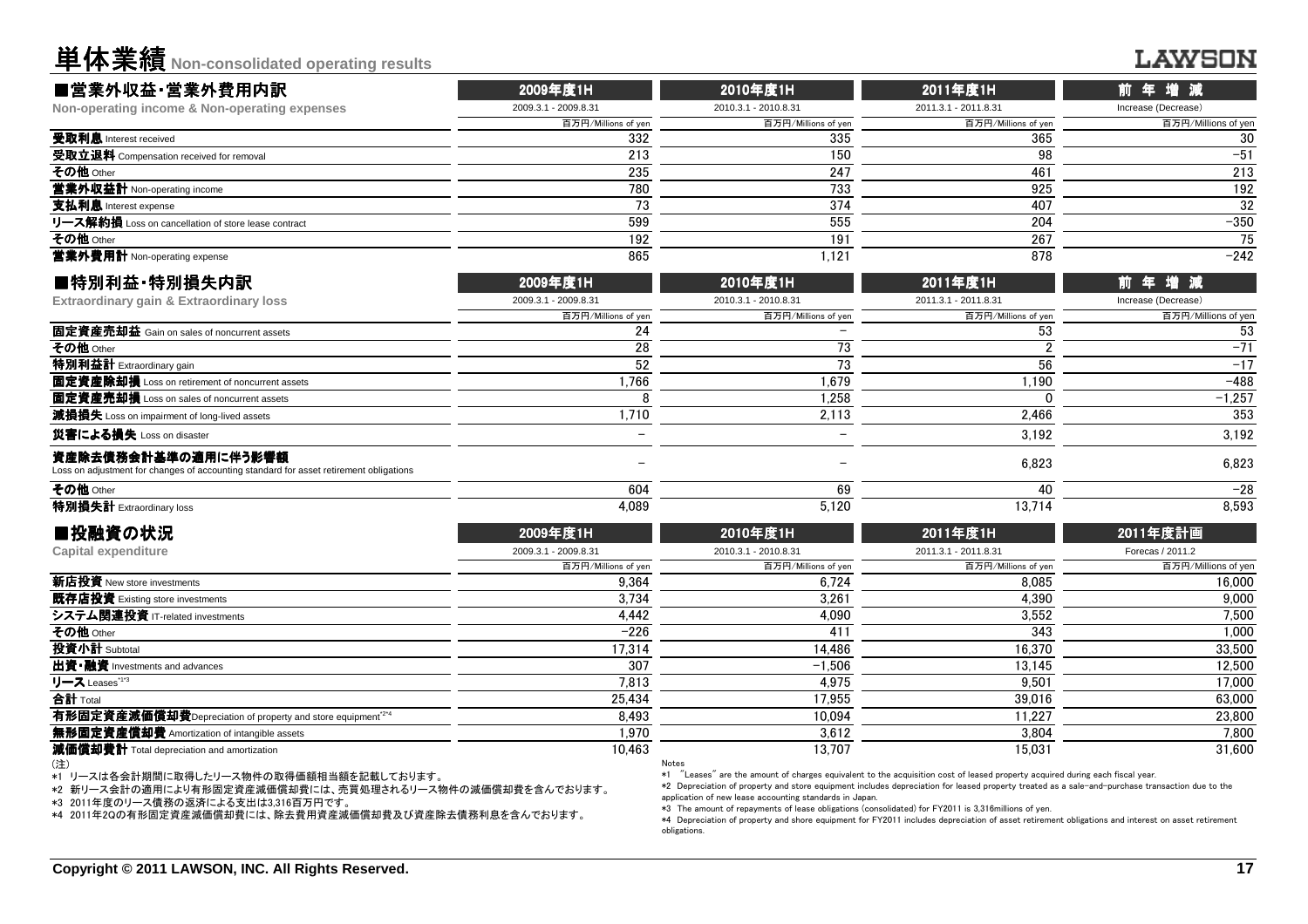### 単体業績**Non-consolidated operating results**

### ■貸借対照表 **Non-consolidated balance sheet**

|                                                                            | 2009年度<br>(2010年2月28日現在) | 2010年度<br>(2011年2月28日現在) | 2011年度第2四半期<br>(2011年8月31日現在) | 2010年度末からの増減                       |
|----------------------------------------------------------------------------|--------------------------|--------------------------|-------------------------------|------------------------------------|
|                                                                            | FY2009 (As of 2010.2.28) | FY2010 (As of 2011.2.28) | FY2011 (As of 2011.8.31)      | Increase (Decrease) from 2011.2.28 |
| [資産の部 Assets]                                                              | 百万円/Millions of yen      | 百万円/Millions of yen      | 百万円/Millions of yen           | 百万円/Millions of yen                |
| 流動資産 Current assets                                                        | 111.412                  | 123.234                  | 155.746                       | 32.511                             |
| 現金及び預金 Cash and deposits                                                   | 53,862                   | 68.743                   | 90,391                        | 21,647                             |
| 加盟店貸勘定 Accounts receivable - due from franchised stores                    | 20,767                   | 15.661                   | 14,372                        | $-1,289$                           |
| 有価証券 Marketable securities                                                 | 2,500                    | 2,999                    | 9,998                         | 6,998                              |
| 商品 Merchandise inventories                                                 | 1,063                    | 862                      | 864                           | $\overline{2}$                     |
| 未収入金 Accounts receivable - other                                           | 21,484                   | 23,641                   | 28,087                        | 4,446                              |
| 繰延税金資産 Deferred tax assets                                                 | 3,188                    | 3,344                    | 3,085                         | $-258$                             |
| その他 Other                                                                  | 8,620                    | 8,059                    | 9,031                         | 971                                |
| 貸倒引当金 Allowance for doubtful accounts                                      | $-74$                    | $-77$                    | $-84$                         | $-6$                               |
| 固定資産 Noncurrent assets                                                     | 309,031                  | 321,586                  | 349,556                       | 27,969                             |
| 有形固定資産 Property, plant and equipment                                       | 133,828                  | 141,614                  | 151,969                       | 10,355                             |
| ・建物及び構築物 Buildings and structures                                          | 89,812                   | 89,321                   | 93.191                        | 3,869                              |
| ・車両運搬具及び工具器具備品 Vehicles, tools, furniture and fixtures                     | 11,708                   | 10.962                   | 11,121                        | 158                                |
| •その他 Other                                                                 | 32,307                   | 41,329                   | 47,657                        | 6,327                              |
| 無形固定資産 Intangible assets                                                   | 27.807                   | 27.925                   | 27.642                        | $-283$                             |
| 投資その他の資産 Investments and other assets                                      | 147,395                  | 152,046                  | 169,943                       | 17,896                             |
| •関係会社株式 Stocks of subsidiaries and affiliates                              | 18.301                   | 16.656                   | 26.909                        | 10,253                             |
| •長期貸付金 Long-terms loans receivable                                         | 29,670                   | 39,856                   | 42,393                        | 2,537                              |
| •差入保証金 Guarantee deposits                                                  | 79.338                   | 77.164                   | 77.740                        | 575                                |
| •繰延税金資産 Deferred tax assets                                                | 14.424                   | 11.693                   | 15,732                        | 4,039                              |
| •その他 Other                                                                 | 7,639                    | 8,277                    | 8.709                         | 431                                |
| •貸倒引当金 Allowance for doubtful accounts                                     | $-1,979$                 | $-1.601$                 | $-1,541$                      | 59                                 |
| 資産合計 Total Assets                                                          | 420,444                  | 444,821                  | 505,302                       | 60,481                             |
| 有形固定資産の減価償却累計額<br>Accumulated depreciation of property and store equipment | 127,314                  | 140.922                  | 153.937                       | 13,014                             |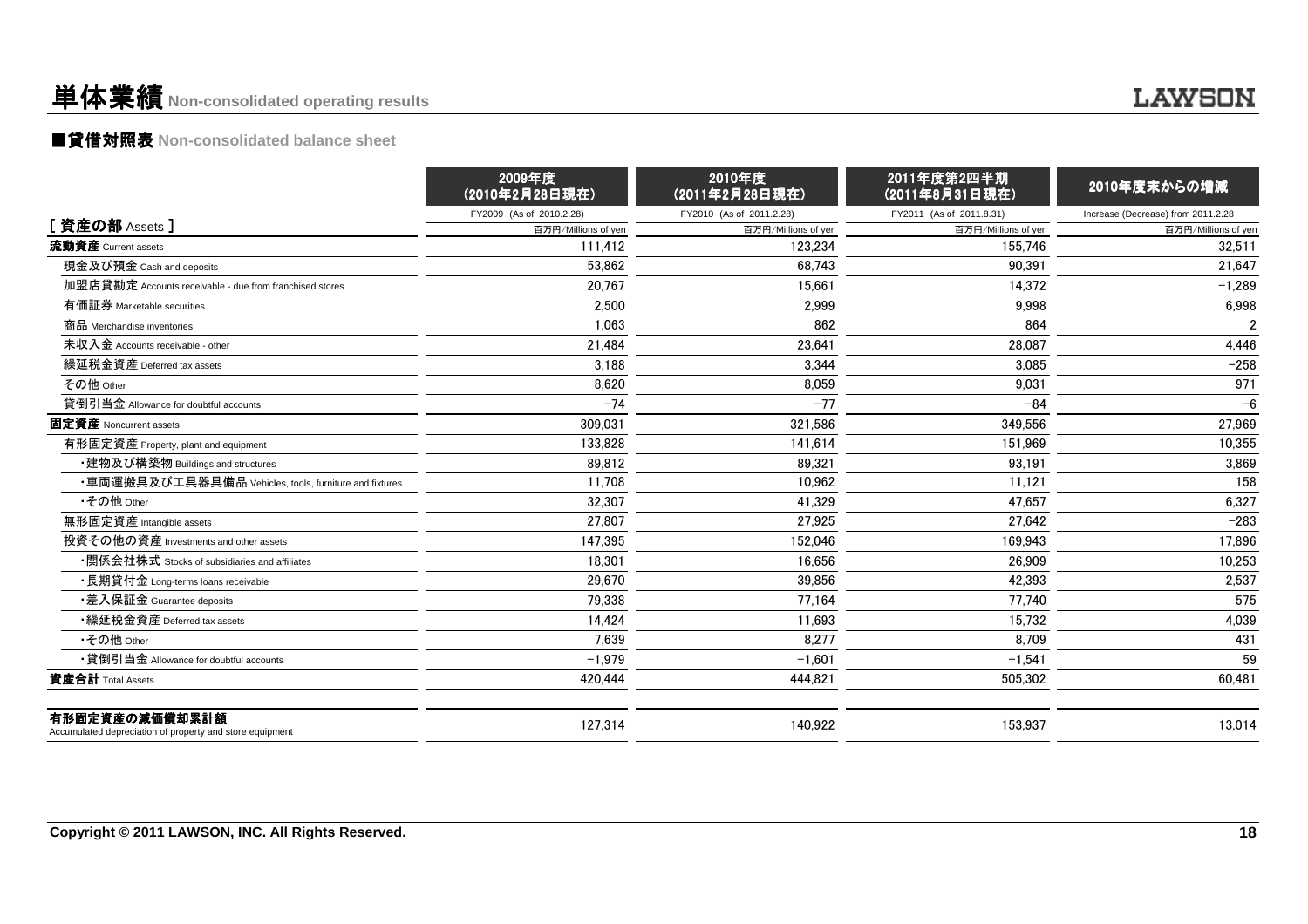### 単体業績**Non-consolidated operating results**

### ■貸借対照表 **Non-consolidated balance sheet**

|                                                                                             | 2009年度<br>(2010年2月28日現在) | 2010年度<br>(2011年2月28日現在) | 2011年度第2四半期<br>(2011年8月31日現在) | 2010年度末からの増減                       |  |
|---------------------------------------------------------------------------------------------|--------------------------|--------------------------|-------------------------------|------------------------------------|--|
|                                                                                             | FY2009(As of 2010.2.28)  | FY2010 (As of 2011.2.28) | FY2011 (As of 2011.8.31)      | Increase (Decrease) from 2011.2.28 |  |
| [負債の部 Liabilities ]                                                                         | 百万円/Millions of yen      | 百万円/Millions of yen      | 百万円/Millions of yen           | 百万円/Millions of yen                |  |
| 流動負債 Current liabilities                                                                    | 157.764                  | 165,398                  | 209,106                       | 43,708                             |  |
| 買掛金 Accounts payable - trade                                                                | 64,271                   | 67,633                   | 85,755                        | 18,122                             |  |
| 加盟店借勘定 Accounts payable - due to franchised stores                                          | 905                      | 1,171                    | 1,652                         | 480                                |  |
| 未払金 Accounts payable - other                                                                | 17,502                   | 13,534                   | 14,717                        | 1,183                              |  |
| 未払法人税等 Income taxes payable                                                                 | 8.812                    | 9,738                    | 10.847                        | 1,109                              |  |
| 預り金 Deposits payable                                                                        | 55.999                   | 52,548                   | 67,260                        | 14,711                             |  |
| 賞与引当金 Provision for bonuses                                                                 | 2,629                    | 3,610                    | 2,815                         | $-795$                             |  |
| ポイント引当金 Provision for point card certificates                                               | 2,095                    | 925                      | 690                           | $-235$                             |  |
| その他 Other                                                                                   | 5,548                    | 16,235                   | 25,367                        | 9,132                              |  |
| 固定負債 Noncurrent liabilities                                                                 | 62,173                   | 67,974                   | 84,070                        | 16,096                             |  |
| 退職給付引当金 Liability for employees' retirement benefits                                        | 6,095                    | 7,036                    | 7.626                         | 590                                |  |
| 役員退職慰労引当金<br>Allowance for retirement benefits to executive officers and corporate auditors | 201                      | 212                      | 248                           | 35                                 |  |
| 長期預り保証金 Long-term guarantee deposits                                                        | 38,735                   | 37,240                   | 36.260                        | $-980$                             |  |
| 資産除去債務 Asset retirement obligations                                                         |                          |                          | 11,304                        | 11,304                             |  |
| その他 Other                                                                                   | 17,140                   | 23,485                   | 28,631                        | 5,146                              |  |
| 負債合計 Total liabilities                                                                      | 219,937                  | 233,372                  | 293,177                       | 59,804                             |  |
| [ 純資産の部 Net assets ]                                                                        |                          |                          |                               |                                    |  |
| 株主資本 Sahreholders' equity                                                                   | 200,803                  | 211,692                  | 212,377                       | 684                                |  |
| 資本金 Common stock                                                                            | 58.506                   | 58,506                   | 58,506                        |                                    |  |
| 資本剰余金 Capital surplus                                                                       | 41,520                   | 47,696                   | 47,696                        |                                    |  |
| 利益剰余金 Retained earnings                                                                     | 102,490                  | 107.182                  | 107,869                       | 686                                |  |
| 自己株式 Treasury stock                                                                         | $-1,713$                 | $-1,693$                 | $-1,695$                      | $-1$                               |  |
| 評価・換算差額等 Valuation and translation adjustments                                              | $-643$                   | $-648$                   | $-657$                        | $-8$                               |  |
| その他有価証券評価差額金<br>Net unrealized gain (loss) on available-for-sale securities                 | $-8$                     | $-14$                    | $-22$                         | $-8$                               |  |
| 土地再評価差額金 Revaluation reserve for land                                                       | $-634$                   | $-634$                   | $-634$                        |                                    |  |
| 新株予約権 Subscription rights to shares                                                         | 346                      | 405                      | 405                           |                                    |  |
| 純資産合計 Net assets                                                                            | 200,506                  | 211,448                  | 212,125                       | 676                                |  |
| 負債純資産合計 Liabilities and assets                                                              | 420.444                  | 444.821                  | 505.302                       | 60.481                             |  |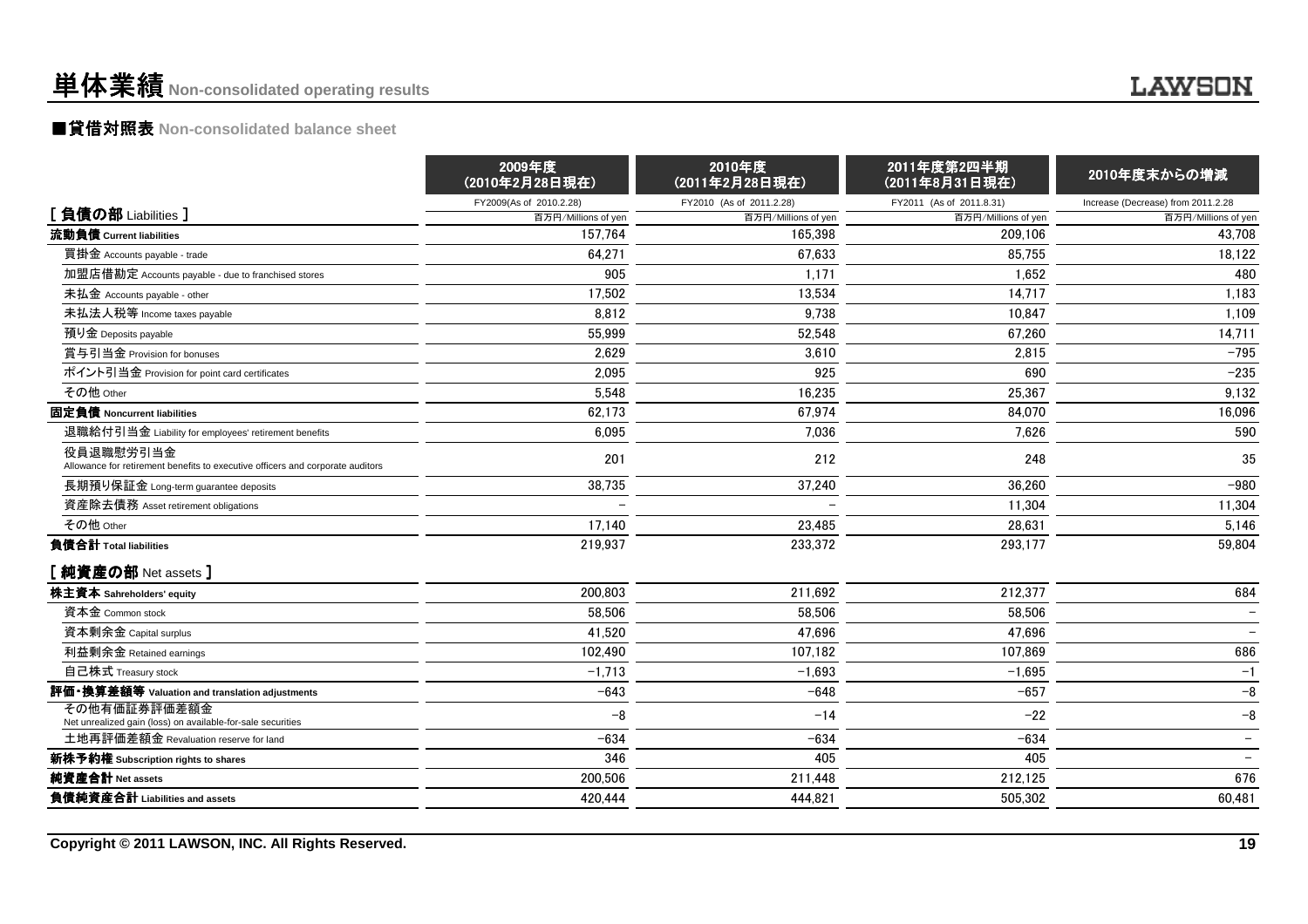## 売上及び商品の状況(単体) **Sales and Products (Non-consolidated)**

Note

| ■既存店売上高前年比及び既存店総荒利益高前年比 Net sales at existing stores and gross profit at existing stores |               |                                                                                                                                  |               |                          |  |  |  |
|------------------------------------------------------------------------------------------|---------------|----------------------------------------------------------------------------------------------------------------------------------|---------------|--------------------------|--|--|--|
|                                                                                          | 2010年度/FY2010 |                                                                                                                                  | 2011年度/FY2011 |                          |  |  |  |
|                                                                                          | 第2四半期累計期間/1H  | 通期/Full year                                                                                                                     | 第2四半期累計期間/1H  | 通期計画/Full year(Forecast) |  |  |  |
|                                                                                          | 前年比/YOY       | 前年比/YOY                                                                                                                          | 前年比/YOY       | 前年比/YOY                  |  |  |  |
| <b>売上高</b> Net sales                                                                     | 97.6%         | 100.8%                                                                                                                           | 106.4%        | 104.0%                   |  |  |  |
| 総荒利益高 Gross profit                                                                       | 99.5%         | 101.4%                                                                                                                           | 104.0%        | 102.8%                   |  |  |  |
| (注)記載の数値は、各会計期間における実績です。                                                                 |               | Note: The numerical values stated are the results for the existing stores that existed during the respective accounting periods. |               |                          |  |  |  |

(注)記載の数値は、各会計期間における実績です。

#### ■平均日販 Average daily sales per store<br>□

|                 | 2010年度/FY2010       | 2011年度/FY2011       |                     |
|-----------------|---------------------|---------------------|---------------------|
|                 | 第2四半期累計期間/1H        | 通期/Full year        | 第2四半期累計期間/1H        |
|                 | 千円/Thousands of yen | 千円/Thousands of yen | 千円/Thousands of yen |
| 全店 Total stores | 508                 | 513                 | 551                 |
| 新店 New stores   | 505                 | 506                 | 555                 |

#### ■客数及び客単価(既存店) Average number of customers and average purchase value per customer in exsisting stores

|                              |                  | 2010年度/FY2010 | 2011年度/FY2011    |         |                  |         |
|------------------------------|------------------|---------------|------------------|---------|------------------|---------|
|                              | 第2四半期累計期間/1H     |               | 通期/Full year     |         | 第2四半期累計期間/1H     |         |
|                              | 人·円/Persons, yen | 前年比/YOY       | 人・円/Persons, yen | 前年比/YOY | 人·円/Persons, yen | 前年比/YOY |
| 客数 Number of customers       | 887              | 99.8%         | 872              | 100.4%  | 897              | 100.9%  |
| 客単価<br>Spending per customer | 560              | 97.8%         | 573              | 100.4%  | 59 <sup>1</sup>  | 105.5%  |

(注) 記載の数値は、各会計期間における実績です。

The numerical values stated are the results for the existing stores that existed during the respective accounting periods.

#### ■商品別販売構成 ■商品別販売構成の推移及び総荒利益率の状況(全店) **Sales and gross profit margin by merchandise category at store level (All stores)**

|                                                      | 2010年度/FY2010                                                                                    |                 |                               |                        | 2011年度/FY2011                                                                           |                               |                        |                                                                                                                 |                              |                              |
|------------------------------------------------------|--------------------------------------------------------------------------------------------------|-----------------|-------------------------------|------------------------|-----------------------------------------------------------------------------------------|-------------------------------|------------------------|-----------------------------------------------------------------------------------------------------------------|------------------------------|------------------------------|
|                                                      | 第2四半期累計期間/1H                                                                                     |                 |                               |                        | 通期/Full year                                                                            |                               | 第2四半期累計期間/1H           |                                                                                                                 |                              | 通期計画/Full year(Forecast)     |
|                                                      |                                                                                                  |                 | 総荒利益率                         |                        |                                                                                         | 総荒利益率                         |                        |                                                                                                                 |                              |                              |
|                                                      | 十億円<br>billions of yen                                                                           | 構成比<br>Share(%) | <b>Gross Profit</b><br>Margin | 十億円<br>billions of yen | 構成比<br>Share(%)                                                                         | <b>Gross Profit</b><br>Margin | 十億円<br>billions of yen | 構成比<br>Share                                                                                                    | 総荒利益率<br>Gross Profit Margin | 総荒利益率<br>Gross Profit Margin |
| ファストフード Fast foods                                   | 151.3                                                                                            | 20.2%           | 37.3%                         | 304.3                  | 20.3%                                                                                   | 37.8%                         | 162.6                  | 19.9%                                                                                                           | 37.7%                        |                              |
| <b>日配食品</b> Daily delivered foods                    | 97.9                                                                                             | 13.1%           | 35.0%                         | 192.6                  | 12.8%                                                                                   | 34.6%                         | 104.1                  | 12.8%                                                                                                           | 34.8%                        |                              |
| 加工食品 Processed foods                                 | 409.7                                                                                            | 54.8%           | 24.9%                         | 829.7                  | 55.2%                                                                                   | 24.5%                         | 462.6                  | 56.7%                                                                                                           | 23.9%                        |                              |
| うち、タバコ Cigarettes                                    | 176.4                                                                                            | 23.6%           | 10.4%                         | 374.1                  | 24.9%                                                                                   | 10.4%                         | 231.0                  | 28.3%                                                                                                           | 10.5%                        |                              |
| 非食品 Non-food products                                | 88.5                                                                                             | 11.9%           | 42.7%                         | 157.9                  | 11.7%                                                                                   | 42.2%                         | 86.5                   | 10.6%                                                                                                           | 43.8%                        |                              |
| 合計 Total                                             | 747.5                                                                                            | 100.0%          | 30.9%                         | 1.502.7                | 100.0%                                                                                  | 30.6%                         | 816.1                  | 100.0%                                                                                                          | 30.2%                        | 30.3%                        |
| (注)<br>非食品の総荒利益率は、手数料収入を含め算出しております。                  |                                                                                                  |                 |                               |                        |                                                                                         |                               | Note                   | Gross profit of non-food products includes service commissions.                                                 |                              |                              |
| 分類 Category                                          |                                                                                                  |                 |                               |                        |                                                                                         |                               | 内容 Products included   |                                                                                                                 |                              |                              |
| ファストフード Fast foods                                   |                                                                                                  |                 |                               |                        | 米飯・麺・調理パン(サンドイッチ等)・デリカ・ファーストフード 等 Rice, noodles, bread, delicatessen items, fast foods. |                               |                        |                                                                                                                 |                              |                              |
| 日配食品 Daily delivered foods                           |                                                                                                  |                 |                               |                        | ベーカリー・デザート・アイスクリーム・生鮮食品 等 Bakery items, desserts, ice cream, fresh food.                |                               |                        |                                                                                                                 |                              |                              |
| 加工食品 Processed foods                                 | 飲料・酒類・タバコ・加工食品・菓子等 Soft drinks, alcoholic bevarages, cigarettes, processed foods, confectionery. |                 |                               |                        |                                                                                         |                               |                        |                                                                                                                 |                              |                              |
| <b>非食品</b> Non-food products                         |                                                                                                  |                 |                               |                        | 日用品•本•雜誌 等 Daily necessities, books, magazines, online merchandise sales and services.  |                               |                        |                                                                                                                 |                              |                              |
| (注)<br>当ページの各数値には、㈱ローソン沖縄と(株)ローソン富山の運営する店舗の数値を含みません。 |                                                                                                  |                 |                               |                        | Note                                                                                    |                               |                        | All figures on this page exclud operation of LAWSON Okinawa, Inc. and LAWSON Toyama, Inc. in their calculation. |                              |                              |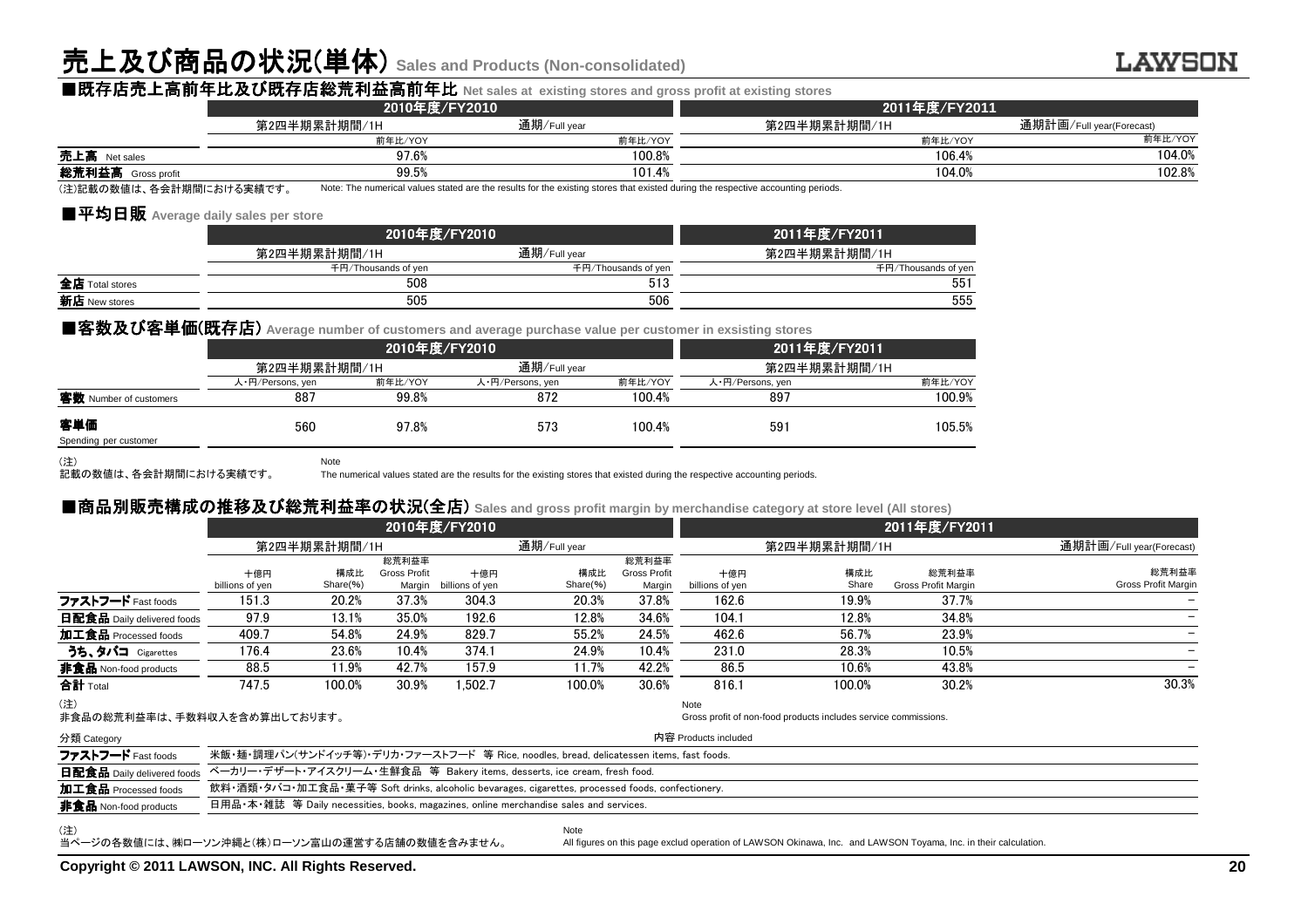### ■酒・タバコ取扱店及び24時間営業店舗数 時間営業店舗数、駐車場設置店舗数 、駐車場設置店舗数 **Liquor-licensed, cigarette-licensed, 24-hour operating and parking-lot equipped stores**

|                                             |              | 2010年度/FY2010            | 2011年度/FY2011 |                     |              |                     |
|---------------------------------------------|--------------|--------------------------|---------------|---------------------|--------------|---------------------|
|                                             | 第2四半期累計期間/1H |                          | 通期/Full year  |                     | 第2四半期累計期間/1H |                     |
|                                             | 店/Store      | 総店舗数に占める割合<br>Share      | 店/Store       | 総店舗数に占める割合<br>Share | 店/Store      | 総店舗数に占める割合<br>Share |
| 酒取扱店 Liquor-licensed stores                 | 8.657        | 97.8%                    | 8.733         | 97.9%               | 8.922        | 98.1%               |
| タバコ取扱店 Cigarette-licensed stores            | 8.031        | 90.7%                    | 8.165         | 91.6%               | 8.405        | 92.4%               |
| 24時間営業店 24-hour operating stores            | 8.609        | 97.3%                    | 8.682         | 97.4%               | 8.858        | 97.4%               |
| 駐車場設置店<br>Stores equipped with parking lots | 6.570        | 74.2%                    | 6.638         | 74.4%               | 6.735        | 74.1%               |
| 総店舗数 Total number of stores                 | 8,852        | $\overline{\phantom{m}}$ | 8,917         |                     | 9,094        |                     |

### ■平均在庫(全店 期末1店舗当たり平均在庫売価)<br>Inventory turnover in davs (based on total stores, inventory per

**Inventory turnover in days (based on total stores, inventory per store)**

|                                 |                                | 2010年度/FY2010 |                                | 2011年度/FY2011 |                                |         |
|---------------------------------|--------------------------------|---------------|--------------------------------|---------------|--------------------------------|---------|
|                                 | 第2四半期累計期間/1H                   |               | 通期/Full year                   |               | 第2四半期累計期間/1H                   |         |
|                                 | 千円・日<br>Thousands of yen, days | 前年比/YOY       | 千円・日<br>Thousands of yen, days | 前年比/YOY       | 千円・日<br>Thousands of yen, days | 前年比/YOY |
| 在庫 Inventory                    | 5.980                          | 105.2%        | 6.236                          | 113.1%        | 6.250                          | 104.5%  |
| 在庫日数 Inventory turnover in days | 12.3                           | 102.7%        | 12.5                           | 103.3%        | 12.5                           | 101.7%  |
| (注)                             |                                |               | Note                           |               |                                |         |

(注)

各数値には、㈱ローソン沖縄と㈱ローソン富山が運営する店舗の数値を含みません。

The fignres above don't include operation of LAWSON Okinawa, Inc. and LAWSON Toyama, Inc in their calculation .

#### ■売場面積(全店) **Area of floor (total stores)**

| ___________          |                              |               |                              |                               |                              |         |
|----------------------|------------------------------|---------------|------------------------------|-------------------------------|------------------------------|---------|
|                      |                              | 2010年度/FY2010 |                              | 2011年度/FY2011<br>第2四半期累計期間/1H |                              |         |
|                      | 第2四半期累計期間/1H                 |               | 通期/Full year                 |                               |                              |         |
|                      | m <sup>-</sup> /Square meter | 前年比/YOY       | m <sup>2</sup> /Square meter | 前年比/YOY                       | m <sup>2</sup> /Square meter | 前年比/YOY |
| 全店売場面積 Area of floor | 987.683                      | 102.0%        | 980.359                      | 100.6%                        | 995.584                      | 100.7%  |
| (注)                  |                              | Notes         |                              |                               |                              |         |

(注)

期中平均にて算出しております。

各数値には、㈱ローソン沖縄と㈱ローソン富山が運営する店舗の数値を含みません。

Term average

The fignres above don't include operation of LAWSON Okinawa, Inc. and LAWSON Toyama, Inc in their calculation.

#### ■収納代行業務の状況(全店) Third party bill settlement (total stores)<br>*v*a

|                                |                                     | 2010年度/FY2010 |                                     |         | 2011年度/FY2011                       |         |
|--------------------------------|-------------------------------------|---------------|-------------------------------------|---------|-------------------------------------|---------|
|                                | 第2四半期累計期間/1H                        |               | 通期/Full year                        |         | 第2四半期累計期間/1H                        |         |
|                                | 百万円、百万件<br>Millions of yen, million | 前年比/YOY       | 百万円、百万件<br>Millions of yen, million | 前年比/YOY | 百万円、百万件<br>Millions of yen, million | 前年比/YOY |
| <b>収納金額</b> Transaction amount | 873.262                             | 104.8%        | .639.203                            | 105.5%  | 909.761                             | 104.2%  |
| 取扱件数 Number of settlement      | 86.5                                | 104.5%        | 169.8                               | 104.7%  | 89.6                                | 103.6%  |
| 手数料収入 Commission revenues      | 4.601                               | 103.9%        | 9.027                               | 104.4%  | 4.784                               | 104.0%  |
|                                |                                     |               |                                     |         |                                     |         |

### ■**ATM**設置台数 **Number of ATMs installed**

|                                         | 2010年度/FY2010 |              | 2011年度/FY2011 |
|-----------------------------------------|---------------|--------------|---------------|
|                                         | 第2四半期累計期間/1H  | 通期/Full year | 第2四半期累計期間/1H  |
|                                         | 台/Unit        | 台/Unit       | 台/Unit        |
| <b>ATM設置台数</b> Number of ATMs installed | '.75          | 8.526        |               |
|                                         |               |              |               |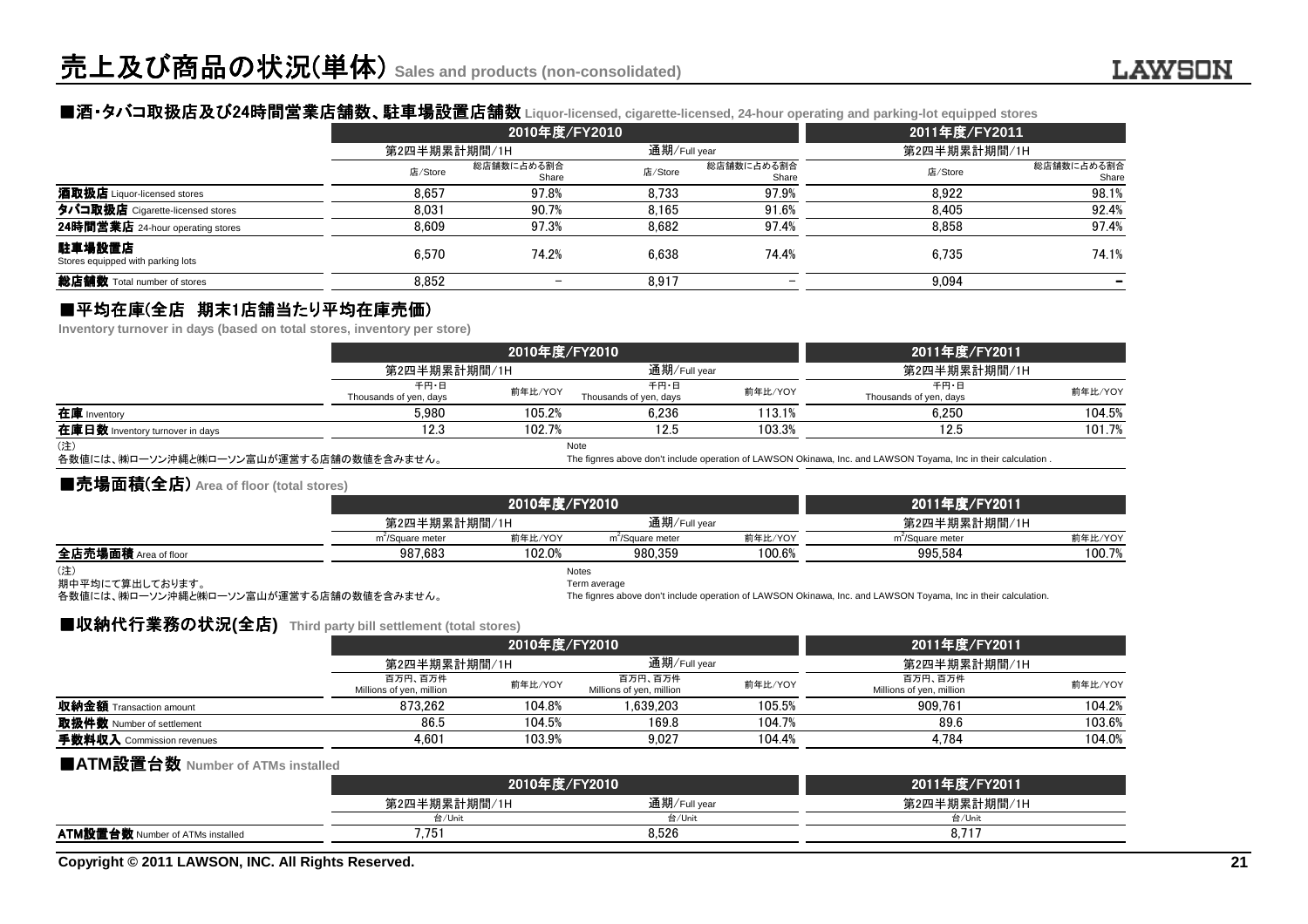### 従業員の状況(連結) **Number of employee (consolidated)**

|                                            | 2010年度/FY2010<br>第2四半期累計期間/1H |                             |              | 2010年度/FY2010               |              | 2011年度/FY2011               |  |
|--------------------------------------------|-------------------------------|-----------------------------|--------------|-----------------------------|--------------|-----------------------------|--|
|                                            |                               |                             | 通期/Full year |                             | 第2四半期累計期間/1H |                             |  |
|                                            | 人/Persons                     | 期首差/Net increase (decrease) | 人/Persons    | 期首差/Net increase (decrease) | 人/Persons    | 期首差/Net increase (decrease) |  |
| 単体 Non-consolidated                        |                               |                             |              |                             |              |                             |  |
| 従業員数 Employees                             | 3.399                         | $-25$                       | 3.305        | $-119$                      | 3.294        | $-11$                       |  |
| パートタイマー<br>Part-time and temporary workers | 2.702                         | $-810$                      | 2.574        | $-938$                      | 2.129        | $-445$                      |  |
| 連結子会社 Consolidated subsidiaries            |                               |                             |              |                             |              |                             |  |
| 従業員数 Employees                             | 1.901                         | 89                          | 2.398        | 586                         | 2.575        | 177                         |  |
| パートタイマー<br>Part-time and temporary workers | 6,120                         | 32                          | 6.305        | 217                         | 6.349        | 44                          |  |
| 連結計 Consolidated                           |                               |                             |              |                             |              |                             |  |
| 従業員数 Employees                             | 5.300                         | 64                          | 5.703        | 467                         | 5.869        | 166                         |  |
| パートタイマー<br>Part-time and temporary workers | 8.822                         | $-778$                      | 8.879        | $-721$                      | 8.478        | $-401$                      |  |

(注)

 従業員数は就業人員であり、パートタイマーについては累計期間の平均人員数(ただし、1日勤務時間8時間換算による)で記載しております。

Note

 The number of part-time workers is calculated by converting their total working hours to its equivalent in the number of workers on an 8-hourworking day.